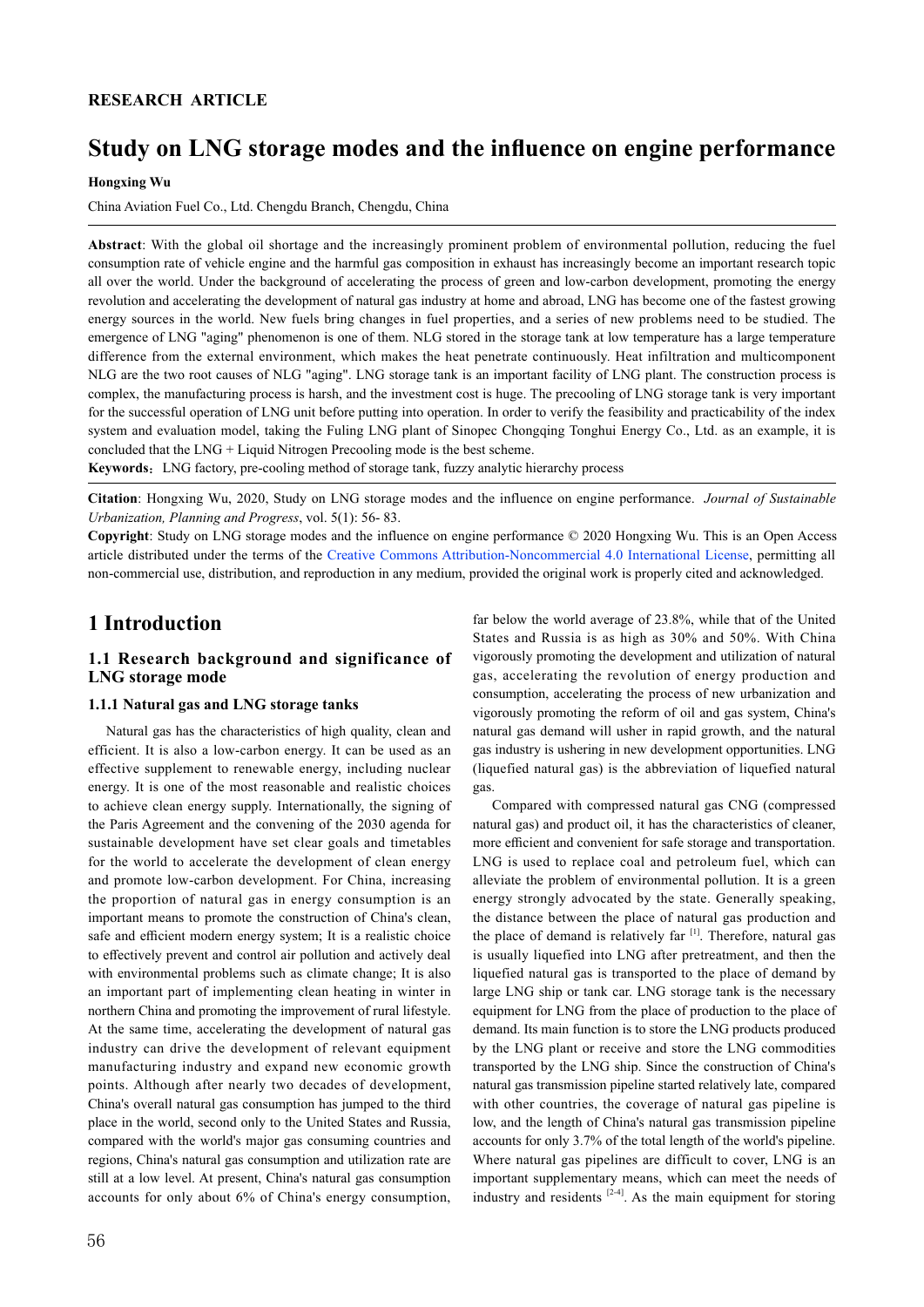LNG, LNG storage tank has the advantages of high storage efficiency, easy operation and management, cost saving and large storage scale. It has gradually become the preferred equipment for natural gas liquefaction plant, peak shaving station, terminal and other facilities. The precooling process of LNG storage tank is the most critical link in the LNG production process, and it is also the link with the highest risk. At present, liquid nitrogen or LNG is usually used as precooling raw material for LNG storage tank precooling. There are three kinds of storage tank precooling methods: LNG precooling, Liquid Nitrogen Precooling and liquid nitrogen + LNG mixed precooling. The three kinds of tank precooling methods have their own advantages and disadvantages.

### **1.1.2 Research status abroad**

Natural gas, coal and oil are called the three pillars of the world's primary energy. The development of social economy has greatly stimulated the demand for energy all over the world. At present, oil and coal resources can not meet people's needs. Coupled with the improvement of people's awareness of environmental protection in recent years, natural gas has been widely used for its excellent performance of low pollution, rich reserves and high calorific value per unit mass. At present, the proportion of natural gas in the world's primary energy consumption structure has reached. The global consumption of natural gas will greatly exceed that of coal, oil and nuclear energy in the same period. It can be said that the degree and efficiency of a country's utilization of natural gas directly measure the country's overall energy utilization capacity and level. However, although the world's natural gas resources are rich in reserves, they are unevenly distributed. The proven natural gas reserves in the world are mainly concentrated in western Siberia and the Persian Gulf in the Middle East in Russia. In terms of regional distribution, the Middle East is the region with the richest natural gas resources in the world. In terms of countries, Russia's natural gas reserves account for ranking first in the world. However, a large number of key natural gas consuming countries and regions do not have enough natural gas resources. Therefore, how to economically and safely transport natural gas from gas fields or resource countries to target users has become the most urgent problem. In general, pipeline transportation is a better choice, but for long-distance transoceanic transportation, there are no technical and economic conditions for the construction of deepsea long-distance transportation pipeline, so it is necessary to find other transportation methods. Liquefied natural gas (hereinafter referred to as LNG is a form of storage, transportation and application of natural gas. Its production process is usually to purify and dehydrate the natural gas extracted from the gas field, remove heavy warp, acid gas, Lai and other impurities, and adopt advanced refrigeration technology to freeze the natural gas into liquid under normal pressure. Its main components are methane and ethane. There is also a small amount of nitrogen, propane and a very small amount of butane. After liquefaction, its volume is only in gas state, which can greatly save the cost of storage and transportation. Therefore, it has obvious advantages in natural gas storage and transportation. Import helps energy consuming countries to achieve diversified energy supply, ensure energy supply security and reduce environmental pollution. Export helps energy exporting countries to realize the effective development of natural gas resources, increase foreign exchange income and promote national economic development. Therefore, trade has become a hot spot in the global energy market. Some major energy consuming countries, such as the United States, Japan and some European developed countries, are building receiving terminals on a large scale, and the introduction of has received great attention. Major international oil companies have also shifted their new profit growth points to business.

 The development history of LNG technology can be traced back to the beginning of last century. In 1914, the United States published the LNG patent for the first time in the world and successfully built a small natural gas liquefaction plant. In 1939, hope natural gas company built a natural gas liquefaction plant with a daily processing capacity of  $1000 \text{ m}^3$  in West Virginia, and was committed to the research of LNG long-distance transportation technology. In 1940, Ohio natural gas company established a natural gas plant in Cleveland in the northeast of the United States, with a daily processing capacity of 1.13  $\times$  105 m<sup>3</sup>. Meanwhile, the company has built three spherical LNG tanks with a diameter of 17.37 m. In 1958, Chicago bridge steel company built the first industrial scale LNG storage tank in Louisiana, with a volume of more than  $5550 \text{ m}^3$ . Since the middle of last century, the volume of LNG storage tank has been expanding: it was about  $(1 \sim 3) \times 104$  m<sup>3</sup> in the 1960s, about  $(5 \sim 10) \times 104$  m<sup>3</sup> in 1970s. By the 1980s <sup>[5-6]</sup>, this figure had exceeded  $20 \times 104$  m<sup>3</sup>. Japan has the largest number of large LNG storage tanks in the world. According to the statistics in 2008, Japan has a total of 27 large LNG receiving terminals. In addition, Japan is also the country with the largest LNG imports in the world, accounting for about 40% of the total global LNG imports<sup>[7]</sup>.

 LNG storage is a key step in LNG production. Therefore, the design and construction of large capacity atmospheric LNG storage tank has attracted much attention. Many large atmospheric LNG storage tanks have been built in LNG exporting countries including Russia and Qatar and LNG importing countries such as South Korea. At present, LNG is used most in Asia, accounting for about 78% of the world's use, while among Asian countries, Japan's use is the largest, accounting for about 62% of the world's total use. At present, only a few countries in the world have the technology and capacity to build large and medium-sized atmospheric LNG tanks.

 Foreign codes and standards for LNG tank design mainly include the following: (1) API-650<sup>[8]</sup> and API-620<sup>[9]</sup> prepared by American Petroleum Institute; (2) Japanese industrial standard JISB-8501<sup>[10]</sup>; (3) British standard BS-2654<sup>[11]</sup>. Among the above foreign standards, American Petroleum Institute standards API650 and API-620 and European standard BSEN-14620-2006 modified and formulated according to British national standards have been widely recognized all over the world and are also the most used LNG storage tank standards [12].

 In the field of design and construction of large lowtemperature LNG tanks, developed countries such as the United States, Britain and Japan have formulated their own specifications or standards respectively. For example, API-650 steel welded oil storage tanks in the United States, BS-7777-1 general provisions guide for the design, manufacture, installation and operation of flat bottom, vertical and cylindrical storage tanks for low temperature in the United Kingdom The European Union's BSEN-14620-1 design and construction of field assembled vertical cylindrical flat bottom steel low temperature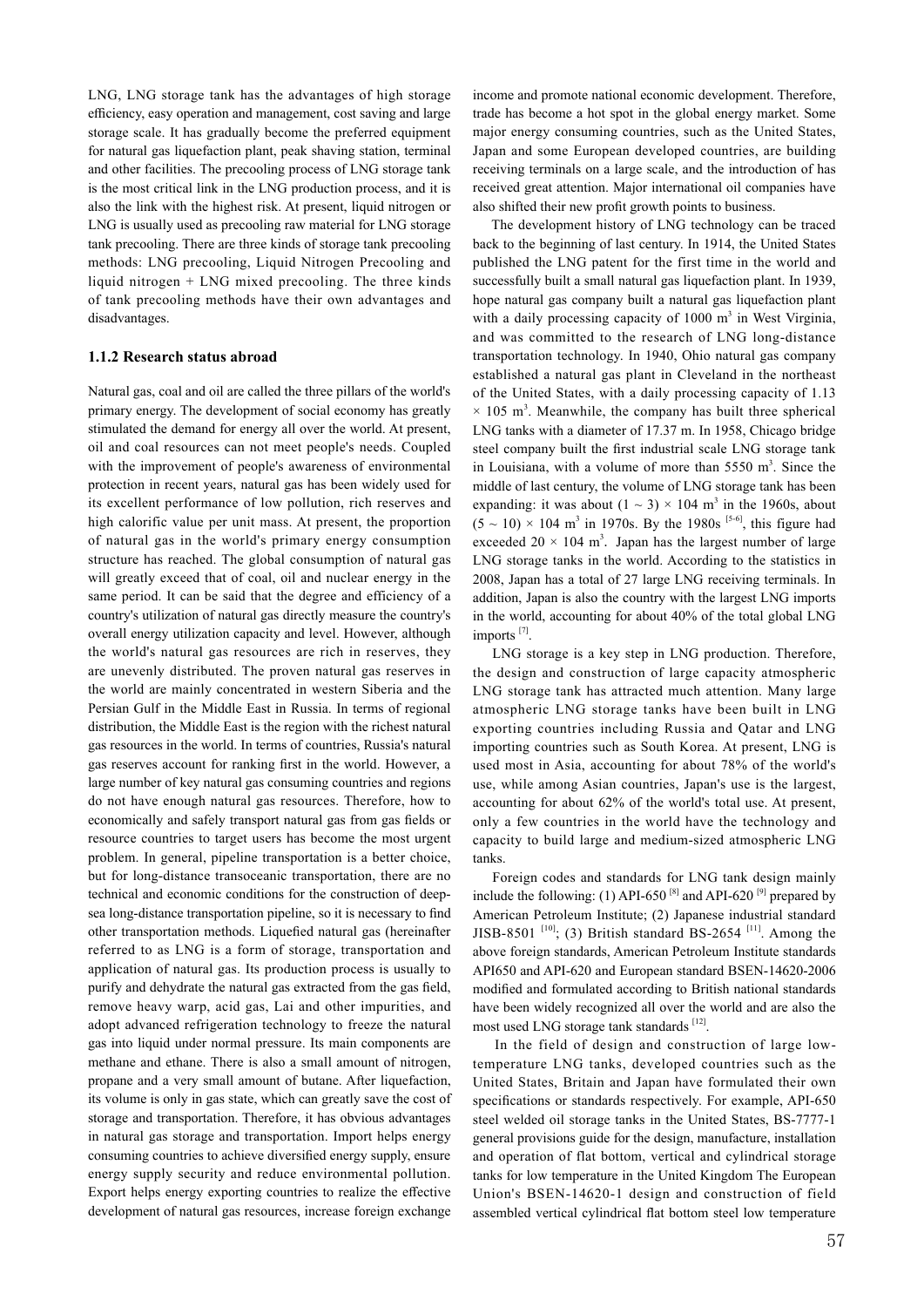liquefied gas storage tanks with operating temperatures between 0 ℃ and - 165 ℃ - General Provisions, and Japan's JGA-107-02 guide for liquefied natural gas (LNG) underground storage tanks, etc.

Oliveski<sup>[13]</sup> studied the natural convection coefficient of the temperature field in low-temperature storage tanks with different tank capacities. Through the numerical simulation of tanks with different tank capacities, the dimensionless quantity high Prandtl number which determines the convective heat transfer in the tank is obtained. Boukeffa et al. [14] Established the experimental model and numerical model of small low-temperature liquid nitrogen container respectively, and studied the heat loss law of low-temperature thermostat during precooling. The research shows that the experimental results are consistent with the simulation results. Chen et al. [15] Studied the variation law of internal pressure and temperature of low-temperature storage tank, conducted thermodynamic analysis on the storage tank, calculated the pressure drop of  $56.7 \text{ m}^3$  LNG storage tank, and compared the calculated results with the actual measured values. Edmund et al. <a>[16]</a> Took the influence of ambient temperature on low-temperature storage tank as the research object and carried out numerical research; Cho et al. [17] Conducted relevant research on the structural performance of cylindrical structure under thermal convection. Dahmani<sup>[18]</sup> established the ANSYS finite element model of LNG storage tank under the condition of inner tank leakage, and studied the temperature field distribution, heat flux density and heat gradient of concrete outer tank. The conclusion shows that there is a large temperature gradient along the thickness direction of outer tank Gillarde et al. [19] Conducted transient thermal analysis on the concrete outer tank, obtained the temperature field distribution of the outer tank with time, and focused on the cooling process of the outer tank.

 The application of liquefied natural gas (LNG) is more and more widely used, which promotes the rapid development of liquefaction technology. Through the optimization and transformation of traditional dehydrocarbon process, new technologies such as supersonic separation technology and ifpex-1 new technology have been formed. There are also combination technologies of traditional technology and new technology, such as throttling separation method.

 Supersonic separation technology is a new technology of condensing and separating water and liquid hydrocarbon from natural gas. Its equipment is mainly composed of hydrocyclone, Laval nozzle, vortex separation blade and diffuser. During the process of gas injection, the temperature decreases and the speed increases. At this time, water and heavy alkanes in natural gas are condensed into liquid to achieve the purpose of separation. The principle of throttling separation is that when the gas is throttled from high pressure to low pressure, the temperature of actual gas changes before and after throttling. Different components are separated in the process of cooling by taking advantage of the different condensing temperatures of hydrocarbon components in hydrocarbon containing feed gas.

### **1.1.3 Research status in China**

Urban gas refers to the fuel gas used for urban industry and residents' life, which belongs to the category of urban infrastructure. From the aspect of gas source structure of urban gas, there are mainly artificial gas, liquefied petroleum gas and

natural gas. From the perspective of industrial chain, urban gas includes three links: gas source, transmission and distribution and application. Compared with other urban public utilities, urban gas industry has public welfare and safety, natural monopoly and economies of scale of pipe network, seasonal fluctuation and continuity, regional consumption market, etc.

 Many cities and towns are facing increasingly serious environmental pollution problems. Starting from the problems existing in the development of gas industry in small and medium-sized cities, it is clearly pointed out that accelerating the development of gas industry in small and medium-sized cities is of great significance to improve people's life, promote national economic growth, alleviate urban air pollution and promote social coordinated development. LNG gas supply mode has brought new development opportunities to the gas industry in small and medium-sized cities.

### **1.1.3.1 Development history of urban gas in China**

China is a large country with a large population, and the economic development and resource conditions in various regions are extremely unbalanced, which also leads to the early start but late development of China's urban gas industry. In Sichuan in the third century A.D., China used bamboo as a pipeline to transport natural gas for salt industry. As a city gas, it has developed very slowly since 1865 when British businessmen built a horizontal furnace in Shanghai to produce gas for lighting. By 1949, only nine cities in China, such as Shanghai, Dalian, Shenyang, Anshan, Fushun, Changchun, Jinzhou, Harbin and Dandong, had coal to gas. After the founding of new China, the gas industry has made great progress. In the 1950s, the development of gas was mainly the transformation and construction of small coke ovens and the utilization of coke oven residual gas from metallurgical industry. By the early 1960s, Sichuan, northeast and North China began to supply natural gas successively. With the development of petroleum industry, many large and medium-sized cities began to use LPG and heavy oil to gas as gas sources. By the 1970s, the development of LPG and natural gas was slow due to resource and policy constraints. Most of them were gas plants with coal and petroleum products as raw materials. After the reform and opening up, the domestic urban gas industry has made a breakthrough development. Over the past 20 years, it has gone through three major stages: the first stage is the 1980s. With the promotion of the national energysaving policy and the support of energy-saving funds, a number of urban gas residual gas utilization projects focusing on the utilization of coke oven gas and industrial residual gas have been built in China, and many cities have built gas transmission and distribution networks for this purpose; The second stage was in the early 1990s. Due to China's permission to import LPG and the cancellation of quota restrictions, imported LPG was first used in economically developed and energy deficient areas such as the coastal areas of Guangdong. LPG resources in both domestic and foreign markets have been fully utilized, and the annual import of LPG for cities has exceeded 5 million tons, LPG began to become one of the main gas sources of urban gas; The third stage is from the late 1990s to now. Starting with the "Shaanxi gas to Beijing" project, especially the implementation of the "west to East Gas Transmission" project, China's urban gas industry has entered the natural gas era.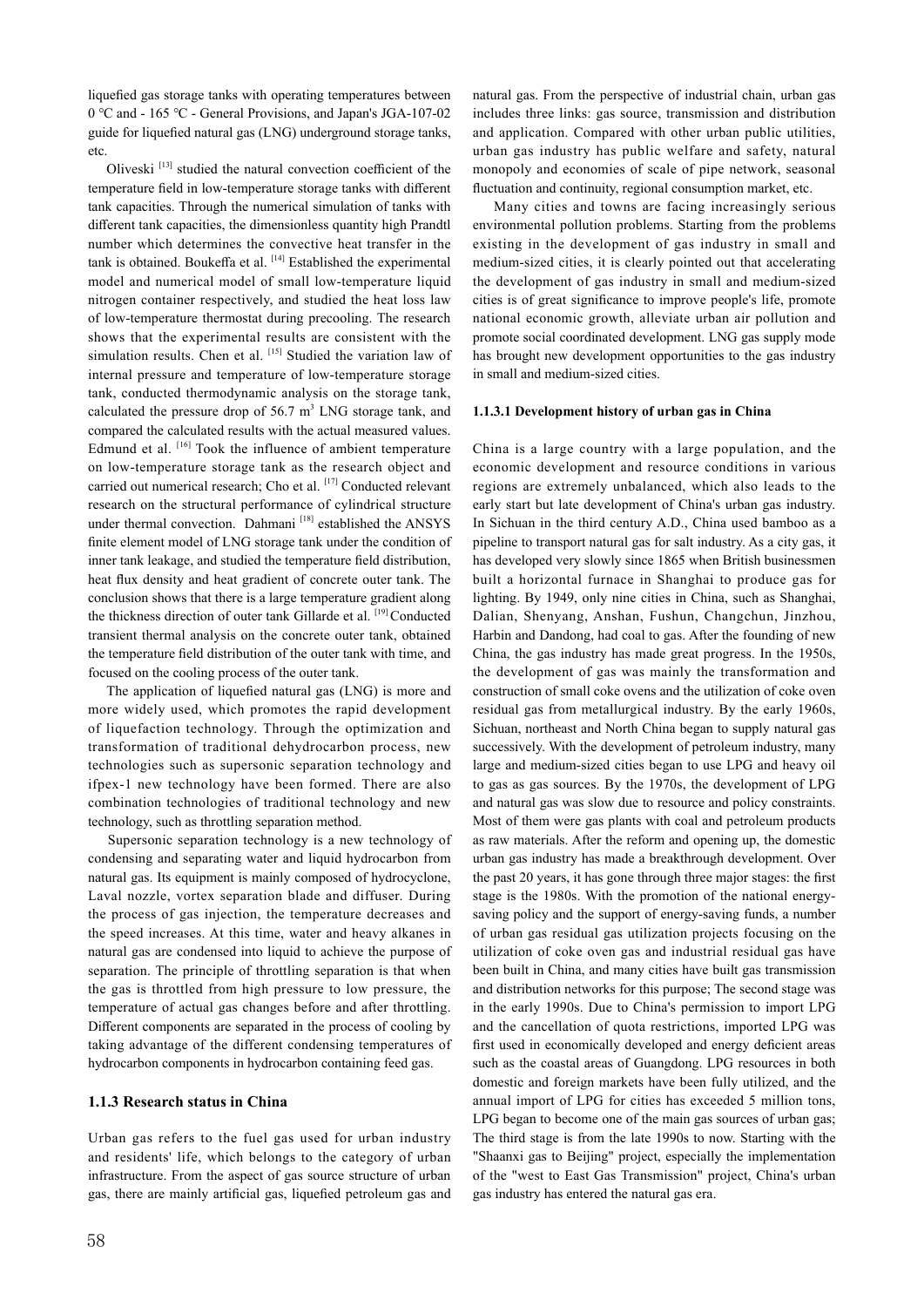### **1.1.3.2 General status of LNG**

China's urban gas is mainly composed of artificial gas, LPG and natural gas. According to the statistical bulletin of urban construction of the Ministry of construction, the total supply of artificial gas in cities nationwide in 2007 was  $322.5 \times 108$  $\text{m}^3$ , total natural gas supply 308.6  $\times$  108  $\text{m}^3$ , total LPG supply 1466.8  $\times$  104t. The gas consumption population is 324 million, and the gas penetration rate is 87.5%. In terms of residential gas, LPG accounts for the largest proportion, accounting for 63.4%, followed by natural gas, accounting for 20.2%, and artificial gas accounts for the smallest proportion, accounting for 16.4%.

 China's LNG industry has grown from scratch and made great progress in liquefaction process technology, related devices and equipment. China has also developed its own LNG process with reference to foreign patented technology. However, compared with foreign technology, there are still deficiencies in process optimization in China, especially the efficiency is relatively low and the reliability of equipment is not high.

According to the statistics of the economic and Technological Research Institute of CNPC, China's annual LNG output reached 9 million tons in 2010 and is expected to reach 19 million tons of natural gas in 2011. By the end of 2010, in addition to the three LNG terminal projects that have been completed and put into operation in China, there are eight projects that have been approved by the state and are under construction, namely CNOOC Zhejiang Ningbo LNG, CNOOC Zhuhai Jinwan LNG, CNOOC Guangdong Jieyang LNG, PetroChina Jiangsu Rudong LNG, PetroChina Liaoning Dalian LNG, and PetroChina Hebei LNG, Sinopec Shandong Qingdao LNG and Dongguan Jiufeng LNG projects. "The three LNG terminals completed and put into operation have an annual scale of 9.3 million tons in phase I and 28.3 million tons. At present, they have not reached production capacity. The above eight LNG terminals under construction have a scale of 22.5 million tons / year in phase I and 67.5 million tons / year in phase I and phase II. In addition, the projects under preparation include Sinopec Guangxi Tieshan port area LNG project, CNOOC Shenzhen LNG project and CNOOC Shenzhen LNG project CNOOC Hainan LNG project, etc; China's natural gas market has entered a stage of rapid development. The average annual growth rate of China's natural gas demand from 2010 to 2030 is 6.1%, 6.4% and 5.6% respectively. Under the benchmark scenario, the proportion of natural gas in the primary energy structure will reach 9.2% in 2020 and 10% in 2030. The next 10-15 years are a strategic opportunity period for forming a complete natural gas industrial system.

### **1.1.3.3 Development of urban gas in China**

 (1) The development momentum of urban gas is strong After entering the new century, China's urban gas industry has developed rapidly, and the total gas supply is increasing at an average annual rate of 12.9%. In just a few years, the penetration rate of gas consumption has increased by 27.8 percentage points, and the gas consumption population has increased by 84%. China's urban gas industry is in a stage of rapid development.

 (2) The coexistence of multiple gas sources is the basic feature of urban gas in China

The basic policy followed by China's urban gas development is "multiple gas sources, multiple uses, adjusting measures to local conditions and rational utilization". The coexistence of artificial gas, LPG and natural gas is the main feature of urban gas in China. With the development of the times and the progress of technology, various types of gas are affected by their own characteristics, technology, price, new substitutes and other factors, and their proportion composition will change. However, China's urban gas will still be mainly composed of these three kinds of gas for a long time in the future, and this situation will not change.

 (3) The proportion of natural gas will continue to increase In May 1996, at the "research meeting on urban gas development and Countermeasures" held in Beijing, the State Planning Commission clearly pointed out the development direction of China's urban gas industry, that is, "vigorously develop natural gas, actively promote liquefied petroleum gas, and gradually transform and restrict coal to gas". Under the guidance of this policy, a series of natural gas projects such as "west to east gas transmission, Sea gas landing and LNG landing" have been implemented, and China's urban gas industry has entered the natural gas era. In just a few years, the supply of natural gas has increased rapidly, with an average annual growth rate of 17.8%, much higher than 13% of artificial gas and 9% of LPG. By 2007, the proportion of natural gas in urban gas has reached 48%. According to the calorific value, natural gas has become the largest source of urban gas. Natural gas is superior to artificial gas and LPG in technology and economy, with the greatest market potential and the strongest price bearing capacity. China's urban gas is mainly natural gas and LPG before 2005, and will develop in the direction of natural gas as the leading gas source around 2010, which is an inevitable development trend. According to the latest domestic statistics, the Fifth China LNG (liquefied natural gas) International Conference in 2010 pointed out that China's natural gas market has entered a period of rapid development marked by the operation of the first line of West to East Gas Transmission in 2004. It is estimated that by 2015, China's natural gas demand will reach 260 billion  $m^3$ , doubling from 2008; From 2016 to 2020, the growth rate of natural gas demand will slow down, but it will still maintain an average annual growth rate of about 8%. China's natural gas demand is expected to exceed 400 billion  $m<sup>3</sup>$  in 2020. China's medium and long-term energy development plan clearly points out that during the 12th Five Year Plan period, we should vigorously develop natural gas. By 2030, natural gas will account for 10% of primary energy and become one of the green energy pillars and highlights in China's energy development strategy.

 (4) The proportion of artificial gas will gradually decrease From 1999 to 2007, although the average annual growth rate of artificial gas reached 12.9% and the total output more than doubled in six years, its proportion in the composition of urban gas was basically stable and decreased slightly, from 25% to 20%. With the rapid development of national economy, the problem of changing energy structure and improving air quality will attract more and more attention from the government and all sectors of society. Artificial gas cannot compete with natural gas and LPG because of its complex process, poor quality, large investment, high cost and environmental pollution in the production process. With the rapid development of natural gas industry, more and more cities convert the gas source from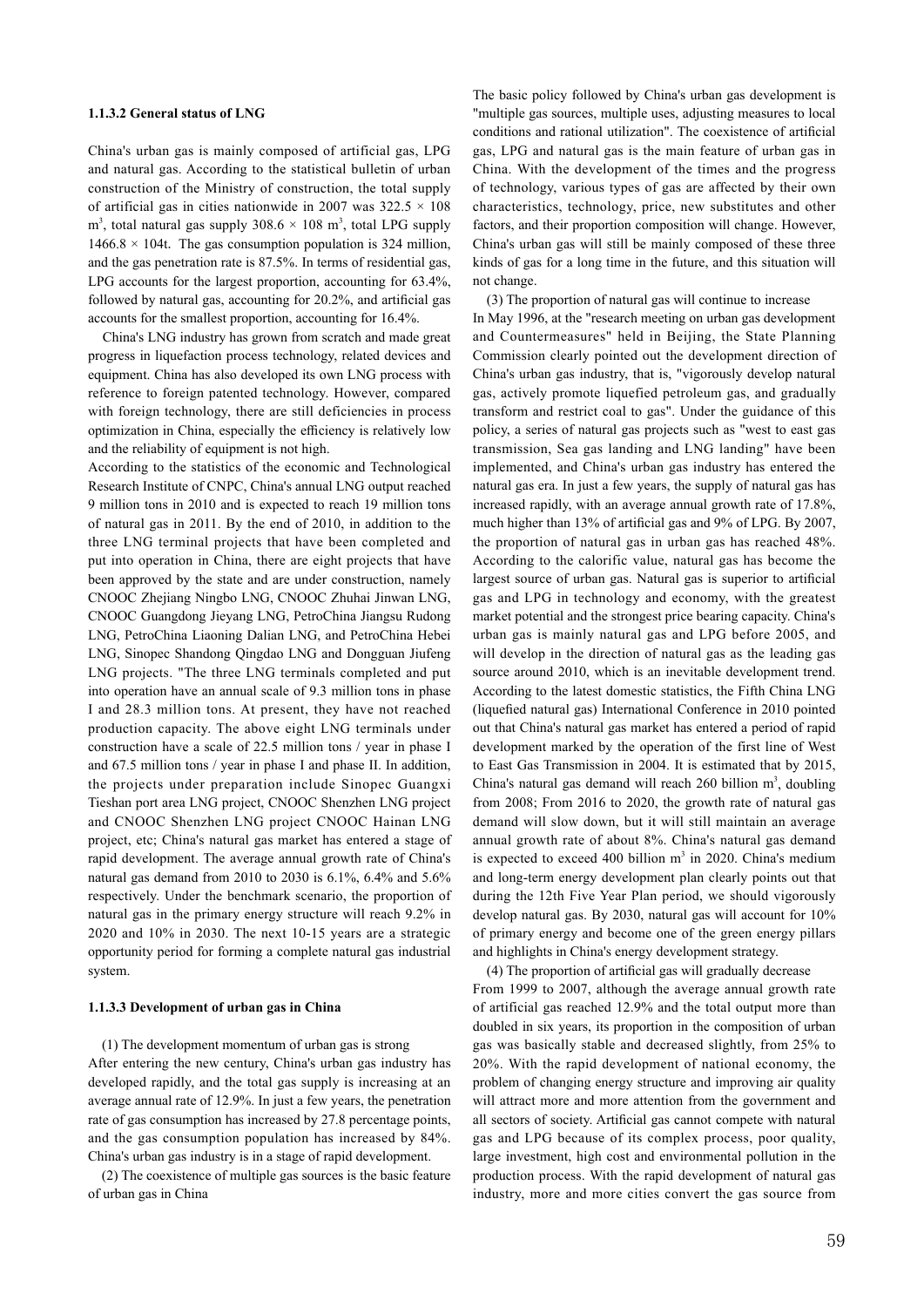artificial gas to natural gas, and artificial gas will gradually fade out of people's vision.

(5) LPG will still occupy an important position

China is the country with the fastest growth of LPG consumption in the world. Over the past 10 years, China's average annual consumption of LPG has increased by more than 10%, and a large amount of LPG needs to be imported to meet the increasing requirements of urban and rural residents. In the next few years, with economic development, China with the largest population will still be one of the countries with the fastest LPG growth. LPG will still occupy an important position in China, which is determined by China's economic and resource conditions. With the adjustment of energy structure and economic development. The use of natural gas and LNG as civil fuels will increase greatly. After 2010, the gas demand of major cities in eastern China, including Northeast China and along the west to east gas transmission line will take natural gas as the leading gas source. However, the development and maturity of China's natural gas consumption market is a gradual process, and limited by various resources, it is difficult to replace LPG for urban use in a large scale in the near future. In addition, in the old urban areas and suburbs of the city, the pipeline natural gas is still not fully covered in the short term. At this time, LPG will exist for a long time as an auxiliary gas source of natural gas. Therefore, in the coming period, China's LPG market will still develop to a certain extent, but the growth rate will slow down. With the acceleration of China's urbanization, more and more people will get rid of old energy consumption habits. With the advantages of less investment, quick effect, flexibility and convenience, LPG still has strong vitality in the 21st century with the increasingly obvious trend of diversified energy. China's vast territory, large population and unbalanced economic development among regions determine that it is impossible for China's vast rural areas to make full use of natural gas. According to the overall urban and rural planning of China, the use of bottled LPG can meet the needs of various people to use gas. LPG will occupy an important position in China's urban gas pattern for a long time, but its development focus will gradually shift from cities to rural areas.

## **1.1.3.4 Characteristics of gas development in small and medium-sized cities in China**

 For a long time, the urban gas industry in small and mediumsized cities in China has been at a low level. Since the 1980s, with the development of China's petrochemical industry and the introduction of foreign liquefied petroleum gas, LPG began to develop rapidly in small and medium-sized cities. The supply form is mainly bottled supply. Only a few cities supply pipeline LPG by community gasification, and the gas supply model is basically limited to some communities. After entering the 1990s, with the rapid development of natural gas industry, some small and medium-sized cities close to gas fields and long-distance pipelines also began to use pipeline natural gas. In recent years, with the gradual opening of the urban gas market, many private enterprises began to enter the urban gas market, new gas supply modes such as CNG and LNG began to appear, and the urban gas industry in small and medium-sized cities began to show a diversified gas supply situation. Overall, LPG still plays an important role in the gas of small and medium-sized cities, and bottled gas supply is still the main way of gas supply. In the future, the proportion of natural gas in the gas share of small and medium-sized cities will gradually increase, and new gas supply modes such as CNG and LNG will become the choice of more small and medium-sized cities.

### **1.1.3.5 Natural gasification is the inevitable direction of the development of cities**

Compared with LPG, natural gas has the following outstanding advantages:

 1. Convenience and comfort. With the use of natural gas, the pipeline will directly lead to the kitchen. After replacing the bottled liquefied petroleum gas, it eliminates many inconveniences such as filling, handling and maintenance of bottled gas. It is extremely convenient to use and improves the quality of life of the people.

 2. Clean and environmentally friendly. Natural gas is the cleanest energy among fossil fuels, known as green energy. Its main component is methane, which does not contain other impurities and can be completely burned. The combustion product is a small amount of carbon dioxide and water, which does not produce pollution and has significant environmental protection. LPG has many impurities, high carbon content and incomplete combustion, which will pollute the kitchen environment. In addition, the impurities in LPG will also affect the service life of the stove.

 3. Safe. The density of natural gas is lower than that of air, while the density of LPG is higher than that of air. In case of leakage, natural gas is easy to drift with the wind, which is not easy to cause hidden dangers; Liquefied petroleum gas will accumulate in low-lying places and should cause explosion hazard. In addition, the ignition point and lower explosion limit of natural gas are higher than those of liquefied petroleum gas, and natural gas is relatively less prone to explosion.

 4. The price is low. Natural gas is a natural resource with rich reserves, low cost and relatively stable price. The price of natural gas is about 30% cheaper than that of LPG. According to international practice, the supply contract of natural gas follows the principle of "take or pay" for 25 years. The supply contract period is generally long, and the contract stipulates the upper and lower limits of the price. During the contract supply period, no matter how the market changes, the purchase and sales price of natural gas fluctuates only between the two. Therefore, residents' use of natural gas can basically be protected from the frequent fluctuations in international oil market prices, and the expenditure on using natural gas is less than that on using liquefied petroleum gas.

 5. Suitable for large-scale utilization. LPG is easy to liquefy, so the transmission pressure can not be too high, which limits the supply scale of LPG. In addition, the price of liquefied petroleum gas is high, which can not be borne by large industrial users and heating users. Therefore, liquid fossil oil and gas is generally only supplied in bottles for residents and commercial users as fuel. The price of natural gas is low, it has good adaptability to all kinds of users, and the gas supply scale can be large or small. It can be used as the main energy of the city and can better meet the needs of urban development.

 To sum up, natural gas has very significant advantages over liquefied petroleum gas. Natural gas replaces liquefied petroleum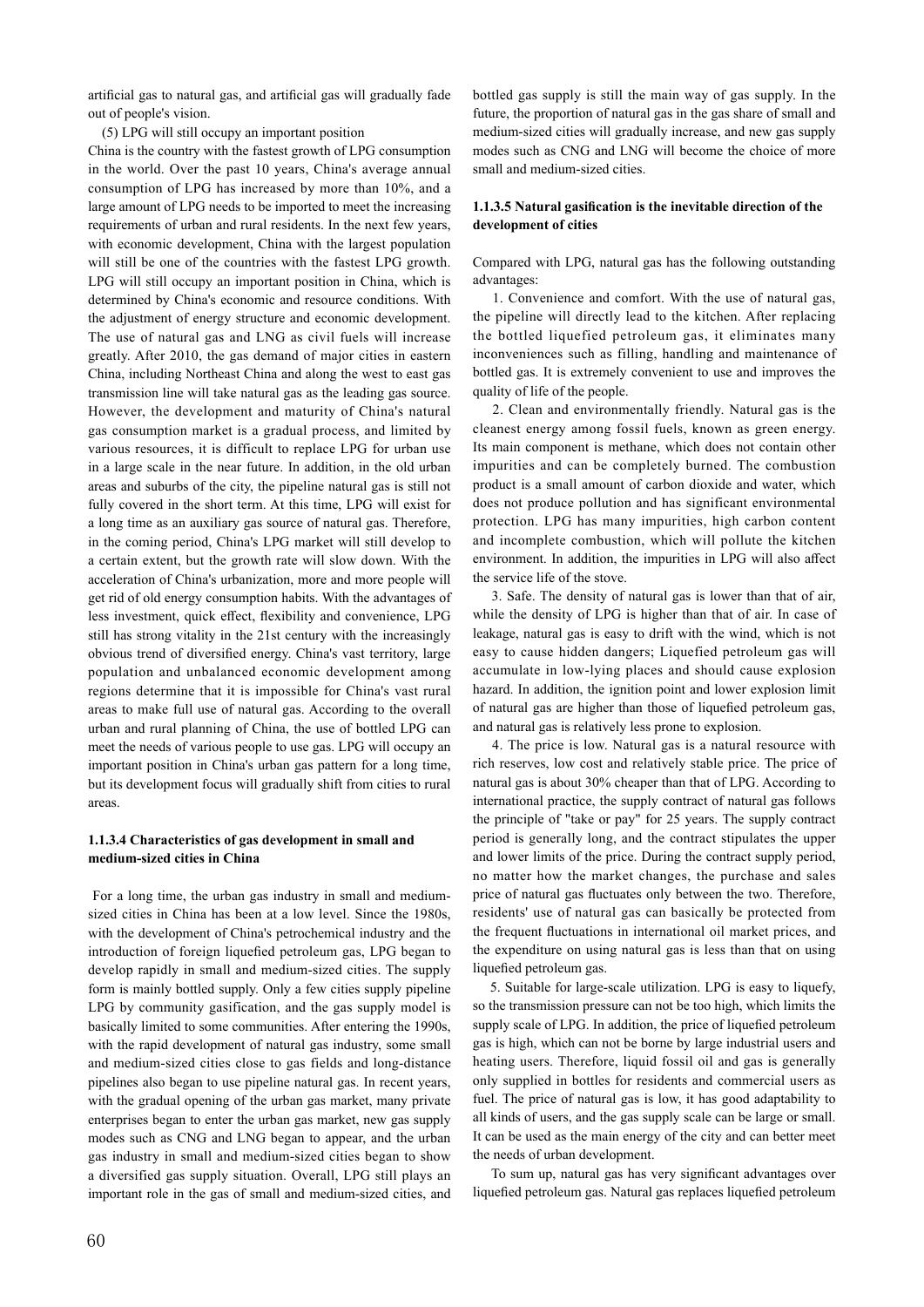gas as the leading gas source of the city, which is in line with the development trend of urban gas and the development direction of urban gas in the future. With the increase of natural gas supply scale and the emergence of various new natural gas supply modes, small and medium-sized cities will also use clean, environmental friendly and safe natural gas.

### **1.1.3.6 Chinese scholars' research on the low-temperature insulation of LNG storage tanks.**

Wang Tongji and others targeted a terminal  $16 \times 104$  m<sup>3</sup> in Qingdao LNG storage tank, the processes of liquid nitrogen and LNG precooling are introduced in detail, the calculation models of medium flow and precooling temperature drop rate required during precooling are given, the above two precooling methods are calculated respectively, and the total amount of medium required for precooling of storage tank and the time required for precooling are obtained when the precooling medium flow remains unchanged, Thus, it provides a certain theoretical basis for the selection of precooling scheme of large LNG storage tank <sup>[20]</sup>. Xiong Huabin et al. Taking 104 m<sup>3</sup> storage tank as an example, the three-dimensional model of storage tank is established by solid works, and the analysis software ANSYS is imported to simulate the precooling process of storage tank. The temperature field distribution of storage tank at the end of precooling and the change of heat flow rate with time are obtained  $[21]$ . Taking the actual large LNG cryogenic storage tank as an example, Xue Feng introduced the main commissioning work after the mechanical completion of the storage tank, and described the relevant technologies of storage tank precooling, including precooling process, cooling method, nozzle selection, cooling system, preconditions, cooling spray calculation, etc. [22]. Aiming at the common problems in the precooling process of traditional LNG storage tanks, Li Junfang and others proposed the technology of liquid nitrogen + LNG precooling, which was successfully applied to the precooling of LNG storage tanks in Guang'an, Sichuan <sup>[23]</sup>. Deng Wenyuan et al. Taking 104 m<sup>3</sup> large LNG aboveground full capacity storage tank as an example, the total LNG used for precooling and the required precooling time during precooling are calculated, and the dynamic changes of bog production and storage tank pressure during precooling are obtained, which provides a theoretical basis for designing and optimizing the precooling process of LNG storage tank [24]. In the mid-1990s, China began to build large liquefied gas storage tanks, represented by  $2 \times 104$  m<sup>3</sup> in Shenzhen liquefied petroleum gas (LPG) low temperature storage tank and Yangzi Petrochemical  $1 \times 104$  m<sup>3</sup> low temperature ethylene storage tank [25-26]. At the end of last century, China's first LNG storage tank was built in Shanghai with a capacity of  $2 \times 104$  m<sup>3[27]</sup>.

 From 2002 to 2005, Hefei General Machinery Research Institute took the lead to start the " $2 \times$  Research on "development" of 104 m<sup>3</sup> LNG storage tank" and other topics, focusing on the welding of 9% Ni steel, low-temperature thermal insulation materials and structure, LNG storage safety, nondestructive testing and other aspects [28-29]. Since the beginning of the 20th century, "three barrels of oil" - PetroChina, Sinopec and CNOOC have established large LNG terminals in Guangdong, Liaoning, Fujian, Jiangsu, Shanghai, Zhejiang, Shandong and other coastal provinces respectively, and various small natural gas-liquid plants invested and constructed by companies such as Northern

Shaanxi gas field, Zhongyuan Oilfield and Xinjiang Guanghui have also carried out business one after another. Although China has not yet promulgated relevant standards or specifications for the design and construction of large low-temperature LNG tanks, the National Natural Gas Standardization Technical Committee is preparing to study and formulate the standard system of China's LNG industry, and has published the draft for comments. Looking at the existing studies on the precooling of liquefied gas storage tanks at home and abroad, most of them focus on some specific technical parameters of the precooling of liquefied gas storage tanks, and there are few studies on the analysis and evaluation of different precooling methods.

 Research purpose and content with the global development of clean energy, accelerating the process of low-carbon development, and China accelerating the construction of a clean, low-carbon, safe and efficient modern energy system, and vigorously promoting the development and utilization of natural gas, the liquefied natural gas (LNG) industry will usher in the spring of leapfrog development. LNG storage tank is an important facility of LNG plant. Precooling of LNG storage tank is the key link for the plant to be put into production and operation. The technical requirements are high. The success of precooling plays a decisive role in whether the plant can be put into production and operation normally. In order to carry out tank precooling safely, economically and efficiently, this paper analyzes the physical characteristics of liquid nitrogen and LNG, the main factors affecting LNG tank precooling, the structure and characteristics of LNG tank, low-temperature insulation technology and precooling process flow, analyzes the advantages and disadvantages of three LNG tank precooling methods, constructs an evaluation index system and establishes an evaluation model, This paper analyzes and evaluates the three tank precooling modes of LNG, liquid nitrogen and liquid nitrogen + LNG mixed precooling commonly used in LNG plants, in order to find the best precooling mode. Finally, combined with Fuling LNG plant  $1 \times 104$  m<sup>3</sup> The precooling of LNG storage tank is analyzed, the precooling mode is selected, and the model is used for evaluation. The evaluation results are consistent with the research results of this paper.

## **1.2 Background and advantages of LNG as automobile fuel**

#### **1.2.1 current situation of natural gas vehicles**

In the 21st century, green culture with "green, environmental protection and sustainable development" as the main content is rising all over the world. While paying attention to economic development, people pay more attention to the harmonious development with the environment. In order to control the urban air pollution caused by automobile exhaust and reduce the dependence on scarce oil resources, natural gas vehicles have developed rapidly because of their good emission, economy, fuel universality and safety. Natural gas was first used as automobile fuel in the 1930s, but it has not been widely used due to the limitation of natural gas storage technology. Until the 1970s, with the progress of material science and technology and manufacturing technology, the use of natural gas on vehicles became possible. On the other hand, under the requirements of strict emission regulations and fierce commercial competition, the vehicle engine technology with electronic control technology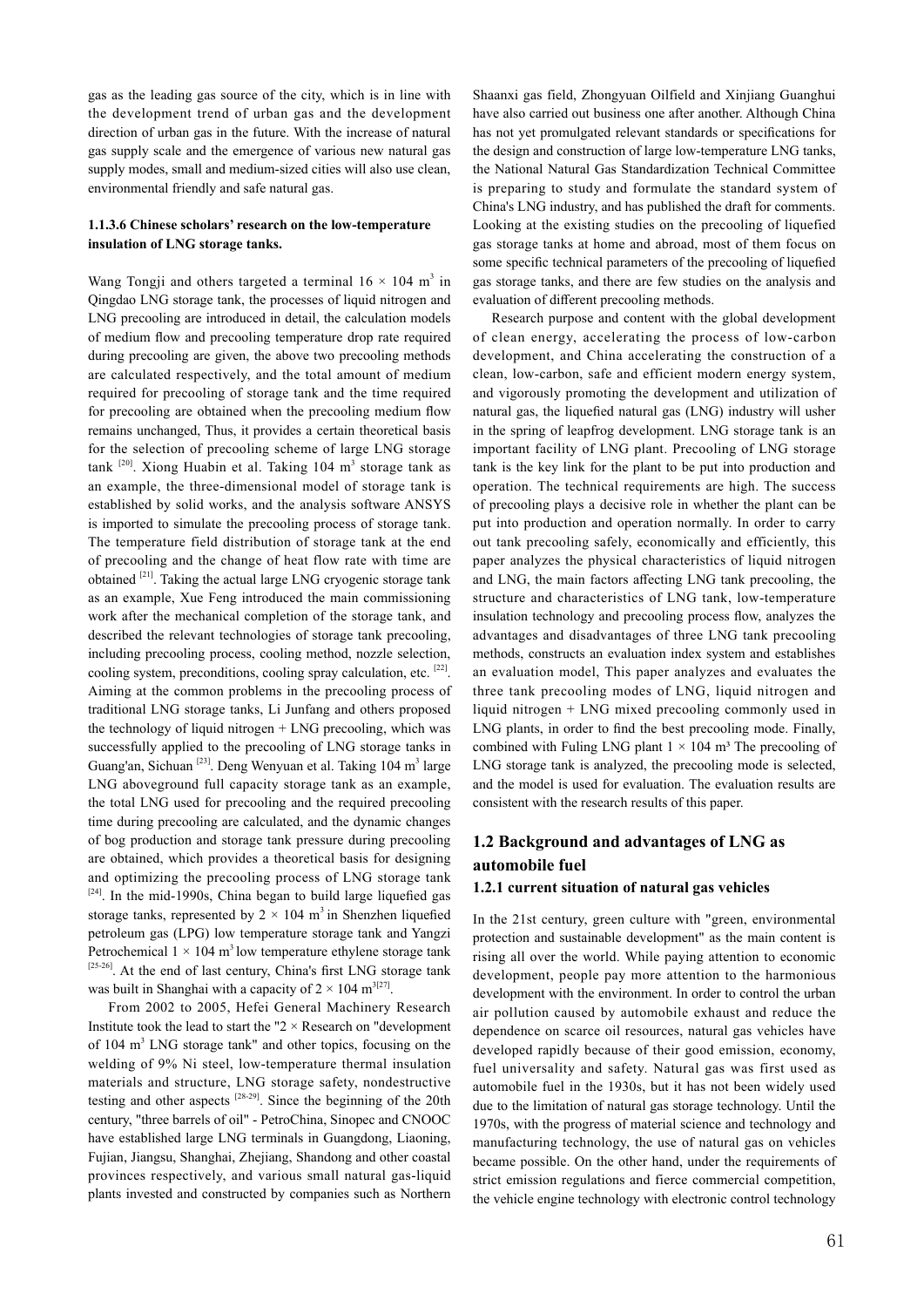as the core has become increasingly mature, which has promoted the technical progress of natural gas vehicles. The fuel storage and supply system, special electronic control system, emission control and exhaust gas purification system of various natural gas engines are constantly emerging. The research on the overall structure scheme and control strategy of various engines has continuously improved the power, economy, emission and other performance of natural gas engines and optimized the matching with vehicles, The potential of natural gas as a high-quality fuel has also been brought into full play. The use of natural gas for vehicles has attracted more and more attention from all countries. There were more than 1.2 million natural gas vehicles in the world in 1995. Up to now, the United States has millions of natural gas vehicles, and natural gas vehicles have been applied in nearly 50 countries. In terms of natural gas vehicle technology, the United States and Japan take the lead.

#### **1.2.2 Advantages of LNG as automobile fuel**

At present, compressed natural gas(CNG) technology is mainly used in the development of natural gas, which compresses and stores natural gas in high-pressure tanks above 20MPa under normal conditions. There are many difficult problems in practical application, such as short vehicle mileage, poor economy, poor safety and so on, which limit its wide application.

 In contrast, liquefied natural gas has more advantages. It replaces compressed storage by liquid storage:

 1. high storage energy density and long driving range of LNG. The storage energy density of LNG is 2.2 times that of composite container CNG and 3.9 times that of steel container CNG. It can be seen that the driving range of LNG can be greatly improved and is suitable for long-distance bus fuel.

 2. The purification process requirements of LNG are much higher than those of CNG. During the production of LNG, substances that may solidify during cryogenic process, such as water, CO<sub>2</sub>, and heavy hydrocarbons above propane, need to be removed in advance. Therefore, the components of LNG are more pure, and its environmental protection performance is better than CNG as vehicle fuel.

 3. It can be seen that the safety performance of LNG is also higher than that of CNG.

 4. LNG is 30-40% cheaper than gasoline/diesel and has good economic benefits as vehicle fuel. The preferential tax policies of the state make LNG more competitive as automobile fuel.

 5. LNG filling is as convenient and fast as refueling, and there is no difference in operation from fuel oil.

 6. LNG can be directly vaporized to CNG, and CNG can also be gasified.

 7. The cold energy recovered from LNG can be used as automobile air conditioner.

 8. LNG is convenient for transportation. The construction of the station is not limited by the natural gas pipeline network. It is easy for network layout and large-scale development. In addition, the use of LNG as automobile engine fuel can also change the current excessive dependence on oil resources, adjust the country's energy structure and ensure energy security.

## **1.2.3 Research and application status of natural gas engine technology**

**1.2.3.1 Various types of natural gas engines**

The first natural gas engine is obtained through the corresponding transformation of the diesel engine. It adopts the compression ignition working mode and depends on the diesel engine for ignition. It inherits the characteristics of high efficiency of diesel engine and has good power performance. This form of natural gas engine is usually used in high-power transportation vehicles. It can be used as a dual fuel engine by changing the ratio of diesel to natural gas. Another kind of natural gas engine adopts a structure similar to gasoline engine and is ignited by spark plug. It can be roughly divided into three types according to its air supply mode and control technology. The first system includes a component similar to the carburetor to form a mixture, such as the premixed air supply system of sogngv, a Detroit Diesel Engine Company. The advantages of this type are simple structure and low price, which is convenient for the transformation of the existing carburetor gasoline engine. However, due to the lack of closedloop control, it is difficult to accurately control the air-fuel ratio, so it is difficult to achieve a high emission control level, and can not give full play to the potential of natural gas to improve emission performance. The second system adopts electronically controlled single point injection (s-work) and closed-loop control combined with oxygen sensor to accurately control the air-fuel ratio, so as to make the engine have better economy and emission. However, due to the long distance between the single point injector and the exhaust gas oxygen sensor, the system is slow to change the air-fuel ratio, so it is difficult to realize rapid oscillation control near the set air-fuel ratio by relying on the signal of the oxygen sensor, especially when accelerating and decelerating, it can not respond quickly to the change of airfuel ratio, so that the mixture is too lean or rich for a long time, The emission performance under these working conditions is poor, which affects the overall emission index. The third is the electronically controlled multipoint injection system. At present, there are products of electronically controlled multipoint inlet injection system. This system can control the air-fuel ratio by cycle and cylinder, has good responsiveness, and can realize accurate knock control, so it can adopt high compression ratio, so the emission, power and economy are greatly improved. For example, the natural gas engine developed by Honda adopts the electronically controlled multi-point gas injection system developed on the basis of the electronically controlled fuel injection system. The natural gas is supplied to the engine inlet valve by the gas injector, and the engine emission value is significantly reduced. The natural gas engine launched by Ford in 1998 also adopts multi-point injection system The new generation of in cylinder injection system is also approaching practicality. For example, the natural gas electronically controlled in cylinder direct injection system developed by Southwest Institute Research(SWIR) adopts a special jet device to realize in cylinder direct injection of natural gas through electronic control, lean combustion, and ultra-low engine emission combined with catalytic technology.

### **1.2.3.2 Countermeasures to improve the power of natural gas engine**

The energy density of natural gas is lower than that of gasoline and diesel, and most natural gas is supplied in gaseous form, which will occupy the effective inflation volume. Therefore, a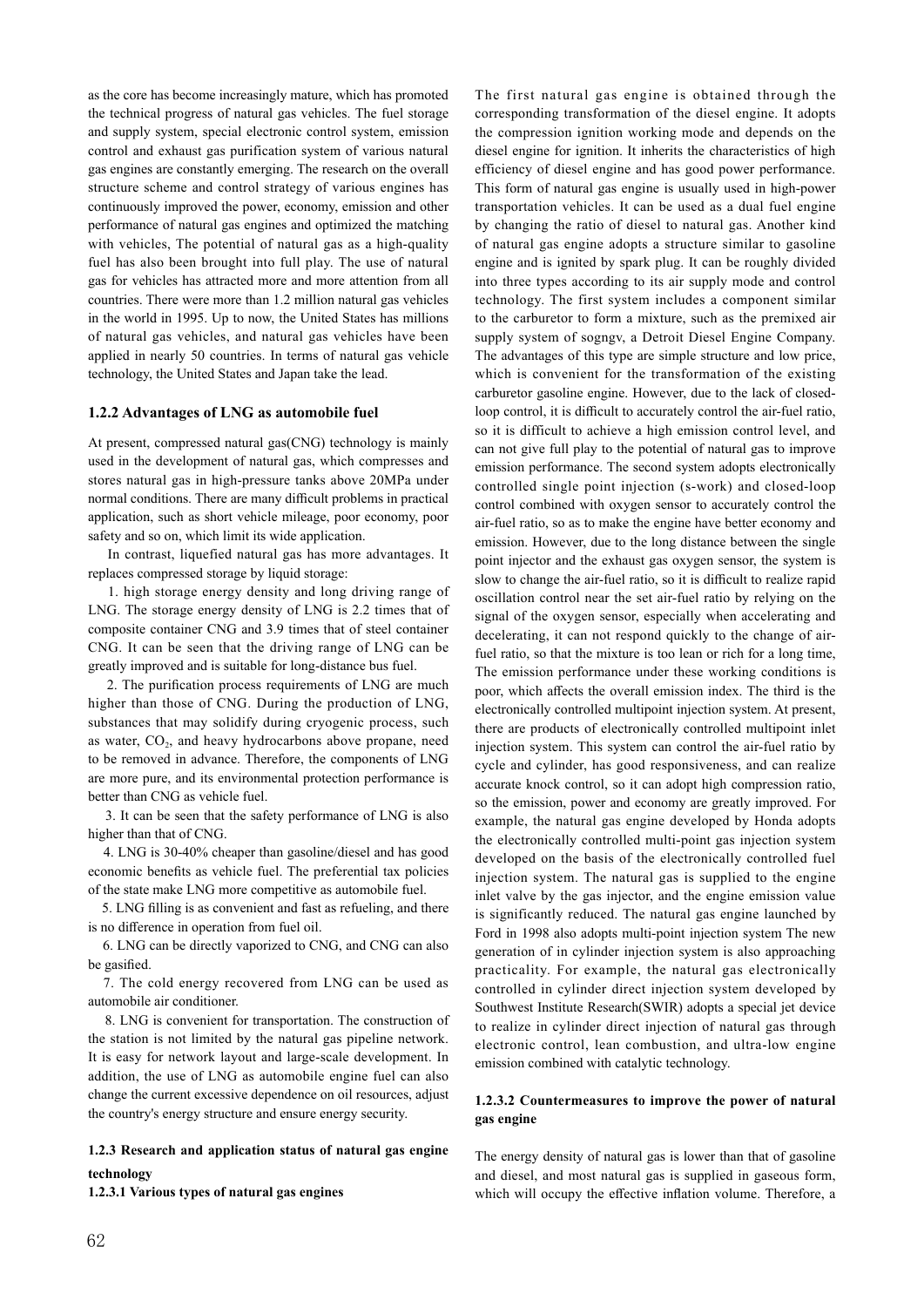problem encountered in the development of natural gas engine is the decline of engine power after switching to natural gas. The researchers put forward various solutions. Because natural gas has a high octane number, the loss of power can be made up by increasing the compression ratio. For example, Nissan advan small ultra-low pollution natural gas vehicle developed in Japan uses natural gas single fuel to increase the compression ratio from 9.5 to 12.8 of the prototype gasoline engine, which greatly improves the engine power and torque. At low speed, the torque is the same as the original engine. Exhaust gas turbocharging technology is also widely used as an effective measure to improve engine power.

#### **1.2.3.3 measures to reduce natural gas engine emissions**

At present, there are two main emission control strategies for natural gas engines: one is the lean burn technology plus oxidation catalyst scheme adopted by some companies in the United States and Europe to reduce emissions. For example, BS of Cummins engine GG electronic control engine adopts lean combustion and closed-loop air-fuel ratio control. It is the first natural gas engine to meet the low emission vehicle (Lev) standard certification of the National Environmental Protection Agency (EP) a clean fuel fleet (cfvf) in 1999. It is also the first 6L heavy-duty engine certified by EPA and California Air Quality Commission (car) B, Its target is far lower than the 1998 EPA highway heavy truck and bus emission standard (including NOx emission standard). Lean burn technology also makes the thermal efficiency of the engine much higher than that of the modified CNG / gasoline dual fuel engine. The engine adopts lean burn, dual turbocharging and dual intercooler, which improves the emission, economy and power performance. One is the minimum emission strategy. Ruyi Dali Iveco selects the minimum emission strategy, that is, the closed-loop control based on the input sensor, maintains the NOx emission at 19  $/(kW \cdot h)$ , and then uses the three-way catalyst for treatment. In 1992, veoc company developed an electronically controlled carburetor type NGV engine, which has been used on 100 vehicles and has operated for a total of 500 x l05 km. In 2000, IFAT Research Center Applied multipoint injection (MIP) to 2.8L and 9.5L engines. This new generation of ivecongv is mainly used for urban buses and public transport vehicles. The application of exhaust gas recirculation (eg) r technology of natural gas engine has also received extensive attention. For example, westivrgiina university has carried out natural gas lean combustion and EGR research. The University of Texas Austin (etxasatuastin) has studied the natural gas system by using ger to reduce the peak temperature, using exhaust oxygen sensor for closed-loop control and using three-way catalytic device. With the continuous improvement of natural gas engine technology, the emission of natural gas engine is continuously reduced. The emission of high-power natural gas engine has met the very low emission standard (ULEV) of California Air Quality Association (car) B. Honda of Japan has launched ievic series NGV. While maintaining the performance of the original vehicle, its co, NOx and the emissions are 60 times lower than the standards formulated by the U.S. federal government in 1997 and 10 times lower than the world's most stringent California ULEV standard. Moreover, on the basis of full electronic digital control, the control of air-fuel ratio and air intake of natural gas engine is

more and more accurate, and the control function is more and more abundant and perfect.

#### **1.2.3.4 Research on liquefied natural gas (LNG) engine**

The research on LNG engine started relatively late, the United States and Japan are temporarily in a leading position in the application of LNG, and the number of LNG vehicles actually put into use is also gradually increasing. The United States has made remarkable progress in the development of LNG vehicles in recent 10 years. MVE company in the United States has become the largest LNG equipment design and manufacturer in the world. This company has long experience in the design and production of low-temperature equipment and can provide a full set of LNG equipment including vehicle gas cylinders, gas stations, large storage tanks, automatic gas dispensers and various vacuum insulation pipes. More than 90% of vehicle LNG cylinders in the world are products of MVE company, and most LNG filling stations are also manufactured by MVE. Major automobile companies in the United States, such as Caterpillar, Cummins, Detroit Diesel, John Deere, BWM, Ford, Mack, all produce LNG engines, and their emissions at least meet the low emission standard (Lev) of the United States, and cumimns engines can even meet the ultra-low emission standard (ULEV). In addition, there are now more than 30 American automobile manufacturers manufacturing vehicles. Suzuki Motor, and other companies and research institutions in Japan have successfully developed LNG electronically controlled inlet multipoint injection engine for minibuses.

## **1.2.3.5 Research and application of domestic natural gas engine**

In recent years, the contradiction between energy supply and demand in China has become increasingly prominent. Traditional fossil fuels can no longer meet the needs of China's economic development and environmental protection. In 2002 alone, the import of crude oil and refined oil was nearly 100 million tons, and the oil gap in 2010 is expected to be 120 million tons. In the future, China's demand for energy will increase sharply with the rapid economic development, and China's dependence on foreign oil and natural gas resources will continue to increase. How to ensure China's energy security is directly related to the sustainable development of China's economy and society, which is of great strategic significance. Compared with oil resources, China is rich in natural gas resources, especially in the western region. The use of abundant natural gas as vehicle fuel is an important strategic step to improve energy consumption structure, protect the environment and achieve sustainable development. The west to East Gas Transmission Project currently being implemented in China is also to change China's energy structure. Compared with foreign countries, the research of natural gas engine in China started late. Zhongyuan Oilfield, located in Henan Province, has taken a series of measures to promote liquefied natural gas vehicles (LNGV). At the same time, phase I expansion project and phase II project are under way. Before 2005, the daily output of LNG can be increased by 10 times, and 20000-30000 LNG vehicles can be promoted. From 2001 to 2002, Zhongyuan Oilfield built 9 LNG filling demonstration stations in Beijing, Tianjin,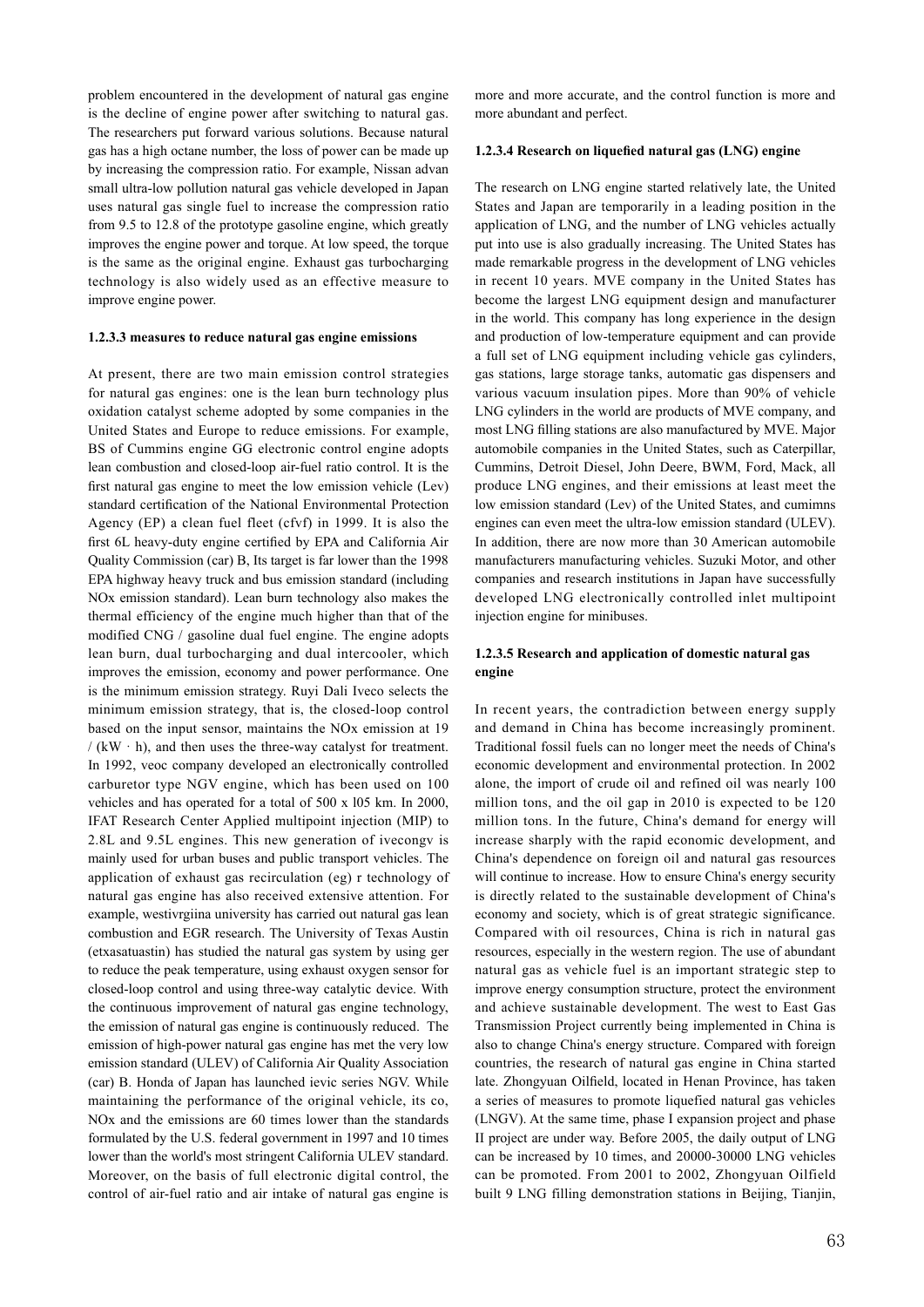Qingdao and other cities, and established corresponding LNGV demonstration teams. Strive to form Zhongyuan LNGV network within 2-5 years to drive the rapid development of domestic LNGV. In 2003, the LNG bus with single fuel developed by Shanghai Jiaotong University has been put into trial operation in Shanghai. The LNG on-board fuel system is composed of LNG vehicle storage tank, carburetor, pressure reducing and regulating valve, mixer, control system and safety system. The LNG vehicle storage tank adopts double-layer metal plus vacuum multi-layer winding insulation technology. The liquid level and pressure of LNG storage tank are measured by liquid level pressure gauge, which is a capacitive liquid level gauge. The LNG in the vehicle storage tank leaves the storage tank driven by its own saturation pressure (about 0.5MPa) and enters the LNG vaporizer through the low-temperature stop valve and overflow valve. The carburetor uses the engine cooling water as the heat source, and the control system adjusts its vaporization amount according to the engine working conditions. The vaporized natural gas enters the engine mixer after passing through the pressure reducing and regulating valve for automobile use.

 To sum up, with the continuous progress of LNG engine technology and the increasing production capacity of LNG fuel as the guarantee, in order to meet the increasingly stringent engine emission regulations and the adjustment requirements of energy structure, as well as the advantages of LNG itself, LNG as the fuel of engine will be widely used. However, due to the cryogenic characteristics and component diversity of LNG, there is a problem that can not be ignored in the process of using LNG as engine fuel, which is the "aging" phenomenon of LNG, which will cause engine damage. The so-called "aging" of LNG refers to the phenomenon that the component concentration of LNG fuel stored in the reservoir changes continuously due to the influence of natural gasification (Bo) g. According to the research of NREL (National Clean Energy Laboratory) in the United States, in order to eliminate the impact of LNG "aging" on the engine, the purity of LNG (that is, the content of methane) should reach 99.4%, which is also used as the standard for the production of vehicle LNG in the United States. However, at the present stage, the process level of Chinese LNG production enterprises is difficult to meet this requirement. According to the data, the maximum purity that can be achieved by China's LNG production enterprises is 95.3%, which is bound to pose a potential threat to the safe operation of LNG vehicle engines. The generation of bog is due to the large temperature difference between the external environment and LNG storage tank, and the continuous infiltration of external heat leads to the "aging" of LNG. The amount of bog produced is related to the amount of LNG in the storage tank and the length of storage time. During transportation and storage, excessive heat infiltration shall be avoided as much as possible, and excessive LNG shall be avoided from parking for a long time during use.

## **1.3 Feasibility of LNG utilization in cities**

### **1.3.1 Common natural gas supply modes**

The main forms of natural gas supply are as follows: pipeline, CNG, LNG and solid. Pipeline supply is the most common way. However, the construction of gas transmission pipeline requires

64

a high one-time investment, which is generally suitable for occasions with stable and large gas consumption. For small and medium-sized cities, due to small gas consumption, it is suitable only when the transmission distance is very short (generally less than 50 km). Obviously, due to the uneven distribution of natural gas resources and the limitation of long-distance pipelines in China, most small and medium-sized cities do not have the conditions to receive pipeline natural gas nearby. CNG is stored in high-pressure storage tank after the pressure of natural gas is increased to 20 MPa by compressor, transported to the destination by trailer, and supplied to users after decompression. CNG generally adopts high-pressure gas cylinder group tank cars, which are transported by road. The tank car is composed of 8 gas cylinders. The geometric volume of each cylinder is 2.25  $m<sup>3</sup>$ , the total volume of the tank car is 18  $m<sup>3</sup>$ , and the gas storage capacity of the tank car is  $4550 \text{ m}^3$  / vehicle under the pressure of 20 MPa. The advantages of compressed supply are simple process, low investment, low cost, short construction period and quick effect. It can also directly fill gas for vehicles; Its disadvantage is limited by the number of trailers, transportation conditions, transportation distance, climate and other factors, and the gas supply capacity is small. According to the literature research results, CNG is generally only applicable to the supply of natural gas to small towns with a daily gas supply of less than  $20000 \text{ m}^3$  and close to the gas source (generally no more than 200 km). In addition, the production and transportation of CNG are carried out under high pressure, so it is dangerous. Solid state supply refers to the natural gas hydrate that changes the natural gas into solid state under the action of natural gas and water at a certain pressure and temperature. After being transported to the destination, the natural gas is gasified and released for use by users. Natural gas hydrate has the advantages of convenient transportation and high energy density.  $1 \text{ m}^3$  natural gas hydrate can release  $150 \text{ m}^3$  natural gas. However, its biggest disadvantage is that the technology is not mature, and there is no example of large-scale application, so the solid-state supply of natural gas is not considered in this subject. In contrast, since the volume of LNG is only 1/600 of that in gaseous state, it greatly reduces the volume and can be conveniently stored and transported for a long distance. LNG is generally transported by low-temperature storage tank truck through highway. The low-temperature storage tank is composed of inner and outer shell. Vacuum fiber insulation technology is adopted. The geometric volume is  $43m^3$ . When the volumetric filling rate is 90%, the capacity is  $23000 \text{ m}^3$  / vehicle. LNG supply has the characteristics of low investment, quick effect and flexible use mode. The scale can be large or small. It can not only be used as the leading gas source of small and medium-sized cities, but also be used for natural gas peak shaving and accident emergency in large and medium-sized cities. In recent years, this technology has developed rapidly in China, and all kinds of equipment have been localized, which has a very broad development prospect in the future.

 It must be pointed out that the selection of gas supply mode depends on many factors. When the gas source can be guaranteed, it mainly depends on the gas purchase price, gas supply scale, equipment investment, operation cost and transportation distance. The specific selection of mode can only be compared according to the specific conditions of each city.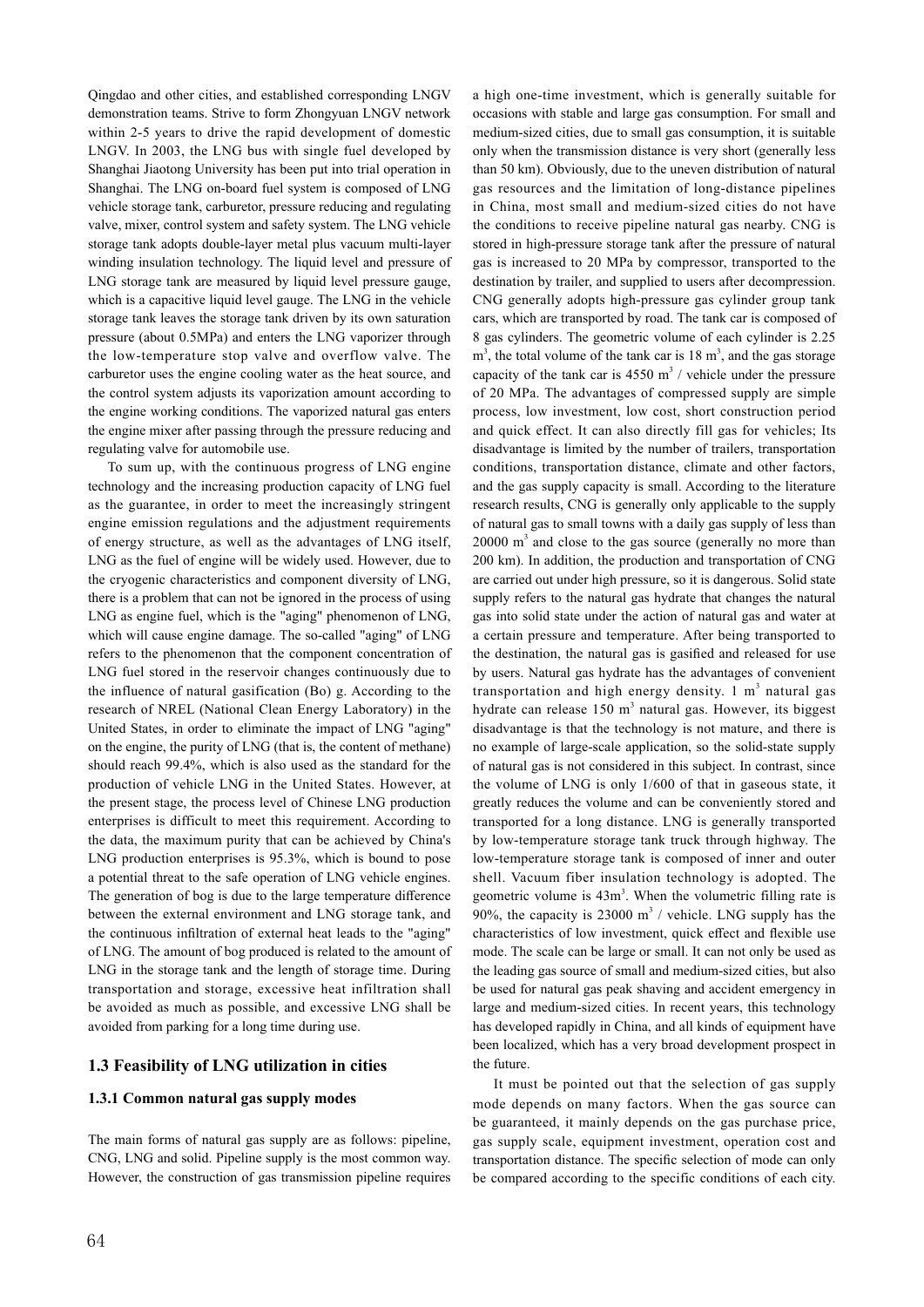For most small and medium-sized cities, they generally do not have the conditions for pipeline gas supply. In both CNG and LNG schemes, CNG scheme is suitable when the daily gas supply is less than 20000  $m<sup>3</sup>$  and the transportation distance is not more than 200 km, otherwise LNG scheme is suitable. Obviously, the application scope of LNG scheme is wider.

 LNG is the natural gas produced by oil and gas fields, which exists in liquid form at - 162 ℃ after a series of treatment processes such as liquid removal, acid removal, drying, fractionation and low-temperature condensation. The volume of liquefied natural gas is only 1/600 of the original, which can be easily stored and transported. LNG has the advantages of high energy density, low price, convenient use, safety and environmental protection. It has a wide range of uses as urban gas: 1. It can be used as the leading gas source for pipeline gas supply in large and medium-sized cities; 2. Peak shaving gas source that can be used for peak load and accident of urban pipe network gas supply; 3. It can be used as the leading gas source for small and medium-sized cities; 4. Fuel that can be used as automobile fueling.

#### **1.3.2 Advantages of LNG**

Excellent temperament, safe and reliable. LNG needs to be purified before liquefaction. Its main component is methane, with very low sulfur content, which is more stable and cleaner than natural gas. The gas phase density of LNG is 0.74 kg/ m<sup>3</sup>, which is lighter than air. If there is a slight leakage, it can diffuse with air, which is difficult to reach the explosion limit; Its ignition point is 650 ℃, higher than 460 ℃ of LPG, its explosion limit is 5% - 15%, narrower than 1% - 15% of LPG, and it is safer to use.

 Small volume, light weight and convenient storage and transportation. The volume of liquefied natural gas is only 1 / 600 of the original, and its density is less than half of that of water. It can be easily stored in storage tanks and transported over long distances.

 Clean and environmentally friendly. Natural gas is a clean fuel, almost free of sulfur, dust and other harmful substances, and produces less carbon dioxide than other fossil fuels during combustion, resulting in relatively low greenhouse effect. If the effect coefficient of natural gas is 1, oil is 1.85 and coal is 2.08.

 Huge reserves. There are still many jobs to be done in the exploration, exploitation and utilization of natural gas. Experts have confirmed that methane, which accounts for the main component of natural gas, can be produced not only organically, but also inorganic.  $CH<sub>4</sub>$  existed in the earth's crust as early as the formation of the earth. Astronomers also found that some planets may be surrounded by methane atmosphere. This theory has greatly expanded the exploration field of natural gas resources. In addition, oceanographers also found that there may be a large amount of methane at the bottom of the ocean due to the pressure of seawater, which is large enough for human use for decades.

## **1.3.3 Risks and preventive measures of LNG supply mode**

### **1.3.3.1 LNG supply risk**

In case of long transportation distance of LNG, if the traffic is interrupted due to continuous extreme weather or natural disasters, the normal supply of LNG will be affected. In the case of large-scale "gas shortage" in China, the normal production of LNG will not be guaranteed, which may cause the gas shutdown of downstream users of LNG.

#### **1.3.3.2 Preventive measures**

Appropriately increase the storage days of LNG in the city, reserve LNG well, and ensure the normal gas supply in the city in case of short-term interruption of gas source. Implement LNG emergency and standby gas sources to improve the safety and reliability of LNG supply. Formulate the urban gas emergency plan in case of accident, classify the users according to their importance, ensure the uninterrupted gas supply to residential users and other users in case of gas source interruption, cut off the gas supply to general users, and ensure the smooth passage of the accident state.

### **1.3.4 Application approach of LNG**

The use of LNG can be roughly divided into the following aspects:

#### **1.3.4.1 Gas source of urban gas**

The gas consumption scale of marginal users in some small and medium-sized cities and some large and medium-sized cities is small and far away from the gas transmission pipeline network, or the construction of gas transmission pipeline is inconvenient or uneconomical due to geographical constraints. Therefore, it is very necessary to use the flexible advantages of LNG transportation to build LNG satellite stations as the gas supply source or transitional gas supply source for these cities or communities. Even after the pipe network arrives, LNG can be used as standby and peak shaving gas source.

#### **1.3.4.2 Peak shaving and safety reserve**

The construction of LNG Reserve Station for urban gas peak shaving has the unique advantages of small land occupation, high safety and economy. It is not only the first choice for daily and hourly peak shaving of urban gas, but also an effective means to ensure safe gas supply in case of accident. It is predicted that more than 100 cities with pipeline gas supply will build LNG peak shaving stations and accident emergency reserve stations within 10 years. In terms of investment cost, the construction of a gas storage scale is  $300 \times 104$  m<sup>3</sup> / D Reserve Station, the cost of domestic equipment is about 20 million yuan. Small LNG station has strong flexibility for peak shaving. It is not only suitable for seasonal peak shaving, but also suitable for daily peak shaving. Moreover, there are not too many restrictions on site selection. It can be built in a suitable position of the gas supply network according to the needs of gas peak shaving and emergency gas supply. Small LNG is especially suitable for various requirements of urban peak shaving. With independent small LNG, the city has the advantages of regulation and reserve, which can change from passive to active, and reduce the pressure and responsibility of natural gas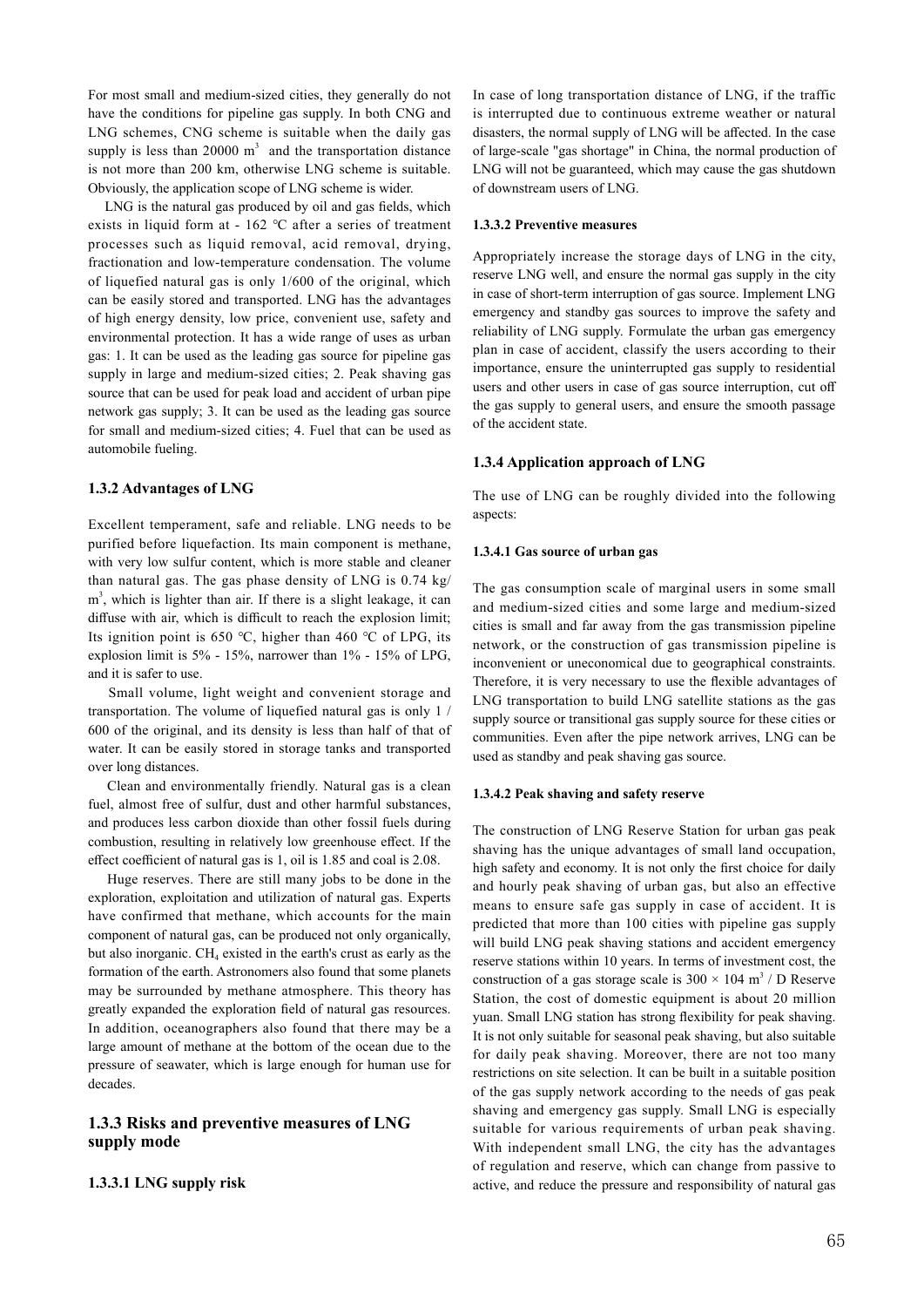suppliers. The flexibility of small LNG plays a key role in urban daily peak shaving. LNG used for natural gas emergency peak shaving reserve is an important way to alleviate the safety of urban natural gas supply. We should strive to keep the working capacity of the built gas storage at about  $10\% \sim 15\%$  of the total domestic natural gas consumption in recent years, so as to reach or exceed the international average capacity of 11%.

#### **1.3.4.3 LNG as an alternative fuel for transportation**

It is recognized as one of the ideal clean energy alternative fuels. Compared with diesel, it has the following two advantages: 1. Environmental protection. The  $NO<sub>2</sub>$  emitted by the engine using LNG is only 25% of that of diesel engine, the hydrocarbon and carbon oxide are only 32% and 12% respectively, and the particulate matter emitted is almost zero. In addition, the lifting power of LNG engine is only 36% of that of diesel engine; According to relevant data, using LNG as engine fuel, the content of harmful substances in tail gas is 98% and 30% lower than that of fuel oil, which is more conducive to environmental protection. Economic advantages. For engines with the same power, based on the current diesel and LNG prices in the market, using LNG as fuel can save about 30% of the fuel cost than using diesel. Therefore, LNG as an alternative fuel is widely used in automobile, ship and other transportation fields, which is of great significance for the country to achieve the strategic goal of energy conservation and emission reduction. Studies at home and abroad have shown that under the situation of increasing shortage of oil resources, natural gas as a transportation fuel instead of gasoline and diesel has broad development prospects. As a vehicle fuel, LNG has a large one-time filling capacity and a long driving range. However, due to the limitation of gas source, the development speed of LNG is not as fast as CNG. Skid mounted L-CNG automobile fueling device is a CNG automobile fueling device integrating LNG storage tank, highpressure LNG gasification and gas sales metering. Compared with CNG filling station, it has the unique advantages of less land occupation, no noise, safe and reliable operation, low operation cost and obvious economic benefits due to the absence of compressor. With the massive introduction of LNG in China and the rapid improvement of domestic LNG production capacity, the advantages of LNG as an alternative fuel for transportation will be gradually reflected. China has planned to focus on the development of clean energy vehicles during the 12th Five Year Plan period to gradually replace the existing fuel fueled vehicles. The equipment industry company of the Ministry of industry and information technology of the people's Republic of China has defined the stage goal for 2015 in the development plan for energy saving and new energy vehicle industry: "the structure of vehicle fuel has been optimized, the proportion of alternative fuel in vehicle fuel consumption has reached more than 10%, and the promotion scale of natural gas vehicles has reached more than 1.5 million".

### **1.3.4.4 Fuels for industrial users**

LNG has high purity and high calorific value. Its application in ceramics, glass shell, process glass, metal cutting and other fields can effectively improve product quality or production efficiency. From the perspective of market development, the target industrial users of LNG are mainly users with strong price tolerance.

#### **1.3.5 Characteristics of urban gas in cities**

The number of cities is large, the location is scattered, and the scale of gas consumption is small. As of 2007, the daily gas consumption of medium-sized cities generally does not exceed  $30\times104$  m<sup>3</sup>. The daily gas consumption of small cities generally does not exceed  $10 \times 104$  m<sup>3</sup>. The daily gas consumption of villages and towns is less than  $5 \times 104$  m<sup>3</sup>. Due to the large number and dispersion of small and medium-sized cities and the small gas consumption, if pipeline gas supply is adopted, not only the investment is huge, but also the investment payback period is very long, which directly limits the possibility of using pipeline natural gas in small and medium-sized cities.

 Gas users are mainly civil and automobile. Generally, there are no large industrial users in small and medium-sized cities, and there is no possibility of large-scale heating with natural gas. There are usually no taxis and buses in small towns. Therefore, the types of natural gas users in small and medium-sized cities are relatively single, mainly residential and commercial users, supplemented by industrial, automobile and heating users. With the continuous rise of refined oil prices in recent years, buses and taxis are very willing to refit natural gas. Therefore, natural gas vehicles are also a very important user in small and mediumsized cities with taxis and buses.

 The economic affordability of users is poor. The general economic foundation of small and medium-sized cities is relatively weak, and the living standard of residents is relatively low. Therefore, the affordability of users is relatively poor, and they are more sensitive to the price of gas. This requires that the gas projects in small and medium-sized cities must have the characteristics of less investment, short construction period, simple and flexible scheme and strong adaptability, so as to reduce the investment and operation cost as much as possible and make the gas sales price adapt to the affordability of users.

### **1.3.6 Analysis of gas consumption in small and medium-sized cities**

The gas consumption of natural gas in small and mediumsized cities is roughly as follows: 1 Natural gas is widely used in residential life, commerce, industrial production, vehicle fuel, etc. For residential users, gas is mainly used for heating domestic water and cooking, industrial users are mainly used to meet the requirements of industrial production, and commercial users are mainly used for cooking, central heating, heating and refrigeration. In small and medium-sized cities, the residential gas consumption is easy to predict and adjust because of the small consumption of single household and small total gas consumption, while the industrial users are different and the gas consumption is large. Often, the gas consumption of a large industrial user may exceed the total residential gas consumption of the whole city, while the commercial users are vulnerable to seasonal influence, and the total gas consumption is related to the characteristics of users. 2. User development is the basis of natural gas sales, but it is very difficult to develop users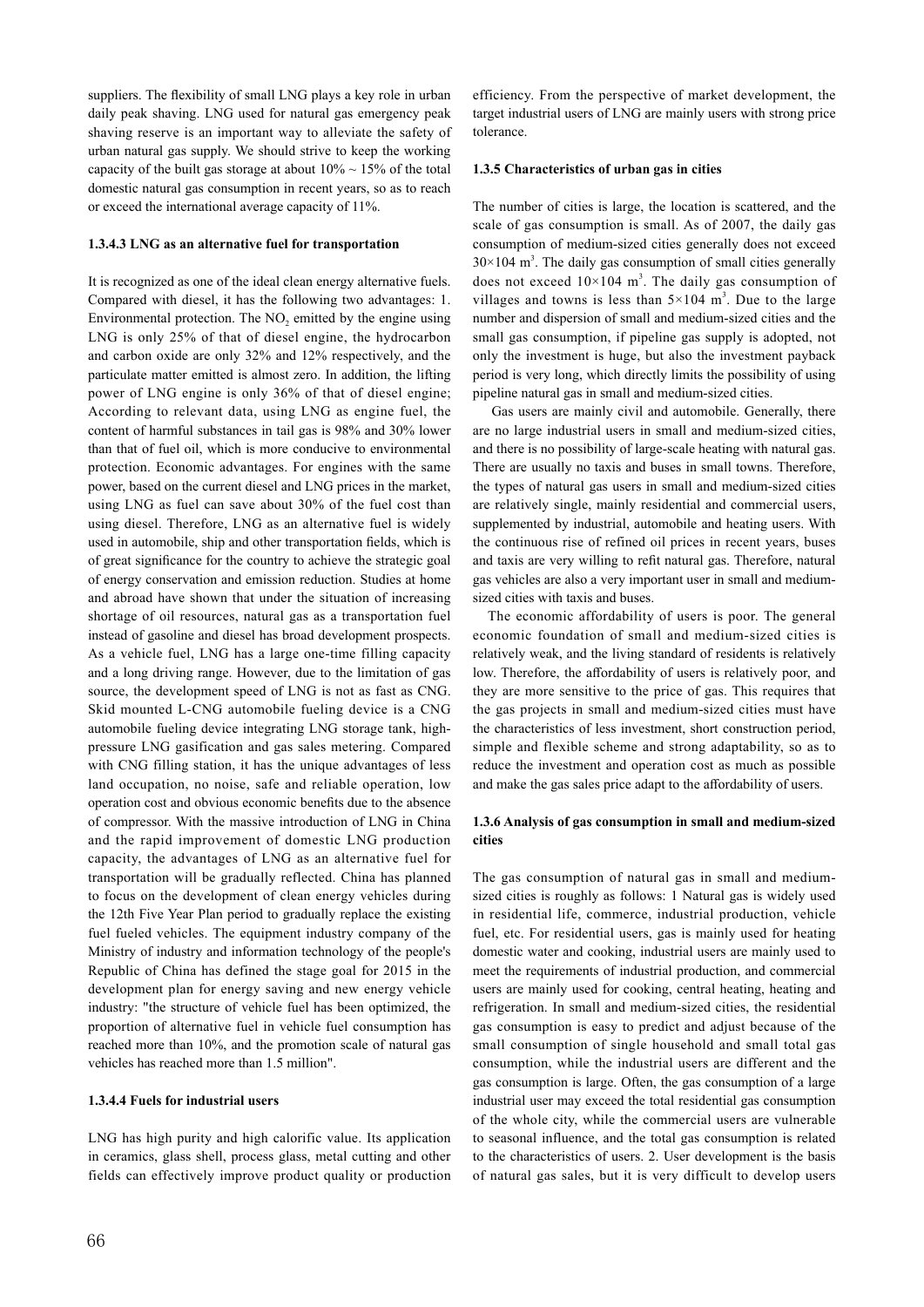in most small and medium-sized cities. There are two main reasons: first, charging the initial installation fee is an important factor restricting the development of pipeline gas users. For commercial users, the initial installation fee will be higher. Through comparison, users will consider choosing other clean energy sources, such as liquefied petroleum gas. Secondly, there are few new industrial enterprises in small and mediumsized cities, while the old industrial enterprises have their own coal to gas plants or use coal as fuel. All enterprises have made huge investments in existing equipment, plant and combustion equipment. If they use natural gas, the original equipment will be idle, which is not economical for users. In addition, the recent rising price of natural gas has brought obstacles to the development of industrial enterprise users. 3. For many small and medium-sized cities, they are often located at the end of the pipeline or downstream of the gas supply, and the gas demand of users cannot be reliably guaranteed. When the gas consumption is peak or insufficient, the first to cut off the gas is small cities. For example, in the gas shortage phenomenon in 2009, the first to limit the gas is small cities, which has seriously affected the life and industrial production of residents in small cities.

## **1.3.7 Advantages of LNG application in small and medium-sized cities**

In China, as a beneficial supplement to pipeline natural gas, the development of LNG industry plays an important role in optimizing the national energy structure, promoting sustainable and healthy economic development, realizing energy conservation and emission reduction and protecting the environment. As a high-quality urban gas source and a new form of natural gas utilization, LNG has the following outstanding advantages over other gas sources and gas supply modes: low price, good economy, flexibility, convenience and strong adaptability. In urban gas, the price of CNG is low, followed by LNG and artificial gas, and the price of LPG is the highest. LNG is 36% cheaper than LPG, which is the biggest advantage of LNG application in small and medium-sized cities. The development of LNG in small and medium-sized cities with poor user affordability will be welcomed by users. It must be pointed out that CNG in the table has more price advantages than LNG, mainly due to different transportation distances. Due to different characteristics, the transportation distance of domestic CNG is very short, generally no more than 300km; The transportation distance of LNG is generally more than 1000 km, up to 4000 km. CNG is only suitable for small towns or communities with short distance, but not for most small and medium-sized cities in China. LNG has strong adaptability to gas supply scale and transportation distance. Since LNG is not sensitive to transportation distance, long-distance transportation can be realized. This will greatly expand the scope of natural gas supply; With the progress of technology, in addition to the traditional tank supply mode, there are also LNG bottle group supply and other gas supply modes, which can supply gas to small towns and even communities, which greatly reduces the threshold of using LNG and enables more small towns to use high-quality and clean natural gas. In addition, LNG is also very suitable as the start-up gas source of medium-sized cities. When the gas consumption is small at the initial stage of construction, LNG can be used as the start-up gas source for transition.

After the gas consumption increases to a certain extent, a longdistance pipeline can be built to realize pipeline supply, and the built LNG gasification station can be used as the peak shaving and accident emergency gas source of the city. To sum up, LNG has very good adaptability to the majority of small and medium-sized cities, can meet the needs of cities, and has broad development prospects.

## **2 Analysis on precooling mode of LNG storage tank**

## **2.1 Physical characteristics and hazards of liquid nitrogen and LNG**

#### **2.1.1 Physical characteristics and hazards of liquid nitrogen**

Liquid nitrogen (abbreviated as  $LN<sub>2</sub>$ ), that is, liquid nitrogen. It is an inert gas, ultra-low temperature, non combustible, colorless, odorless and non corrosive. Most of the atmosphere in our life is nitrogen (weight ratio 75.5%, volume ratio 78.03%). Nitrogen is inert and cannot be burned. Liquid nitrogen will vaporize and absorb a lot of heat when exposed to the air, and frostbite will be caused in contact with human body. Under normal pressure, the temperature of liquid nitrogen is - 196 ℃. After gasification of 1 cubic meter of liquid nitrogen, about 800 cubic meters of pure gaseous nitrogen at about 21 ℃ can be obtained.

 Under standard atmospheric pressure, if the temperature reaches - 196 ℃, liquid nitrogen will be formed. By increasing the pressure, liquid nitrogen can also be formed above - 196 ℃. In industrial applications, liquid nitrogen is obtained by air fractionation, which is separated by the different boiling points of each component in the air. The process is to remove impurities from the air, that is, after purification, liquefy it through the process of pressurization and cooling to form liquid nitrogen. Its health hazard is mainly that human skin contact with liquid nitrogen can cause frostbite. If human skin directly contacts liquid nitrogen for more than 2 seconds, it will cause irreversible frostbite, and in extreme cases, it may also cause hypoxia and asphyxia. Liquid nitrogen will not burn, nor is it explosive, and there is no danger of combustion and explosion.

#### **2.1.2 Physical characteristics and hazards of LNG**

LNG is the abbreviation of the English name liquefield natural gas. Its boiling point is - 160  $\sim$  - 164 °C. It is a colorless fluid in liquid state. LNG is mainly composed of methane, and also contains a small amount of nitrogen, ethane, propane and other components commonly found in natural gas. The LNG production process is that after the natural gas is preliminarily filtered to remove water and solid impurities, it is sent to the feed gas compressor for compression and temperature rise, acid gas, sulfide, mercury and other substances are removed by amine washing method, and then heavy hydrocarbon components such as benzene and cyclopentane are removed by cooling under the action of mixed refrigerant, so as to finally obtain natural gas (LNG) in liquid form of - 162 ℃. After the above liquefaction process, the volume of natural gas can be reduced by more than 600 times.

 LNG is similar to methane in nature. It is a simple asphyxiating gas. When the concentration reaches a certain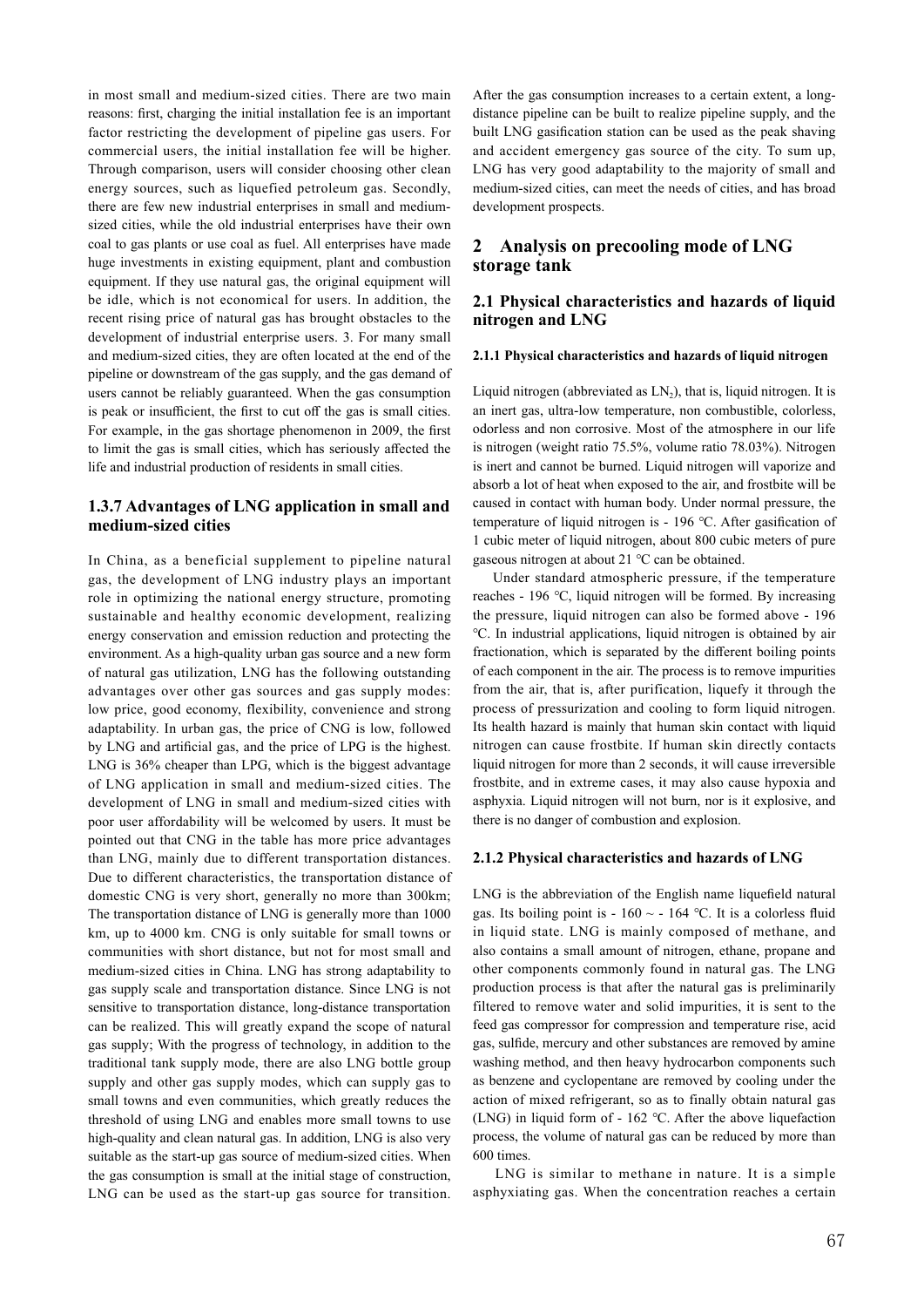degree, it will cause asphyxiation due to hypoxia. It is a flammable gas, which is easy to form explosive mixture when mixed with air. Direct contact of liquid natural gas with human skin will cause serious burns. When LNG is gasified from liquid state to colder gaseous state, its density is higher than that of natural gas at normal temperature and is about 1.5 times heavier than air. Therefore, LNG will not volatilize immediately during gasification, but will diffuse around and absorb heat along its liquid level or ground, so as to form white clouds. The diffusion of natural gas can be observed through the diffusion of fog, but flammable mixtures will still accumulate outside the fog. If the flammable mixture meets with open fire, it will cause flash combustion, which is very dangerous.

 The main characteristics of LNG are: temperature: its storage temperature is generally - 162.20 ℃. Density: it depends on the composition of LNG and decreases with the increase of methane content; It is a function of temperature and decreases with the increase of temperature, with a variation gradient of 1.35 Kg  $/$  °C. In this paper, the density of LNG is  $422 \text{ kg} / \text{m}^3$ .

 It is very easy to vaporize. After vaporization into ordinary natural gas, the volume will increase to 625 times of the liquid. When LNG is initially exposed to the air, the surrounding water vapor condenses due to its low temperature, which will form a visible white cloud in the air. Flammable and explosive: the combustion heat of LNG is 1.2 x 104 kcal / kg, and the explosion limit in air is about 5% - 15%, which is a dangerous chemical. As LNG is a hazardous chemical, its use, transportation and storage are highly dangerous, mainly as follows: rollover: the components of LNG in LNG storage tank may produce stratification due to different densities. After heat and mass transfer are generated between layers, LNG on the liquid surface will be continuously gasified. In the process of gasification, the lower liquid is in the state of back heating and overheating due to absorbing the heat of the upper liquid. When the density of the upper and lower liquid is almost the same, a large amount of gas will be mixed and appear, resulting in a sudden increase in the pressure in the storage tank, and even the safety valve may jump, resulting in a rollover accident. Low temperature frostbite: the LNG storage temperature is very low (usually - 162 ℃). When the skin is in direct contact with the low-temperature LNG or the surface of the low-temperature object, the moisture on the skin surface will quickly condense and stick to the surface of the low-temperature object, which will lead to the rapid freezing of the skin and subcutaneous tissue, which is very easy to be torn, leaving a wound and causing personal injury. Leakage: due to the extremely low operating temperature of LNG, metal components will shrink significantly due to stress changes, and leakage may occur at any part, especially valves, flanges, welds, pipe fittings, seals and other parts. If no measures are taken to stop the leakage in time, the generated steam cloud will slowly float up and spread with the wind. Once a fire is ignited by an open fire, thermal radiation or explosion overpressure will cause great harm and risk. Hypothermic anesthesia: without any protective measures, if a person is in an environment below 10 ℃ for a long time, his physiological function and intellectual activity will decrease with the decrease of body temperature, which will lead to hypothermic anesthesia. If the body temperature drops further, it will lead to heart failure and even death. Asphyxia: Breathing LNG low-temperature steam for a short time will lead to difficulty in breathing. If breathing LNG

low-temperature steam for a long time, the consequences will be very serious. The low-temperature steam generated by LNG is non-toxic, but the oxygen content in the steam is very low, which is easy to lead to hypoxia and suffocation. If the human body cannot leave quickly after inhaling pure LNG vapor, it will soon lose consciousness and die of suffocation in just a few minutes. Combustion and cold explosion: LNG is very easy to burn in case of static electricity or Mars. If water is encountered in the process of LNG leakage, due to the extremely fast heat transfer rate between water and LNG, LNG will boil violently, spray water mist and produce huge noise, resulting in LNG vapor explosion.

### **2.1.3 Research on BOG**

### **2.1.3.1 research significance**

At the receiving terminal, a large amount of will inevitably be generated. If it is not handled properly, it will lead to overpressure of the storage tank and danger. If it is discharged and burned, it will cause waste of resources and environmental pollution. Therefore, processing has become one of the key issues that must be considered in the design and operation of the receiving station. According to the previous literature research, the Recondenser liquefaction process is widely used in the terminal to recover. Dapeng terminal, the first terminal in China, has accumulated rich experience in the construction and operation of domestic terminals since it was put into operation in. However, there are still some problems in the actual operation of some terminal treatment processes, such as high energy consumption, unstable control of Recondenser liquid level, longterm high, difficult operation when the load fluctuates too much, etc. Therefore, the terminal treatment process has the potential of optimizing operation, energy conservation and emission reduction. In recent years, the competition in the global trade market is becoming increasingly fierce and the price is rising. It also puts forward the requirements of low energy consumption, stable and reliable process for the treatment process.

#### **2.1.3.2 BOG treatment process**

At the terminal, Due to the invasion of low-temperature storage tank (about by the heat of the external environment, the conversion of some mechanical energy into heat energy during the operation of submerged liquid record in the tank, it will vaporize and produce evaporated gas, i.e. gas. In order to maintain the constant operating pressure of the storage tank (the gas must be continuously discharged out of the tank. In addition, when the ship is unloading, the liquid level in the tank at the receiving terminal increases, resulting in volume replacement, and the gas is also required to be discharged to ensure the stability of the tank pressure. Therefore, for the recovery, treatment and utilization of the, the tank gas should be returned to the ship in the following order in combination with the specific working conditions of the receiving terminal, so as to fill the vacuum generated by the tank unloading; and then condense Process, re condensing and sending out; Direct compression process, that is, directly pressurize the compressor to the pipe network pressure and then send it to the pipe network for export; Send torch or discharge into the atmosphere. The first method mentioned above is simple and efficient, but it can only balance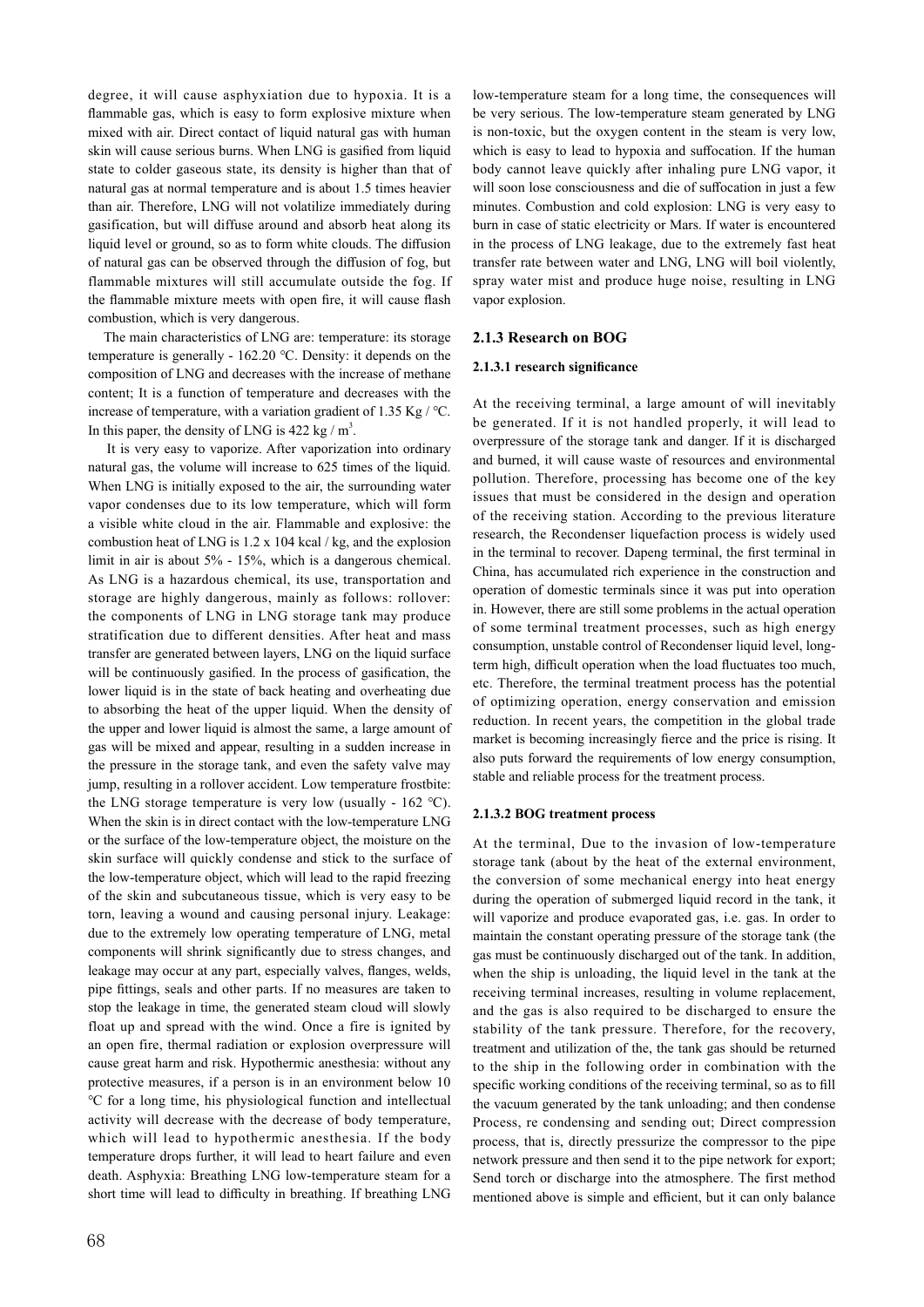part of the gas when unloading on board, and can not be used when unloading without board. The fourth way is an emergency safety measure, which is obviously unreasonable in economy and environmental protection. The second recondensation process and the third direct compression process send the gas to the compressor for pressurization and finally to the export pipeline, but the intermediate process is different. Therefore, according to different treatment methods, the terminal process can be divided into direct compression process and recondensation process.

 BOG direct compression process. The compressor directly pressurizes all generated in the receiving station to the pressure of the export pipeline network and enters the export pipeline network in the form of high-pressure natural gas for users. The process has the advantages of simple operation and low investment cost; The outlet pressure of the compressor is equal to the pipe network pressure, which directly determines the process energy consumption. The higher the pipeline pressure, the higher the process energy consumption. So, Direct compression process is suitable for export pipeline network with low pressure, gas source type receiving stations with short gas transmission distance. There are many receiving stations in Japan. Generally, the radiation area of gas transmission pipe network is small and the pressure of pipe network is low, so most receiving stations in Japan adopt BOG direct compression process. For example, receiving stations of Osaka gas and Tokyo Gas company in Japan use this process to treat BOG. In addition, in small-scale stations with small processing capacity and unstable export capacity Direct compression process is also suitable for peak shaving terminal.

 BOG recondensation process. The energy consumption of direct compression process is mainly determined by the pressure of export pipeline network, When the pressure of the export pipeline network of the terminal is large. The excessive energy consumption of the compressor leads to the excessive energy consumption of the whole direct compression process. Generally, the direct compression process is not used, but the recondensation process is widely used. The main principle of BOG recondensation process is to use the cooling capacity of high pressure itself for condensation, that is, after pressurization, it has a certain degree of supercooling and direct or indirect contact heat exchange. BOG recondensation process mainly has two forms: indirect heat exchange Re condensation process and direct heat exchange re condensation process.

#### **2.1.3.3 Research status at China and abroad**

Research status of reducing treatment capacity. No matter what treatment method we adopt, the more we need to treat, the higher the energy consumption of BOG treatment and the more unfavorable it is to the operation of the treatment system. Therefore, reducing the production is the way to reduce the treatment cost from the root. At present, there are many studies on adjusting the pressure of storage tank and improving thermal insulation materials to reduce the production.

 The researchers simulated and dynamically analyzed the gas phase space of the tank, analyzed the heat leakage forms of the tank top, wall and bottom, studied various factors affecting the pressure in the tank, and found out the law of pressure change in the tank. The effects of tank pressure and heat leakage on the production are analyzed. Suggestions on the operation of

evaporation control and discharge rate control are put forward. The amount generated by the terminal under different working conditions is very different, especially during ship unloading operation, the amount is dozens or even hundreds of times higher than usual. Therefore, the influence relationship between storage pressure during ship unloading and normal export is analyzed in detail, and some useful operation suggestions are given, At the same time, the skills of tank pressure and compressor capacity control are put forward. In view of the problems of high cost and complex process in tank filling. Proposed to replace the gas produced by the tank, and carried out experimental research on the tank. The results show that the technology is not only theoretically and technically feasible, but also has good economic value, It is worth popularizing and applying. At present, storage tanks mainly include atmospheric storage and high-pressure storage. By analyzing the existing problems of the two storage methods, the combination of high-pressure storage tank and atmospheric storage tank has less equipment and simple process, which can reduce investment and storage cost. It is a new type of BOG storage method.

#### **2.1.3.4 The content of BOG and LNG**

LNG is stored in a low-temperature container with thermal insulation structure, which has a large temperature difference with the atmospheric environment, so there is heat exchange. The infiltration of ambient heat makes the components in LNG evaporate, and the evaporated gas accumulates at the top of the container. For the convenience of discussion and according to the actual situation, we assume that LNG is mainly composed of two components - methane and ethane. When the pressure reaches the set pressure of the safety valve, the safety valve jumps off and the gas is discharged from the container. This phenomenon is called natural gasification (BOG), and the percentage of heavy fraction in the residual liquid of the container becomes larger. In this way, the percentage of heavy fraction will become larger and larger in the process of use, which is the "weatherign" of LNG fuel. If the daily evaporation rate is 0.1%, the annual BOG value of LNG storage tank with a volume of 1000. For vehicles, the influence of "aging" is also different due to different filling methods of gas cylinders. When the steam recovery filling method is adopted, the influence of "aging" will not accumulate, which is complex; First, when the vapor collapse filling method is adopted, the influence of "aging" will accumulate, but this filling method has simple equipment. BOG is evaporated from the components in LNG, but the content of its components is very different from that of LNG.

## **2.2 Structure, characteristics and thermal insulation technology of LNG storage tank**

## **2.2.1 LNG storage tank form, structure and material selection**

LNG storage tank can be divided into aboveground storage tank and underground storage tank according to its setting mode. According to the structural form of storage tank, it can be divided into membrane tank, single containment tank, double containment tank and full containment tank. According to the capacity of storage tanks, they are classified as follows: small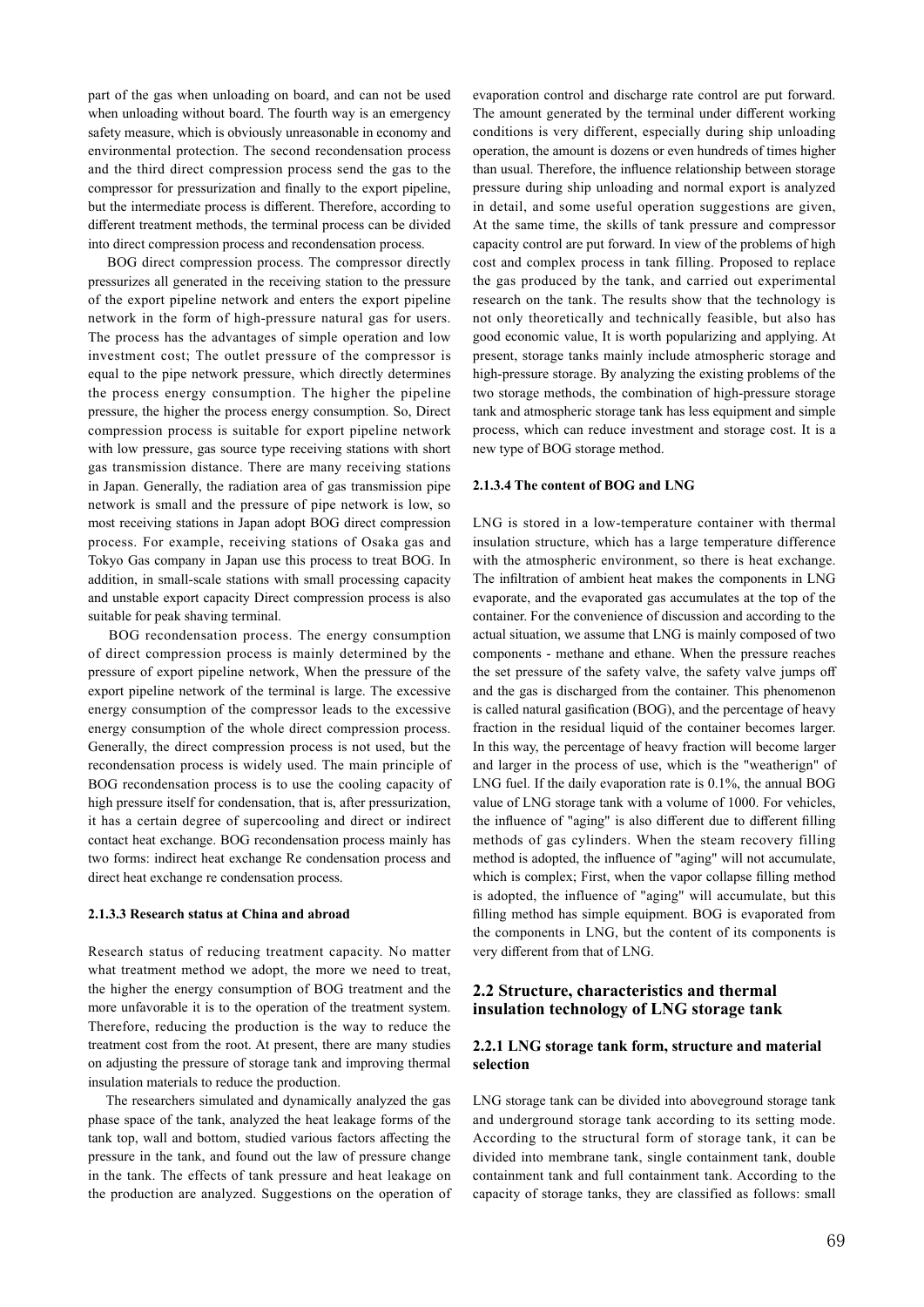LNG storage tanks  $(5 \sim 50 \text{ m}^3)$ : mainly used in ordinary LNG truck filling stations or residential gas vaporization stations. Medium sized LNG storage tank  $(50 \sim 100 \text{ m}^3)$ : commonly used in industrial gas vaporization station, satellite liquefaction unit and other occasions. Large LNG storage tank  $(100 \sim 40000 \text{ m}^3)$ : with a capacity of  $100 \sim 10000$  m<sup>3</sup>, it is commonly used in small LNG production units or LNG processing plants; With a capacity of  $10000 \sim 40000$  m<sup>3</sup>, it is mainly used for peak shaving or large load liquefaction units. Extra large LNG storage tank (40000 ~  $200000 \text{ m}^3$ ): mainly used for LNG terminal.

 Generally, LNG plant storage tank is composed of inner tank, outer tank, cold insulation system between inner and outer tanks and process instrument system. At present, LNG lowtemperature storage tanks commonly used at home and abroad can be divided into atmospheric tank storage, sub parent tank under pressure storage and vacuum tank under pressure storage according to their structure. The specific storage method can be selected according to the actual storage capacity.

 (1) Atmospheric tank. As the name suggests, atmospheric tank is equivalent to atmospheric pressure, and its structure is mostly bimetallic tank. Under special conditions, the outer tank is poured with prestressed concrete at 20000 m<sup>3</sup> Bimetallic tanks are mostly selected for the following LNG tanks. The manufacturing cycle of atmospheric tank is long, which usually takes about 10 months to 1 year, and its inner and outer tanks are welded and installed on site. LNG low-temperature and atmospheric pressure storage tanks often adopt the form of flat bottom double wall cylinder, with an operating pressure of about  $15 \sim 18$  kpa and an operating temperature of about -  $162 \sim$  - 164 ℃. The tank body is divided into inner and outer layers, and the middle is a cold insulation layer, which needs to be filled with thermal insulation materials. The main function of the inner tank is to store LNG in contact with ultra-low temperature, while the outer tank is mainly used for cold insulation and protection. The inner tank and the outer tank are separated and designed independently. The main purpose is to reduce the external heat transfer into the tank. The tank roof is generally an arch roof. The tank roof of the inner tank needs to bear its own weight such as cold insulation materials and the pressure generated by internal gas, which has strict requirements on the strength and stability of the tank roof. Pearlescent sand is mostly used as the cold insulation material in the middle cold insulation layer. Nitrogen with high dry purity is filled to ensure the micro positive pressure of the middle interlayer, isolate the thermal insulation material from the atmosphere, isolate the influence of external environmental changes and prevent wet air from entering the middle cold insulation layer, which increases the service life of the cold insulation material. The installation and construction of thermal insulation structure requires high environmental requirements, and moisture-proof measures shall be taken when necessary. Low temperature and normal pressure storage tanks are mostly used in LNG plants or large terminal LNG receiving stations. Because the terminal stations are mainly used to store LNG, the LNG storage tank volume is designed to be large, and the single tank volume is  $5 \sim 20 \times 104$ m<sup>3</sup> Therefore, the vacuum tank and child mother tank can not be realized at all. A liquefaction recovery device for BOG flash steam shall also be set at the receiving terminal station, which can re liquefy BOG into LNG and return it to the storage tank for storage, so as to reduce flash loss. In the LNG plant, the main

unit is the liquefaction unit. The BOG generated during storage can be returned to the liquefaction unit for liquefaction again and stored in the storage tank. Therefore, the BOG flash natural gas produced by low-temperature and normal pressure storage tank has little impact on the terminal and plant except increasing power consumption.

 (2) The tanks are also pressure vessels. The inner tank adopts multiple low-temperature resistant stainless steel pressure tanks, which are covered with a large carbon steel tank as protection, and the inner and outer tanks are insulated by filling thermal insulation materials. In order to prevent wet air from entering the interlayer, dry nitrogen can be introduced into the interlayer for protection. The inner tank of the child mother tank is manufactured by the factory at one time, formed and tested for pressure filling, and can be directly transported to the site for installation. The outer tank is generally welded and installed on site. At present, the maximum capacity of a single sub tank in China can only be  $250 \text{ m}^3$ . The storage capacity is  $1000 \text{ m}^3$  To  $5000$  m<sup>3</sup> For the storage and distribution station, the sub master tank can be selected for storage according to the situation. The gasification process flow of the sub master tank is basically the same as that of the vacuum tank described above. Because the interlayer needs to be filled with nitrogen, a set of liquid nitrogen device must be added to the unit.

 (3) Vacuum tank. The vacuum tank is a pressure vessel with double-layer metal tank body. The inner tank is usually made of low-temperature resistant stainless steel, the outer tank can be made of carbon steel, and the middle interlayer shall be filled with thermal insulation material and vacuumized. Vacuum tanks are transported to the site for installation after factory manufacturing and pressure test. Usually, multiple vacuum tanks are used for centralized storage. At present, the maximum volume of a single vacuum tank used in China can be 150 m<sup>3</sup>. The total LNG storage capacity is  $1000 \text{ m}^3$  following. Process flow of vacuum tank: pressure is supplied to the tank through the supercharger, and the materials automatically flow into the gasifier under the action of pressure. It has simple process, no power equipment and low energy consumption. Therefore, vacuum tanks are widely used in some small LNG gasification stations at home and abroad.

 According to the functional characteristics of LNG storage tank, its outer tank, inner tank wall and cold insulation layer have very strict requirements on the selection of manufacturing materials:

 1) Inner tank wall. The inner tank wall of LNG storage tank is the main component of low-temperature storage and needs to be welded by steel with good low-temperature resistance and good mechanical properties.

 2) Cold insulation layer. The cold insulation layer can be divided into three areas: tank top, tank bottom and tank wall. (1) Suspended rock wool is used as the cold insulation layer on the tank top.  $4 \sim 5$  layers of glass fiber can be set, each layer is 80mm thick, the density of glass fiber wool is  $16 \text{ kg/m}^3$  and the thermal conductivity is  $0.04 \text{ w}$  / (m  $\cdot$  K). (2) the cold storage process at the bottom of the tank is more complicated. The polyurethane foam can be sprayed under the steel plate, and the waterproofing structure is also designed, including the cushion above 65mm, the high strength concrete above 60mm, the 2 to 3 mm thick waterproof felt, the 100mm thick foam glass 2 layers, and the 70mm thick concrete soil. (3) the cold storage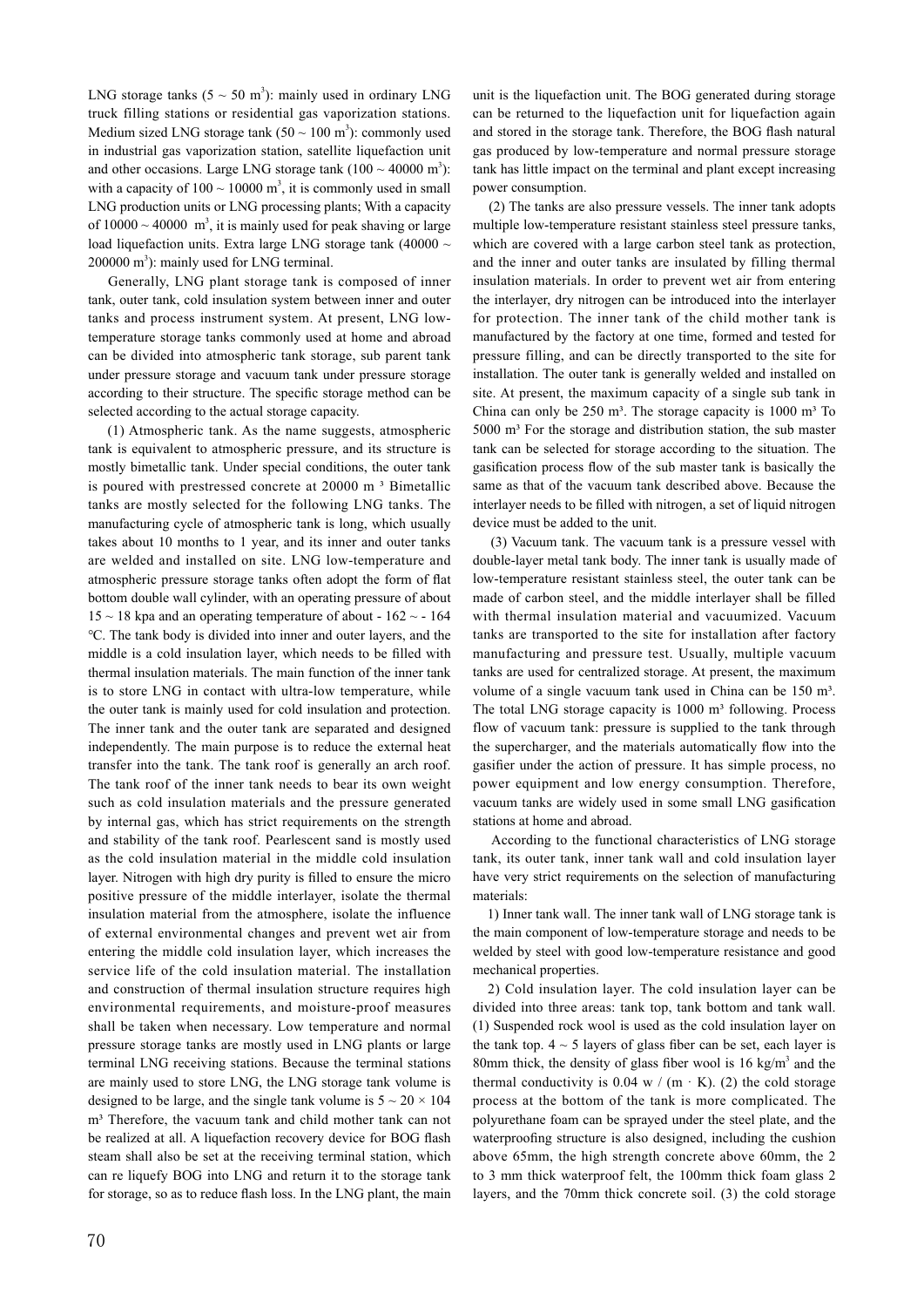of the tank wall mainly sprayed polyurethane foam inside the lining plate of the outer tank, requiring the thermal conductivity of polyurethane foam to be less than 0.03 W/ (m  $\cdot$  K), with a density of 40 to 65 kg/m<sup>3</sup> and a thickness of more than 150 mm.

 3) Outer tank. The outer tank is usually made of concrete or carbon steel. The outer tank wall and top of the concrete structure are poured with prestressed reinforced concrete and low temperature resistant steel lining plate. The concrete strength shall be over 25 MPa. Reinforced concrete must have sufficient tensile strength to ensure that the internal pressure caused by accidental gas leakage will not be damaged.

### **2.2.2 Characteristics of LNG storage tank**

LNG storage tanks in LNG plants generally adopt large double wall single containment atmospheric low-temperature storage containers. Its main features are: low temperature resistance and cold insulation performance. The boiling point of liquefied natural gas at atmospheric pressure is - 162 ℃. LNG is stored in low temperature and normal pressure storage mode. The temperature of natural gas is controlled at about - 162 ℃, and the operating pressure in the tank is maintained at  $5 \sim 15$  kpa micro positive pressure. LNG is relatively stable, high and safe. Therefore, LNG storage tank must have excellent low temperature resistance and cold insulation performance.

 High safety requirements. According to the requirements of API, BS and other specifications, LNG storage tank must adopt double-layer wall structure and tank cofferdam must be added. Because the LNG storage tank stores ultra-low temperature liquid natural gas, the leakage of the storage tank will cause a large amount of volatilization of LNG, and the gasification amount is more than 300 times that of the liquid form. It absorbs water and heat in the atmosphere to form a low-temperature natural gas mist. When the natural gas concentration reaches the explosion limit in the range of  $5\% \sim 15\%$ , it can explode in case of open fire. The explosion produces high pressure, high temperature and combustion in an instant, and the destructive power and risk are incalculable. In the design, the concept of blocking is applied to add a layer of cofferdam, so that when the tank leaks, the cofferdam can completely surround the leaked LNG without spreading to all sides and completely block it to ensure storage safety.

 Special materials. The inner tank wall is made of s30408 stainless steel or aluminum alloy, and the outer tank wall is made of prestressed reinforced concrete or carbon steel, which is required to be resistant to low temperature and meet the strength standard.

 The thermal insulation measures are strict. Since the external ambient temperature cannot be controlled, the maximum temperature difference between the inside and outside of the tank can reach more than 200 ℃ under extreme conditions. To ensure that the temperature in the tank is maintained at -  $162 \text{ °C}$ , the middle layer between the inner tank and the outer tank must be filled with high-performance cold insulation materials to ensure that the tank has very good cold insulation performance. The cold insulation material used at the bottom of the tank must also have sufficient pressure bearing performance.

 Good seismic performance. Due to the risk of LNG tank leakage, LNG tank must have good seismic performance. In the design, the seismic requirements of general buildings are to crack but not fall under the design seismic strength load, while LNG storage tanks are required to crack and not fall under the design seismic strength load. Therefore, the seismic fracture zone cannot be selected as the construction site before construction, and the seismic test must be conducted on the storage tank to analyze the structural performance of the storage tank under dynamic conditions and ensure the safety of the storage tank under the design seismic intensity.

 Strict construction requirements. The welding quality of storage tank is very high, and there are strict requirements for temperature and humidity during construction. X-ray flaw detection, vacuum airtightness test and magnetic particle test must be carried out for all welds. The construction environment also has strict requirements. It is best not to choose rainy days during welding, and the humidity shall be controlled within 75%. The selection and construction of cold insulation materials are more strict. They must follow the specified procedures and meet the design construction conditions, such as temperature control, temperature control and moisture-proof measures. When pouring concrete at the tank bottom, the hydration temperature must be controlled to prevent cracking due to rapid temperature change.

#### **2.2.3 Low temperature thermal insulation technology of LNG storage tank**

The main purpose of thermal insulation of LNG storage tank is to control and reduce the cold loss or evaporation rate of storage tank and achieve the effect of cold insulation. The so-called thermal insulation does not mean to achieve 100% thermal isolation, but to minimize or reduce heat conduction, convection and radiation to minimize heat transfer. In other words, it is necessary to restrain the heat flow from high temperature to low temperature.

 Common thermal insulation methods include: stacking thermal insulation, vacuum powder thermal insulation, high vacuum thermal insulation, high vacuum screen thermal insulation, high vacuum multi-layer thermal insulation, etc. Stacking thermal insulation: select thermal insulation materials with small thermal conductivity and fill them to the position requiring thermal insulation through dense filling and pressure, so as to isolate heat flow. Stacking insulation can be divided into two ways: Foam adiabatic, fiber or powder insulation. Foam insulation materials (such as foam glass, foam polyurethane, foam polystyrene, rubber) are heterogeneous materials, and their thermal conductivity is mainly determined by material density and foaming gas, while it is also affected by the average temperature of the insulation layer. The main disadvantage of powder or fiber thermal insulation materials (such as glass fiber, pearlescent sand, asbestos, mineral wool, etc.) is that water vapor and air can penetrate into the cold surface through the thermal insulation layer.

 Generally, a steam barrier layer, moisture-proof layer, shall be set. The insulation of LNG storage tank mainly includes tank bottom insulation, tank wall insulation, tank top insulation, etc. The construction of tank bottom insulation is complex, with high requirements and many processes. Mainly include: bottom concrete leveling, ring beam ring, tank center, high strength foam glass at the bottom of the interlayer, elastic asphalt waterproofing membrane laying and so on. The insulation construction of tank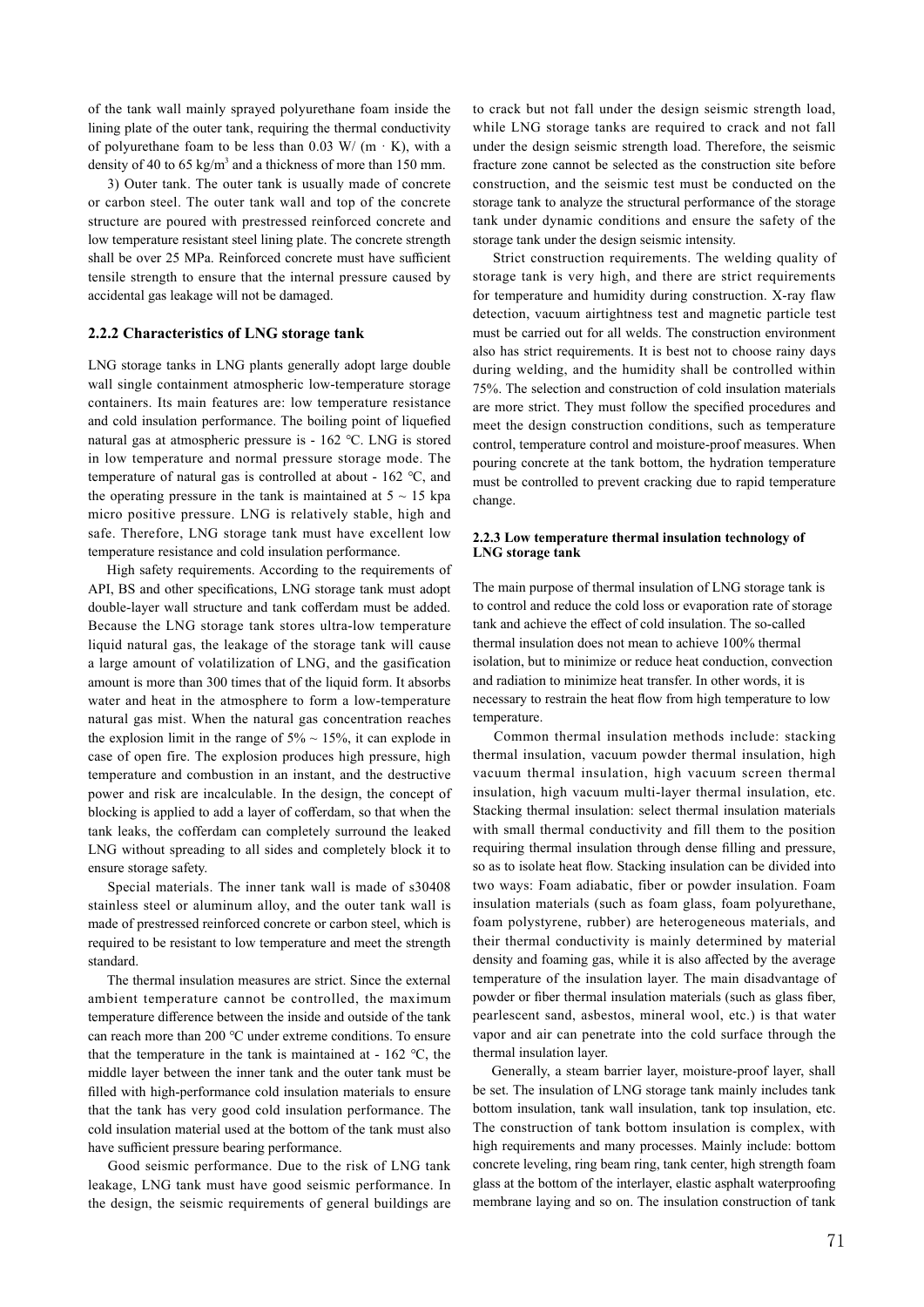wall is also very complex, with strict requirements and many processes. It mainly includes: installing the elastic felt on the outer wall of the inner tank, the elastic felt on the ceiling, the installation of heat shield foam glass and pearlescent sand glass cloth retaining wall, the annular space filling expanded perlite and so on. The most important performance of elastic felt is that it can maintain sufficient and stable resilience without obvious attenuation in the whole service life of storage tank. In order to prevent the filled perlite from invading the inner tank, a tight sealing isolation device is usually installed between the inner tank wall and the tank ceiling. At the same time, it is necessary to ensure gas convection on both sides of the inner tank wall to maintain pressure balance. The expanded perlite is filled on site. After the perlite is expanded on site, the expanded perlite is filled into the annular space between the inner and outer tanks with high-temperature and dry compressed gas. The main purpose of cold insulation on the top of the inner tank is to keep the low temperature of the evaporation space of the inner tank from losing. The construction process includes cold insulation of ceiling series nozzles and laying glass wool on aluminum ceiling. Control the steam entering the space above the ceiling to prevent freezing on the tank top, causing the tank top to be cold and brittle due to low temperature and increasing the tank top load due to icing. The ceiling board is generally laid with glass wool felt or covered with expanded perlite, and the design allows the gas above and below the ceiling to circulate with each other. The main performance indexes of glass wool felt shall be controlled at: density 12  $\text{kg/m}^3$ , allowable deviation of single value of density  $20 \sim 10\%$  (W), thermal conductivity  $\leq 0.035w/$  $(m·K)$  (at 10 °C).

## **2.3 Pre cooling process flow of LNG storage tank**

## **2.3.1 Preparation before precooling of LNG storage tank**

According to the process requirements, the LNG storage tank must undergo air tightness test, drying operation, nitrogen replacement and precooling operation before being put into use. The above operations are used to inspect and test the sealing performance and low-temperature performance of the storage tank and its low-temperature equipment and pipelines, so as to prepare for LNG storage. The main purpose of drying operation is to remove moisture that may adversely affect the process, pipeline and equipment. The main purpose of nitrogen replacement is to prevent LNG volatile gas from forming explosive gas after mixing with air. Before precooling, the storage tank system shall be thoroughly dried until the dew point test is qualified. Generally, the dew point value below 20 ℃ under standard atmospheric pressure is regarded as qualified. If the dew point is unqualified, the freezing of the valve may be caused after the cooling capacity enters. After the drying is qualified, in order to reduce the oxygen content in the storage tank to a safe level and further dry the storage tank, PSA nitrogen or high-purity nitrogen (purity over 99.9%, dew point below - 60 ℃) can be used for replacement. The replacement technology requires that the oxygen concentration per unit volume is less than 4%.

### **2.3.2 Precooling process flow and precooling mode of LNG storage tank**

Precooling of LNG storage tank is through spraying at the top of precooling pipeline and columnar injection. Generally, liquid nitrogen or LNG is used to provide precooling cooling energy. The primary precooling of equipment and pipelines, which is carried out by using the cooling capacity gas phase first. Its purpose is to inspect and test the low-temperature performance of low-temperature equipment and pipelines to prevent the equipment and pipelines from being damaged by thermal stress due to excessive temperature difference. Including: 1. Check whether the quality of low-temperature materials is qualified; 2. Inspect welding quality; 3. Check the change of pipe support and pipe cold shrinkage; 4. Check the tightness of low temperature valve; 5. Check whether the storage tank is in working condition. In the second step, the liquid phase is directly used for deep precooling until the precooling reaches - 162 ℃ and a certain liquid level is established. The precooling is qualified and meets the liquid inlet conditions. The specific process flow is: cooling capacity tank car  $\rightarrow$  unloading gasifier  $\rightarrow$  gas phase pipeline  $\rightarrow$ liquid inlet pipeline  $\rightarrow$  storage tank  $\rightarrow$  BOG vent pipeline  $\rightarrow$ flare.

 Precautions during precooling: the precooling rate of storage tank shall be controlled according to the specifications to avoid thermal stress in the inner tank. During precooling, pay attention to monitoring the temperature of the annular space of the storage tank and the leakage monitoring point of the storage tank bottom plate. In case of leakage, cut off the precooling valve immediately and continue precooling after treatment. During precooling, the pressure of the storage tank shall be controlled at  $5 \sim 15K$  PA to prevent overpressure; During precooling, vent the overpressure to the cold flare, pay attention to the pipe deformation of the cold flare, whether there is leakage at the welding joint, and whether the supporting pipe support is displaced and firm. According to the previous analysis and the analysis of successful cases of tank precooling at home and abroad, at present, cryogenic gas or cryogenic liquid is generally used to provide precooling energy for LNG tank precooling, and the commonly used materials are liquid nitrogen (- 196 ℃) or liquid natural gas (- 162 ℃). Therefore, the current precooling modes of LNG storage tank can be divided into Liquid Nitrogen Precooling mode, LNG precooling mode and liquid nitrogen + LNG mixed precooling mode.

## **2.4 Analysis on precooling mode of LNG storage tank**

## **2.4.1 Analysis of LNG precooling mode of LNG storage tank**

LNG precooling mode is adopted for LNG storage tank, that is, LNG is transported out by tank truck as the cold material for precooling of storage tank, which is input into LNG storage tank for precooling operation until the storage tank temperature drops to - 162 ℃ and the liquid level is established, and the precooling work is completed.

 The main process flow is as follows: Step 1: the LNG storage tank is qualified through drying and replacement to meet the pre cooling conditions of the storage tank; Step 2: connect LNG tanker and gasifier. Firstly, gas phase is used for primary precooling of pipeline, and the precooling rate is controlled at the temperature drop of 2-3℃/h; Step 3: when the temperature of the storage tank drops to - 40℃, close the liquid inlet valve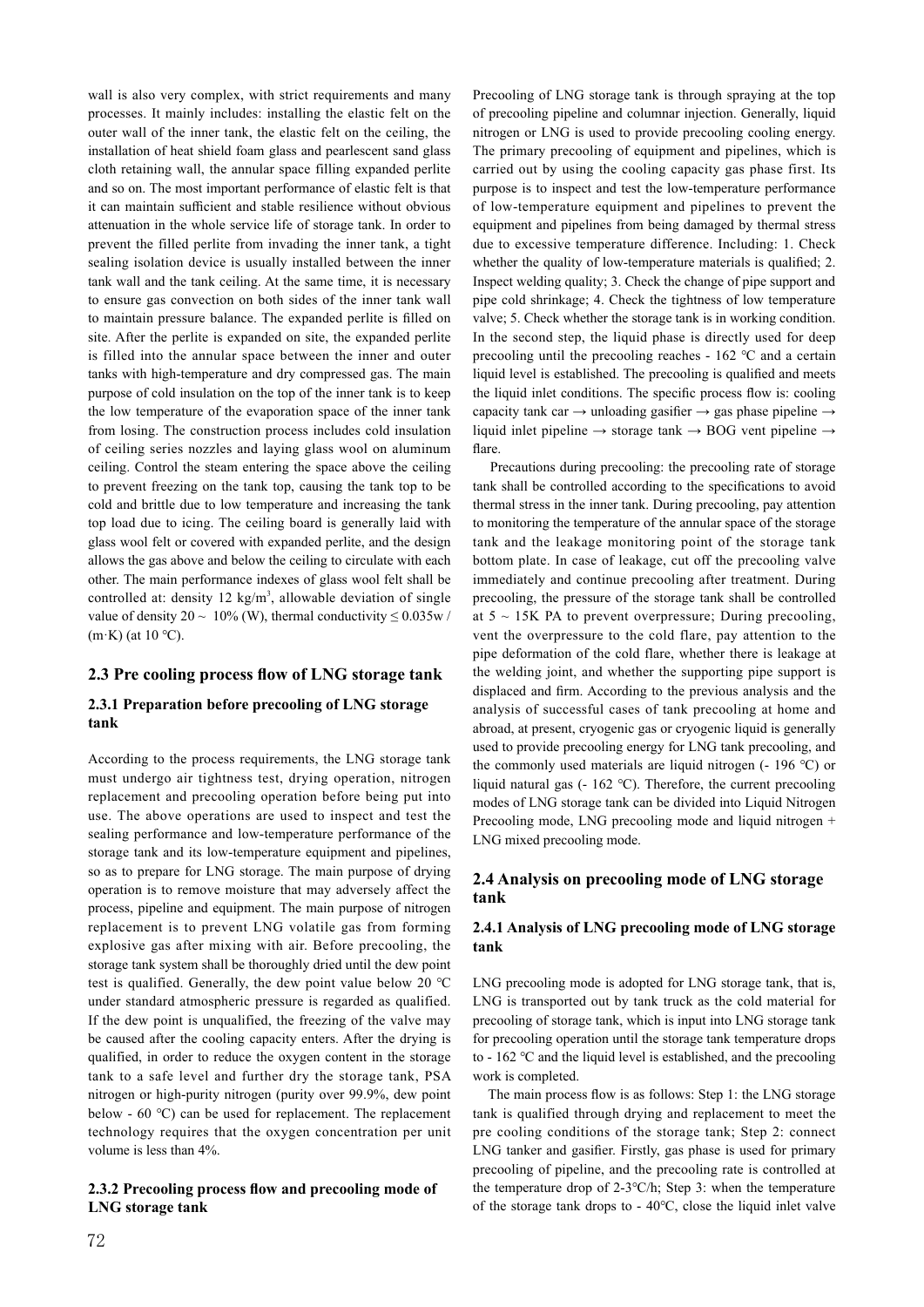of the gasifier, turn on the bypass valve, and directly use LNG liquid phase for deep precooling, and the precooling rate is still controlled at 2-3℃/h; Step 4: when the storage tank temperature is cooled to - 70℃, the flanges of the whole line shall be cold tightened for the first time; When the storage tank temperature is cooled to - 162℃, the flanges of the whole line shall be cold tightened for the second time. The precooling rate is still controlled at the temperature drop of 2-3℃/h. Step 5: continue to introduce LNG and establish a liquid level of no less than 300mm in the tank, and the precooling process flow of LNG storage tank is completed.Advantages and disadvantages of LNG precooling mode of LNG storage tank:

 Advantages: after the precooling of LNG storage tank is qualified, the liquid level can be directly established. If the LNG plant cannot produce products in time, the BOG cycle can ensure that the storage tank is in standby state at any time.

 Disadvantages: 1. LNG is a dangerous chemical, which is prone to combustion and even explosion accidents due to improper equipment or operation during precooling; 2. The purchase price of LNG products is high. During precooling, LNG is gasified and discharged to the flare for combustion, resulting in a waste of resources. 3. If the LNG plant cannot produce products in time, it must use outbound LNG to maintain precooling results; That is, using BOG cycle to maintain precooling storage tank also has high cost for low load operation and energy consumption of equipment.

## **2.4.2 Analysis of Liquid Nitrogen Precooling mode of LNG storage tank**

Liquid Nitrogen Precooling mode of LNG storage tank, that is, liquid nitrogen is used as precooling cold materials into the storage tank to precooling the LNG storage tank until the storage tank temperature drops to the target temperature of - 162℃. However, if liquid nitrogen is used to precooling the LNG storage tank, in order to meet the use requirements of LNG liquid inlet, the nitrogen remaining in the storage tank during precooling must also be replaced until the nitrogen content in the tank reaches the standard. The main process flow is as follows: Step 1: the LNG storage tank is qualified through drying and replacement to meet the pre cooling conditions of the storage tank; Step 2: connect the liquid nitrogen tank car and gasifier. Firstly, the gas phase is used for primary precooling of the pipeline, and the precooling rate is controlled at the temperature drop of 2-3℃/h; Step 3: when the temperature of the storage tank drops to - 40℃, close the liquid inlet valve of the gasifier, turn on the bypass valve and directly use the liquid phase for continuous precooling, and the precooling rate is still controlled at the temperature drop of 2-3℃/h; Step 4: when the storage tank temperature is cooled to - 70℃, the flanges of the whole line shall be cold tightened for the first time; When the storage tank temperature is cooled to - 162℃, the flanges of the whole line shall be cold tightened for the second time. The precooling rate is still controlled at the temperature drop of 2-3℃/h. Step 5: when the second cold tightening is performed, the temperature of the storage tank has cooled to - 162℃, the LNG product of the device is turned on to enter the storage tank, and the nitrogen retained during precooling in the storage tank is replaced until the nitrogen content in the tank is lower than (28%), and the replacement is qualified; Step 6: continue to introduce LNG and establish a liquid level of no less than 300mm in the tank, and the precooling process flow of LNG storage tank is completed. Advantages and disadvantages of Liquid Nitrogen Precooling LNG storage tank:

 Advantages: 1. Nitrogen is an inert gas, leakage will not produce deflagration, and operation safety is high; 2. Liquid nitrogen is obtained by air fractionation. It is liquefied under pressure and cooling. The process is simple. All LNG plants have PSA nitrogen generating units, which are supplied in general industrial parks. The purchase price and logistics cost are relatively cheap, and the cooling cost is low.

 Disadvantages: 1. Liquid nitrogen is usually about - 192℃. Generally speaking, the design temperature of LNG storage tank is - 163  $\sim$  - 180°C. In the later stage of tank precooling, the temperature is not easy to control, which is easy to cause tank supercooling; 2. After the precooling of the storage tank is qualified, the nitrogen used when the tank is full of precooling cannot be discharged. It must be replaced with LNG until the nitrogen content of LNG products in the tank meets the requirements. This process takes a lot of time and causes a waste of LNG resources (the replacement gas is usually discharged to the flare), increasing time and economic cost.

### **2.4.3 Analysis of liquid nitrogen + LNG mixed precooling mode of LNG storage tank**

Liquid nitrogen mixed precooling mode of LNG storage tank, that is, at the initial stage of storage tank precooling, liquid nitrogen is used as cold material to input into the storage tank for precooling. When the storage tank temperature reaches the predetermined value, switch the cold material to LNG input into the storage tank to continue Precooling until the LNG storage tank temperature reaches - 162℃ and the nitrogen content in the tank meets the requirements, and establish the LNG liquid level. The main process flow is as follows: Step 1: the LNG storage tank is qualified through drying and replacement to meet the pre cooling conditions of the storage tank; Step 2: connect the liquid nitrogen tank car and gasifier. Firstly, the gas phase is used for primary precooling of the pipeline, and the precooling rate is controlled at the temperature drop of 2-3℃ / h; Step 3: when the temperature of the storage tank drops to - 40℃, close the liquid inlet valve of the gasifier, turn on the bypass valve and directly use the liquid phase for continuous precooling, and the precooling rate is still controlled at the temperature drop of 2-3℃/h; Step 4: when the storage tank temperature is cooled to - 70℃, the flanges of the whole line shall be cold tightened for the first time; Step 5: when the temperature of the storage tank cools to - 120℃, close the liquid inlet valve of the liquid nitrogen tanker, connect the LNG tanker, and continue precooling with the LNG liquid phase. The precooling rate is still controlled at the temperature drop of 2-3℃/h; Step 6: when the storage tank temperature is cooled to - 162℃, the flanges of the whole line shall be cold tightened for the second time. Step 7: detect that the nitrogen content in the tank is lower than (28%), continue to introduce LNG and establish a liquid level not lower than 300 mm in the tank, and the precooling process flow of LNG tank is completed.Advantages and disadvantages of liquid nitrogen + LNG precooling LNG storage tank:

 Advantages: because liquid nitrogen is relatively cheap and inert gas, Liquid Nitrogen Precooling in the previous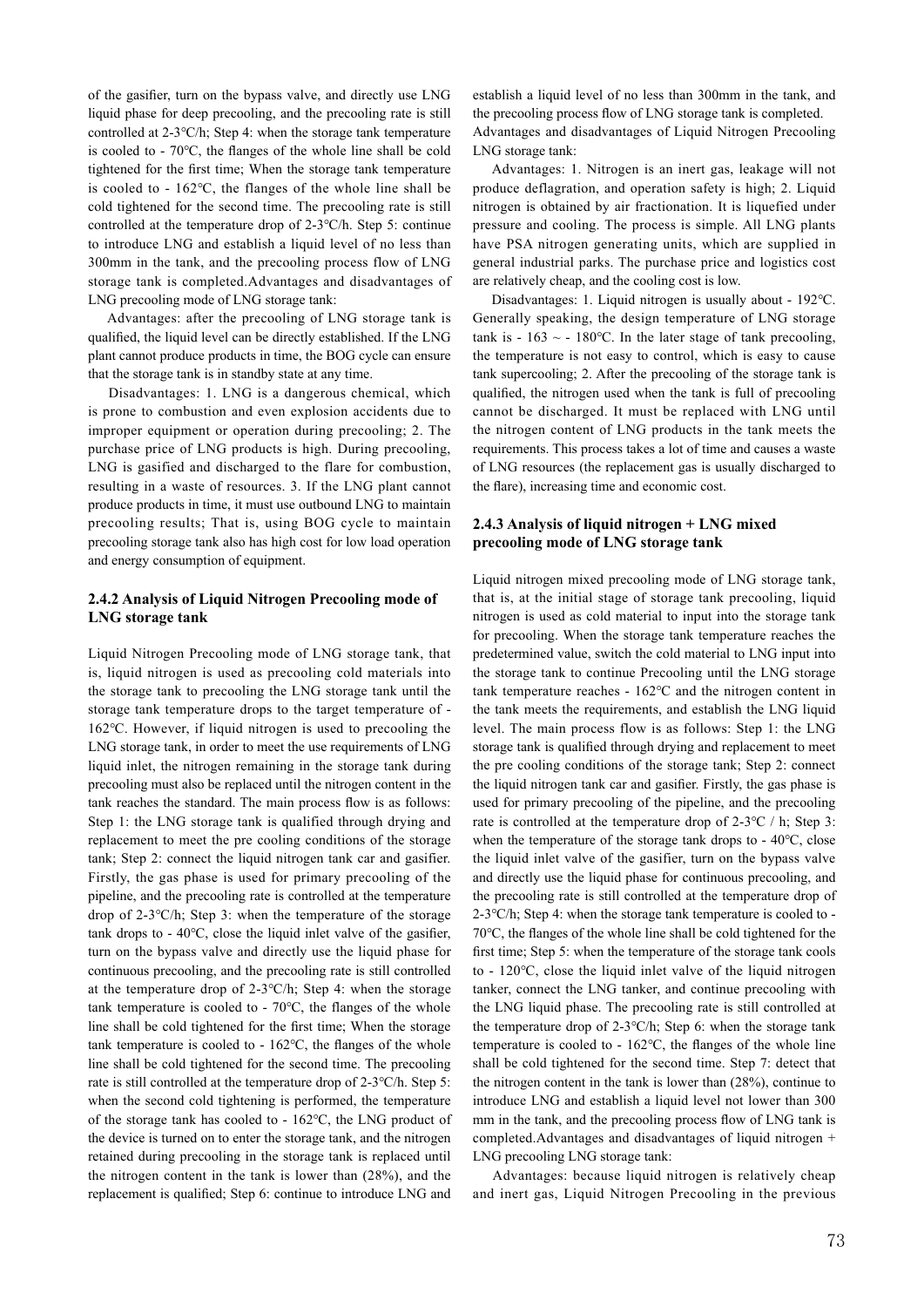stage not only effectively avoids the risk of combustion or explosion caused by leakage, but also reduces the material cost of precooling; In the later stage, after the first cold tightening, the leakage risk is greatly reduced and the safety is higher. In addition, the use of LNG not only continues the pre cooling of the storage tank, but also replaces the nitrogen in the storage tank. When the pre cooling of the storage tank reaches - 162℃, the nitrogen replacement is basically qualified (28%), the liquid level can be directly established and wait for the entry of LNG products of the unit.

 Disadvantages: 1 In the precooling preparation stage, liquid nitrogen and LNG need to be purchased at the same time. Due to the uncertain factors in precooling, the demand time of precooling medium and the demand quantity of two kinds of cooling capacity are difficult to control. 2. The technical ability and experience of the technical team are highly required, and the precooling rate control and material switching temperature point of the two materials shall be basically consistent with the calculated value.

## **2.5 LNG liquefaction process**

### **2.5.1 Current situation of liquefaction area**

At present, the refrigeration modes of LNG stations include throttling refrigeration, expansion refrigeration, hybrid refrigeration, cascade refrigeration, hybrid refrigeration with precooling, double hybrid refrigeration and unit hybrid refrigeration. With the in-depth research on natural gas, the refrigeration modes continue to appear. The more commonly used refrigeration modes are as follows:

 Hybrid refrigeration. Hybrid refrigeration process is the most widely used technical route in large LNG plants in the world. It has the advantages of short process flow, high liquefaction efficiency and energy saving. The disadvantage is that it is easy to fluctuate and difficult to control, especially it is difficult to start and stop. The mixed refrigeration process uses the mixture of nitrogen, methane, ethylene, propane, butane and pentane as the refrigeration medium. After cooling, the first and second stage pressurized refrigerant enters the plate fin heat exchanger. Through primary cooling and primary separation, the liquid phase enters the cold box for cooling and throttling expansion to provide cooling capacity; The gas phase enters the third stage compressor for further pressurization. After water cooling, the pressurized refrigerant enters the plate fin heat exchanger for further cooling. After secondary separation, the gas phase and liquid phase are separated. After the gas and liquid phase refrigerant return to the cold box for further cooling, they are throttled and expanded respectively to provide cooling capacity. The heat exchange process is concentrated in a large heat exchanger (cold box).

 Multi component mixed refrigerant is used for mixed refrigeration. Different temperature levels are obtained by using the characteristics of different boiling points and partial condensation of different components, and the feed gas is cooled and liquefied in sequence. Only one set of compressor unit is required for hybrid refrigeration, and the process flow is greatly simplified. However, the refrigerant still needs to be divided into different temperature levels or pressure levels, resulting in high energy consumption and high key control point technology, especially in the high proportion requirements of refrigerant.

 Cascade refrigeration. Typical cascade refrigeration cycle this process selects multiple groups of refrigerants with evaporation temperature gradient, such as propane, ethane (or ethylene) and methane, and exchanges heat with natural gas through multiple refrigeration systems to gradually reduce the temperature of natural gas to liquefaction. This method is usually called step refrigeration process or cascade refrigeration process. However, due to the relatively complex process and many equipment units, it is difficult to manage and maintain. The refrigerants are flammable and explosive gases, which have high requirements for the process. Once leaked, it will have serious consequences. Therefore, the requirements for the management, inspection and maintenance of the station are very high. In order to improve the operating rate of some large LNG production units using cascade refrigeration, each refrigerant system is equipped with double turbines. Although this can make it possible for the unit to maintain production even if a turbine fails, the operation is more complex and the unit cost is greatly increased.

 Hybrid refrigeration with Precooling. The mixed refrigerant refrigeration process based on propane precooling is most used in this process. The cooling capacity required for liquefaction is provided in two sections. Propane is used as refrigerant in the high-temperature section to precooling the feed gas and mixed refrigerant according to several different temperature levels, and mixed refrigerant of different pressure levels is used to liquefy the feed gas in sequence in the low-temperature section. This process combines the advantages of cascade refrigeration and general hybrid refrigeration. The process flow is relatively simple, the efficiency is higher and the operation cost is lower.

## **2.5.2 Research on Chinese chemical equipment and domestic liquefaction process**

According to the research on the liquefaction process of Tai'an liquefaction station that has been put into operation, the LNG stations constructed do not adopt the above liquefaction process, but adopt a single nitrogen circulation system. The advantages of adopting the nitrogen circulation system are as follows: (1) the refrigerant is nitrogen, the requirements for the process are lower than those for flammable and explosive gases, and there will be no explosion risk in case of leakage; (2) convenient startup, shutdown and maintenance, suitable for small LNG stations. (3) nitrogen is cheap and easy to buy; (4) the equipment has short manufacturing cycle and low cost, which is suitable for the construction of small LNG stations; (5) the replacement of nitrogen and air in the pipeline is convenient and reliable, and the detection of nitrogen dew point is convenient. (6) only a small part of the nitrogen used for refrigeration needs to be purchased during startup, and the rest is produced by PSA equipment. (7) reciprocating compressor is adopted, which has high efficiency, easy control and large output adjustment range. (8) the adjustment range of natural gas treatment capacity is relatively large, which can be adjusted between 35% - 100%. (9) the standby expander can be switched online without shutdown. (4) the operation stability is relatively strong and the system operation will not be affected by nitrogen flow and pressure fluctuation. (10) in the process of refrigeration expansion, there will be no liquid at the outlet of the expander, which improves the safety and reliability of the device. (11) the operation stability is relatively strong and will not affect the system operation due to nitrogen flow and pressure fluctuation.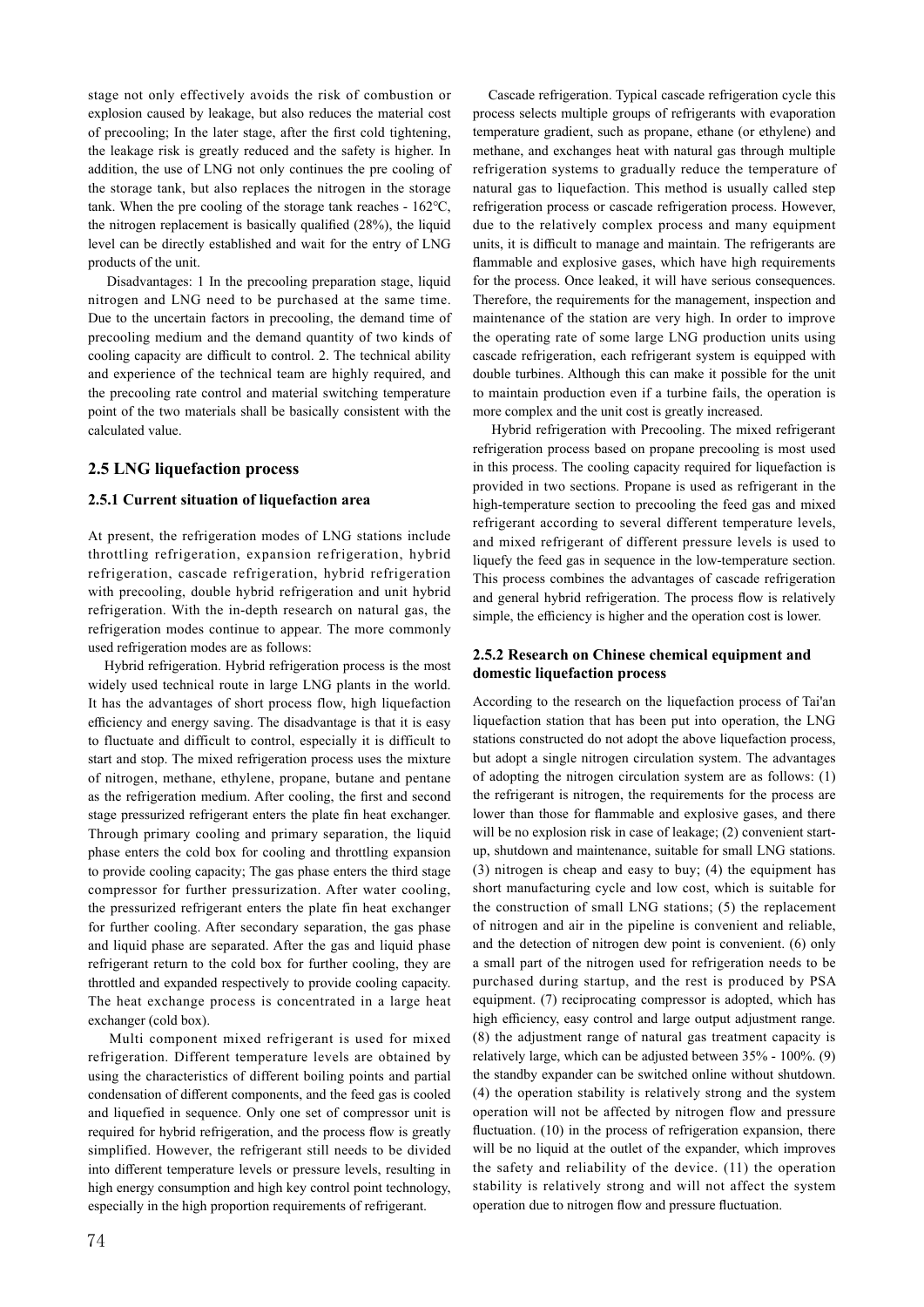There are disadvantages: (1) large nitrogen circulation volume. For domestic equipment, the nitrogen compressor has poor sealing performance and has a certain leakage rate. The nitrogen volume is often supplemented. (2) the requirements for nitrogen compressor are high and the nitrogen circulation volume is large. In addition, the domestic nitrogen compressor has insufficient experience in natural gas liquefaction station, the valve seat of compressor inlet valve is often damaged (the material requirements of valve seat are high), which affects the normal operation. The valve seat shall be made of good materials to ensure stable operation. (3) the reciprocating piston compressor has large vibration and long time, which affects the connection of pipeline and connecting accessory equipment, resulting in damage to accessory equipment. (4) the reciprocating piston compressor has less processing capacity and more equipment, which increases the operation and maintenance of moving equipment. (5) the natural gas treatment capacity should not be too large.

 According to the operation of Tai'an liquefaction station for a period of time and continuous experience in operation, the process is improved. At present, the station is in stable production. In terms of the construction of domestic small LNG stations, the station adopts nitrogen circulation system and domestic equipment, and the whole station adopts independent intellectual property process, which is very successful. The construction cycle is short. Compared with the same station, it shortens the time of one year to one and a half years, and the investment is less, with a year-on-year decrease of nearly 100 million yuan. It fills many gaps in domestic LNG station construction investment, construction time, domestic equipment and domestic technology with independent intellectual property rights, plays an important role in promoting the construction of domestic LNG stations, drives the effective development and utilization of domestic supporting equipment of domestic LNG stations, and more importantly, trains a number of scientific and technological personnel in the field of LNG. The liquefaction process is divided into: natural gas precooling system, natural gas liquefaction system and nitrogen circulation system.

### **2.5.3 Precooling of natural gas**

The composition of natural gas is complex. Through the purification process, the impurities such as  $H_2O$ , acid gas (including  $CO<sub>2</sub>$ ,  $H<sub>2</sub>S$ , cos and organic sulfide), mercury and heavy hydrocarbon in the feed natural gas are removed. After purification, the pressure of natural gas is maintained at 3.0MPa and enters the precooling system to precooling the temperature of natural gas to  $0 \pm 2$  °C.

 Advantages: BHDL series semi closed screw natural gas precooling unit is selected for this precooling process: (1) The main engine adopts semi closed screw compressor; The control adopts a novel PLC programmable controller. (2) The evaporator and condenser of the heat exchange part are all customized and processed by the newly developed high-efficiency heat exchanger, with high heat exchange efficiency. (3) The unit has the advantages of small volume, light weight, stable operation, low noise and high degree of automation. (4) The control of the unit has the ability of error correction and error prevention procedures to prevent non-standard operation, and has the characteristics of high operation reliability.

 Disadvantages: the load regulation range of the precooler is relatively large, with only three regulation areas of 0-50% - 75% - 100%. When the natural gas processing capacity fluctuates greatly, the precooler is often made to shut down automatically. If the heat load of natural gas is lower than 50% of the cooling capacity of the precooling mechanism, it will affect the normal, continuous and stable operation of the precooler, resulting in too low load of the precooler, automatic shutdown protection, and manual on-site start-up and recovery, so as to cause small-scale fluctuation of natural gas in the liquefaction area.

 Advantages of r407 refrigerant precooling process flow: R407C refrigerant is a mixed refrigerant composed of HFC substances, does not contain any substances that destroy the ozone layer, and the ODP value of r407 refrigerant is zero. R407C has strong chemical stability, non toxicity, no flammability and is very safe. Refrigerant is cheap. The precooling process can reduce the heat exchange temperature difference between cold and hot fluids, improve the heat exchange efficiency of the system and reduce energy consumption. Disadvantages (1) insufficient precooling depth.

#### **2.5.4 Natural gas liquefaction system**

After precooling, the natural gas has a pressure of 3.0 MPa and a temperature of 0℃. It enters the cold box and flows reversely with  $N_2$  refrigerant in the plate fin heat exchanger for cooling. It is cooled to - 48℃ and the pressure is reduced to 2.98mpa. The natural gas enters the heavy hydrocarbon separator. The  $C^{3+}$ hydrocarbons in the natural gas are separated as liquid (LPG) and sent out of the cold box into the LPG storage tank. The natural gas enters the main heat exchanger. Nitrogen is composed of two nitrogen gas streams with different temperatures. One is from the middle of the main cooling tank at a temperature of about - 52℃, and the other is from the expansion end of the high temperature turbine expander at a temperature of about - 95℃. Adjust the flow of two streams of nitrogen with different temperatures according to the heat exchange effect of the heat exchanger and the natural gas treatment capacity, and adjust the nitrogen inlet temperature of the plate fin heat exchanger to the design value of - 52℃ and the outlet temperature to - 9℃. In the heat exchanger, the natural gas is cooled and the temperature drops to about - 48℃.

 Key points of natural gas in the auxiliary cooling box: (1) Inlet and outlet pressure difference between natural gas and nitrogen channel: if the inlet and outlet pressure difference of natural gas channel increases, the purification effect of feed gas is poor: the content of carbon dioxide and water exceeds the standard or there are solid impurities, it is necessary to adjust the parameters of purification system or replace the filter. (2) Temperature control of natural gas out of the auxiliary cooling box: it shall be adjusted according to the composition of feed gas to ensure the separation effect of heavy hydrocarbons, that is, the content of heavy hydrocarbons shall be less than 70ppm. If the separation of heavy hydrocarbons is not complete, the low-temperature flow channel of natural gas in the main cooling box will be frozen and blocked. (3) The liquid level of heavy hydrocarbon separator shall be kept at a certain height. Protective measures such as high level alarm and low level alarm shall be added from DCS control. When the liquid level is lower than a certain value, it is easy to cause pressure channeling. High pressure natural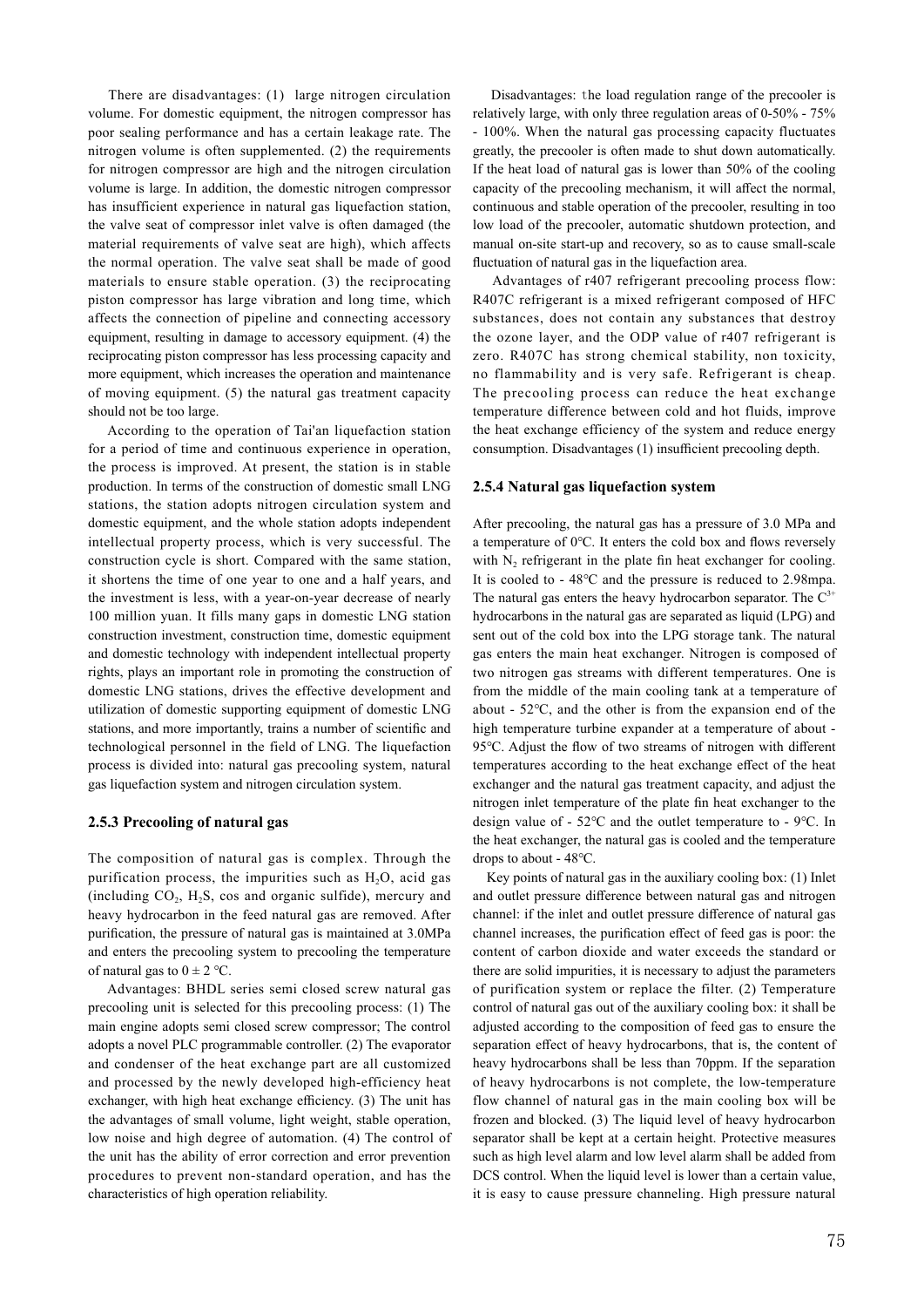gas enters the medium pressure heavy hydrocarbon system, resulting in overpressure hazard of vessels and pipelines. If the liquid level is too high, heavy hydrocarbons will be brought into the main cooling tank, resulting in ice blockage and pressure holding of the main cooling tank, resulting in bursting of the cooling tank.

 The natural gas enters the main cooling tank for further heat exchange with nitrogen to complete the liquefaction transformation of natural gas. The main cooling box adopts four aluminum plate fin split series heat exchangers: (1) Multiple heat exchanger plate bundles can be welded together in parallel and series to form a composite plate bundle. In this case, the height of the heat exchanger can exceed the size limited by the brazing furnace of the manufacturer. (2) The designed length of each plate fin heat exchanger is much longer than the standard 5.8-6.0 m, so as to enhance its heat exchange capacity, reduce the heat exchange temperature difference and improve the heat exchange efficiency,

 The temperature is further cooled to - 130℃. After pressure reduction and throttling by the throttle valve , the temperature is about - 142℃ and the pressure is 0.45 MPa. It enters the gas LNG flash tank (s502) for flash vapor liquid separation. LNG flows out from the bottom of the separation tank and enters the LNG storage tank. The bog flashed from the flash tank (s502) controls its flash pressure through the pressure control valve and returns to the main cooling tank in turn to provide cooling capacity, It is reheated to normal temperature of 32℃ to the purification unit for regeneration gas. Bog generated: (1) Some clean gas is used as dryer regeneration, heating and cold blowing, and then enters the urban pipe network after being pressurized by bog and booster. (2) Some of them are reheated and sent to the heat transfer oil circuit as fuel.

### **2.5.5 Nitrogen circulation system**

The cooling capacity required for LNG is provided by the nitrogen circulation system. The refrigeration system is mainly composed of three nitrogen compressors, two groups of coolers, two parallel double temperature zone turbine expansion units and main cooling box.

 The turbine expansion unit uses the high-speed nitrogen gas flow generated during high-pressure nitrogen expansion to impact the working impeller of the turbine expander, so that the impeller rotates at high speed driven by the high-speed nitrogen gas flow. The high-speed rotating impeller generates certain power, and drives the booster end impeller through the central shaft to pressurize the nitrogen in the booster section and work on it. Due to the external work done by the nitrogen flow that generates power, the temperature and pressure of the expanded gas drop, resulting in low-temperature cooling capacity and power to the pressurization end.

 The nitrogen in circulating operation flows out of the EX1 plate of the main cooling tank and enters the low-pressure nitrogen balance tank. After stabilizing the pressure, it is compressed to 1.8 MPa by the nitrogen compressor (three for use and one for standby for four nitrogen reciprocating compressors) and cooled to normal temperature by the water cooler. The compressed nitrogen is summarized and distributed to the high and low pressure The compressor compression end of the expander in the low-temperature section is further pressurized to 2.3Mpa, and then collected and cooled by the water cooler to normal temperature. It enters the EX1 plate of the main cooling tank for heat exchange. One of them is cooled to - 36℃ and then enters the expansion end of the expansion compressor in the high-temperature area for expansion cooling, depressurization to: - 93℃ and 0.64mpa, and then enters the EX2 and EX1 plates of the main cooling tank, which are natural gas flow channels The nitrogen channel provides cooling capacity, which is rewarming to normal temperature and continues to return to circulating refrigeration. After leaving EX1, another stream of nitrogen enters EX2 plate for further cooling and cooling to - 93 ℃, then enters the expansion end of low-temperature expansion compressor for expansion and pressure reduction to 0.64mpa, refrigeration and cooling to - 136 ℃, and then enters the main cooling tank EX3, EX2, EX1 and auxiliary cooling tank to provide cooling capacity for natural gas channel and nitrogen channel respectively. It is reheated to normal temperature and continues to return to circulating refrigeration.

 Problems needing attention in nitrogen circulation system: (1) Before starting the nitrogen compressor, turn the motor to ensure normal operation. (2) The nitrogen pressure of the nitrogen circulation system shall not be lower than 0.55mpa, and ensure that the nitrogen dew point is lower than - 63℃. (3) The water flow of cooler shall not be less than 90 m<sup>3</sup>/m. (4) avoid starting the nitrogen compressor under pressure and vent the nitrogen in the cylinder block. (5) When the nitrogen pressure exceeds 0.64mpa, slowly open the inlet valve of the turbine expander and slowly increase the speed. When the speed tends to be stable, quickly open the nitrogen inlet valve to prevent the overspeed of the turbine expander. (6) Ensure that the oil pressure and oil temperature of the turbine expander are normal. (7) Observe the nitrogen pressure change of the primary pressure instrument on site, notify the central control room of the on-site change, and better control the supplement amount of nitrogen.

 With the rapid development of China's economy and the continuous adjustment of energy structure, natural gas has become the main energy in China and even the world. Liquefied natural gas is an important form of natural gas resource application. China will quickly become a LNG importer and occupy the market at an extremely fast speed. It has become one of the important topics in the field of natural gas application and development to speed up the process technology research of natural gas liquefaction units suitable for China's characteristics and increase the strength and investment in relevant application technology research. Therefore, the development of LNG is the current trend of world development, and the sustainable development of China's economy and society must take the sustainable development and utilization of LNG as the premise, and carry out the rational development and utilization of LNG according to the requirements of sustainable development, which has broad market prospects.

## **3 Purpose of LNG tank precooling and analysis of main factors affecting tank Precooling**

## **3.1 Purpose of precooling LNG storage tank**

After the construction of the low-temperature pipeline and LNG storage tank of the LNG plant is completed and the strict test is qualified, the full precooling operation must be carried out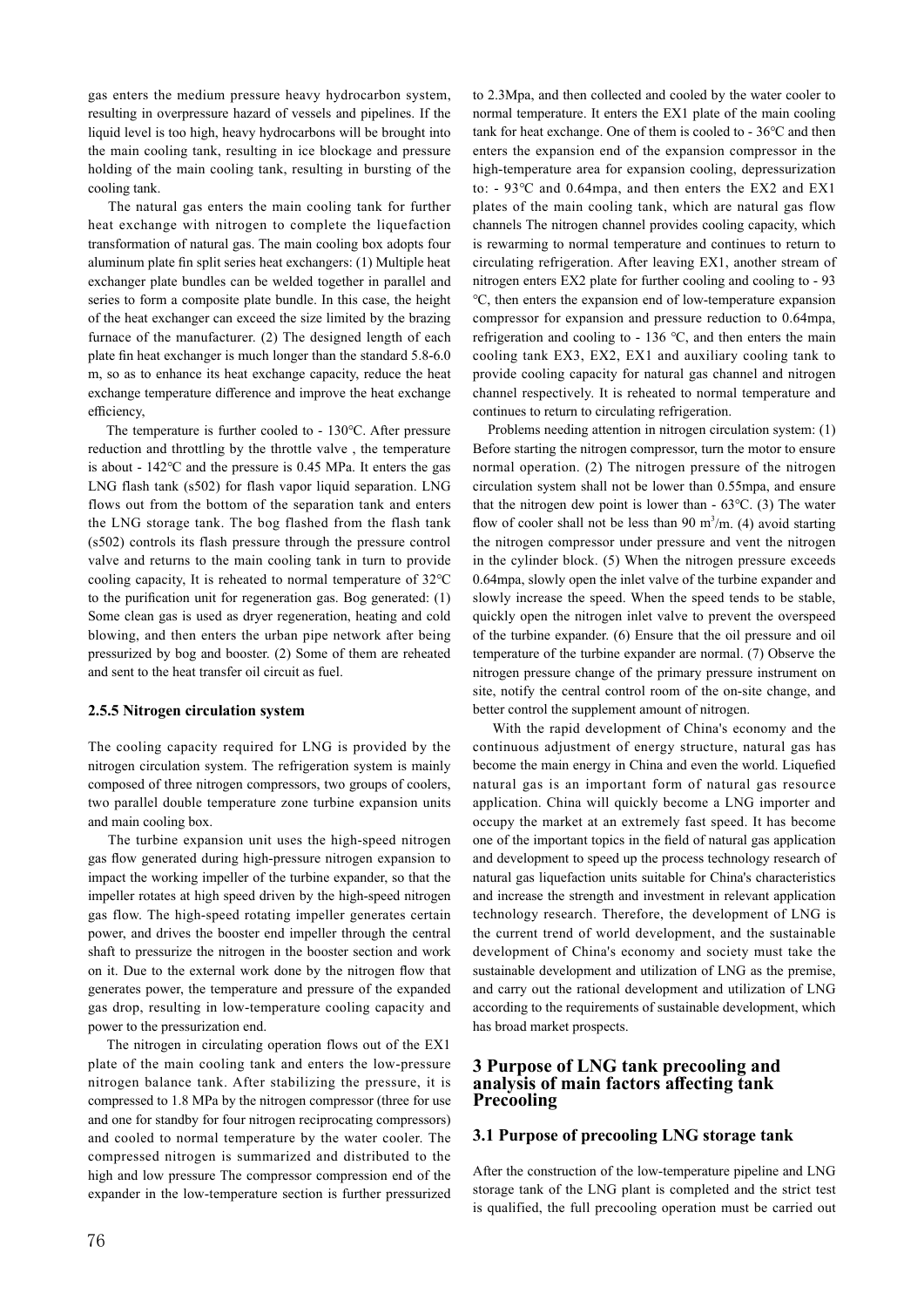before the formal operation, that is, before entering the lowtemperature liquid, that is, the storage tank must be gradually cooled to the service temperature, so as to prevent the tank damage caused by too fast temperature drop and the loss caused by too large temperature difference. Stainless steel has excellent low-temperature performance, but the linear expansion coefficient is large. Under the condition of LNG temperature, the shrinkage rate of stainless steel is about 3 ‰. For 304L pipeline, when the working temperature is - 162℃, the shrinkage of 100m pipeline is about 300mm. The contraction and compensation of LNG pipeline is also a key issue in the precooling process. Due to the different ambient temperature during construction, the stress caused by cold shrinkage between two fixed points during precooling may exceed the yield point of the material and cause tensile crack of the material. In particular, the requirements for tanks and pipelines in LNG tanks are more stringent. Problems such as uneven stress or rapid shrinkage due to too fast cooling are likely to cause serious risks such as tank deformation, stress cracking, LNG leakage, combustion and explosion. Designers will take effective compensation measures during pipeline design. Usually, mobile pipe support and elbow compensation are adopted on LNG equipment and pipeline to achieve the purpose. Although the designers consider the compensation of cold shrinkage in the design, if the temperature change rate is too large, the materials or connecting parts will be deformed or damaged due to too fast temperature change and too large thermal stress. Therefore, pre cooling operation must be carried out before low-temperature pipelines, low-temperature equipment and storage tanks enter low-temperature liquid to reduce the temperature linearly, so as to ensure the safety of operation.

 The main purpose of precooling operation of LNG storage tank is to inspect and test the low-temperature performance of low-temperature equipment and pipelines, mainly including: 1) Inspect the quality of materials at low temperature.

2) Inspect the welding quality of storage tank and pipeline.

3) Inspect the change of pipe support and pipe cold shrinkage. 4) Inspect the sealing performance of low temperature valve.

5) Make the temperature of the storage tank close to or reach the working state, so as to facilitate the use.

6) The bolt connection parts are cold tightened step by step to achieve the optimal working state.

## **3.2 Analysis of main factors affecting precooling of LNG storage tank**

Precooling of LNG storage tank refers to the operation of introducing low-temperature materials through precooling pipeline and combining top spray precooling and columnar injection precooling. Generally, low-temperature gas or liquid is used to provide precooling cold energy, such as liquid nitrogen (- 196℃) or liquid natural gas (- 162℃). Due to the huge volume of large LNG storage tanks, they are usually fabricated and installed on site. Their steel is required to be resistant to low temperature, complex manufacturing process, strict welding quality requirements, huge investment cost and long construction period. The investment cost of  $104 \text{ m}^3$  single containment double-layer steel wall LNG storage tank exceeds 100 million yuan, and the construction period is more than 10 months. Therefore, it is very important for the pre cooling of

LNG storage tanks before the LNG plant is put into operation, which is the key step for the normal operation of the plant. By analyzing the previous discussions and consulting relevant data, combined with my own experience in the pre cooling process of LNG storage tank, this paper summarizes the main factors affecting the success of pre cooling of LNG storage tank in the following six aspects.

### **3.2.1 Safety risk factors**

Safe production is the basic principle that all enterprises must strictly abide by. Although LNG storage tank and its auxiliary pipelines, instrument valves, etc. have undergone a series of experiments and inspections before putting into operation, the working condition of cooling the storage tank and pipeline from normal temperature to - 162℃ through cold materials is a comprehensive inspection of design parameters, equipment materials and welding quality. If the operation is improper or the material has its own defects, it is very likely that the temperature difference of the pipeline or tank wall is too large due to too strong precooling energy and too fast precooling rate during the precooling process, resulting in deformation, crack or damage of the pipeline or tank body due to stress, and the leakage of precooling materials will bring the risk of low temperature frostbite and environmental pollution, If materials leak and air form explosive gas mixture, there is also the risk of combustion and explosion. This will not only cause the economic loss of damaged and scrapped storage tanks, but also cause safety accidents of personal injury or death. At the same time, it will delay the production of the plant, and its safety risk and economic loss are immeasurable. Therefore, the safety risk factor is the most important factor affecting the precooling of storage tank.

### **3.2.2 Economic cost factors any enterprise attaches great importance to economic cost**

Low temperature gas or liquid shall be selected as the precooling material of storage tank to provide cooling capacity. Liquid nitrogen (- 196℃) and LNG (- 162℃) both have the above two characteristics and are suitable precooling materials. However, due to the influence of raw materials, production process and the supply-demand relationship of the factory location on the required materials, the value of the above materials varies greatly. According to the current market situation, the price of liquid nitrogen is about 1000 yuan / ton and the price of LNG is about 4000 yuan / ton, but the price fluctuates with the market supply-demand relationship. How to select suitable precooling materials according to the needs of the factory is not only the key consideration before precooling, but also the main aspect of the economic cost control of the whole precooling operation.

## **3.2.3 Technical capacity factor in the preparation of tank precooling**

The preparation of technical capacity is also very important. For example, lack of technical capacity, insufficient operation experience, incomplete allocation or insufficient number of professionals and operators will affect the precooling operation, even failure of precooling or operation accidents. Generally,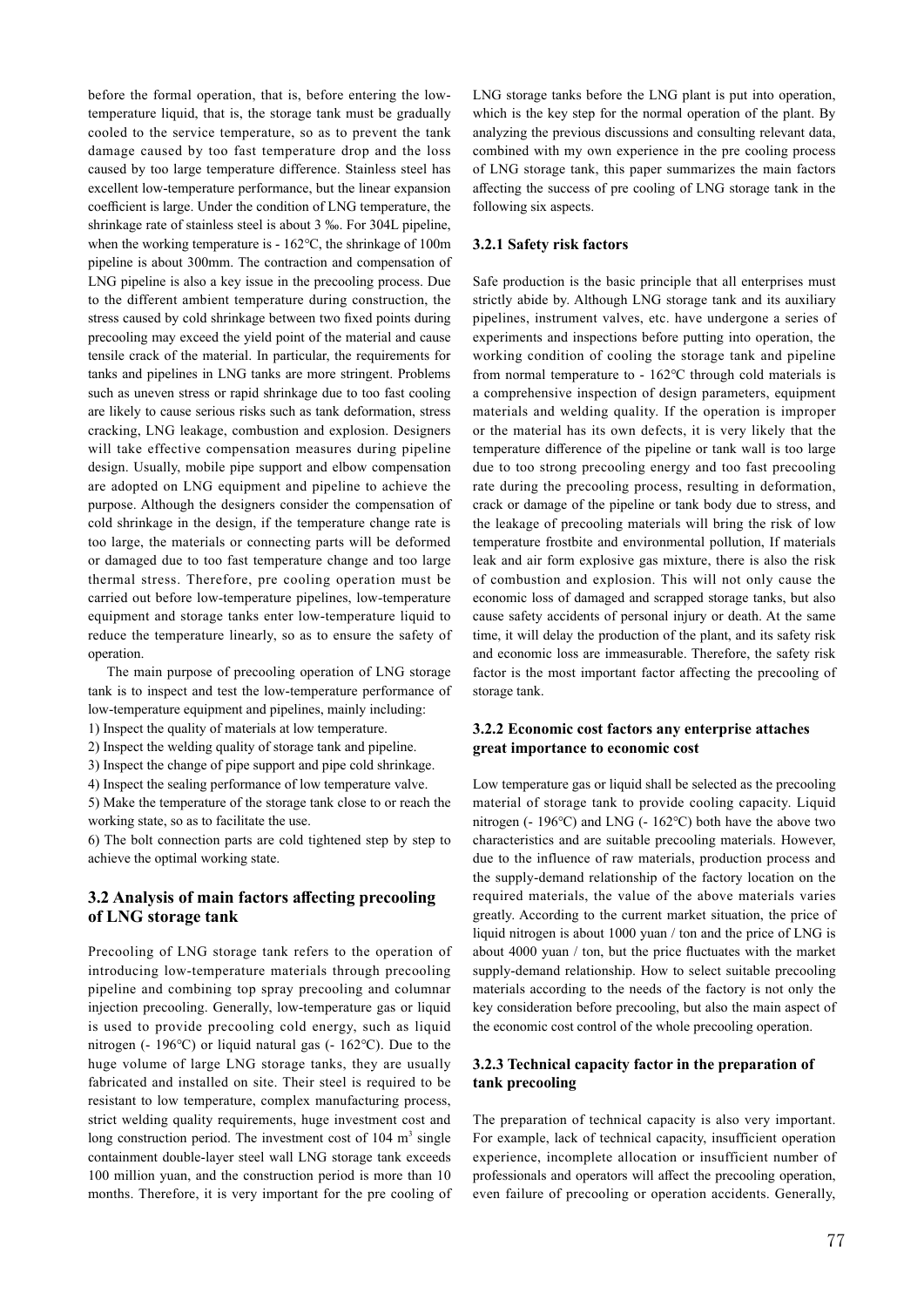at least three talent teams are configured, mainly including: leading group, professional technical team and skill operation team. Professional technical team includes process, electrical, instrument, equipment and other professional engineers; The skill operation team is the main executive layer of the main precooling work, which must be qualified through professional training, and be able to skillfully operate facilities and equipment and emergency disposal ability.

### **3.2.4 Condition preparation factors**

As the name suggests, condition preparation means that all conditions must be met. First, the equipment hardware conditions must meet the preparation requirements for precooling, that is, the equipment, pipelines, valves and instruments are installed in place and debugged normally, the preliminary preparations for precooling such as purging, air tightness and drying have been completed, and the detection meets the precooling requirements. Secondly, operating tools must be available to operate corresponding wrenches, testing instruments, protective articles, etc; Third, the operation plan must be complete and approved by relevant experts, the operation procedures shall be issued to the operators and mastered, and the emergency plan shall be formulated and rehearsed.

### **3.2.5 Natural environment factors**

Natural environment is also an important factor affecting the success of tank precooling. It mainly includes seasonal temperature variation. The higher the temperature, the greater the impact on precooling; Weather change factors, such as the influence of natural disasters such as strong wind, lightning, rainstorm and flood; Surrounding environmental factors, including convenient transportation, social stability, etc. Others may also involve the impact of policies, the quality of precooling materials and public security environment.

## **3.2.6 Time control factor**

In the ideal state, if only single work of tank precooling is considered, as long as the precooling rate control is stable, no matter which precooling method is adopted, the precooling demand time has little difference. However, as the LNG plant is an overall system, the purpose of storage tank precooling is to make the storage tank reach the required temperature and establish a stable LNG liquid level in the storage tank, make the storage tank and its auxiliary facilities reach the service state, and ensure that the products produced by the LNG plant can enter the storage tank for storage and sales smoothly. In this process, it is not only necessary to consider that the temperature reaches the standard and meets the LNG liquid inlet conditions, but also to consider cooperating with the commissioning progress of the production unit of the LNG plant. If the commissioning of the production unit of the LNG plant is completed and LNG products are produced, and the precooling of the storage tank still does not meet the liquid inlet requirements, the production unit will be forced to shut down, a large amount of feed gas will be vented, the refrigerant will be lost, and the human and material resources input for shutdown and startup will be greatly lost. If the storage tank is precooled

## **4 Construction of comprehensive evaluation index system for precooling mode of LNG storage tank**

## **4.1 Construction principle of comprehensive evaluation index**

When evaluating anything, the selection of evaluation index system is the most basic and important part. It is not only related to the authenticity of evaluation results, but also has a certain impact on practical guidance  $[30]$ . In the selection of comprehensive evaluation indicators, this paper adopts the way of questionnaire survey, reads a large number of relevant literature and draws lessons from previous studies.

 At the same time, when constructing the comprehensive evaluation index system, we should also pay attention to the following principles: (1) Scientific principle. Scientific principle means that the evaluation must be guided by the scientific concept of evaluation. In the process of evaluation, keep in mind the evaluation objectives, and the selection of indicators should also strictly abide by scientific norms, eliminate the interference of unreasonable and unscientific influencing factors, and prevent unscientific evaluation results from affecting the realization of evaluation objectives <sup>[31]</sup>. When selecting indicators, this paper first combs and analyzes the evaluation index system established by predecessors in relevant research, and strictly follows the scientific principle of indicator selection in combination with the characteristics of the analysis object. (2) Practicability principle practicability principle refers to that the selected evaluation indicators must contribute to the realization of evaluation objectives. Whether positive or negative indicators, they must be realistic, conform to the actual situation of the evaluation object, and cannot exceed the standard of the specified actual range. (3) Comprehensiveness principle comprehensiveness principle means that the characteristics of the evaluation object must be considered in an all-round way. Whether it is positive or negative, it should be included in the index system. The indicators complement each other and form an organic whole. At the same time, in the process of selecting evaluation indicators, we should also pay attention to listening to the suggestions of various parties and work together to avoid one sidedness in selecting evaluation indicators. (4) Operability principle operability principle refers to the elimination of indicators with unclear meaning when selecting evaluation indicators. At the same time, the selected indicators should have specific values. If the evaluation indicators cannot be quantified, they should also meet the measurability and evaluability, and can be evaluated by high and low levels and sizes  $[32]$ . In addition, the value of the evaluation index should be true and effective, and the data should be easy to obtain and calculate, so as to facilitate the implementation of later analysis. (5) Independence principle independence principle means that the selected evaluation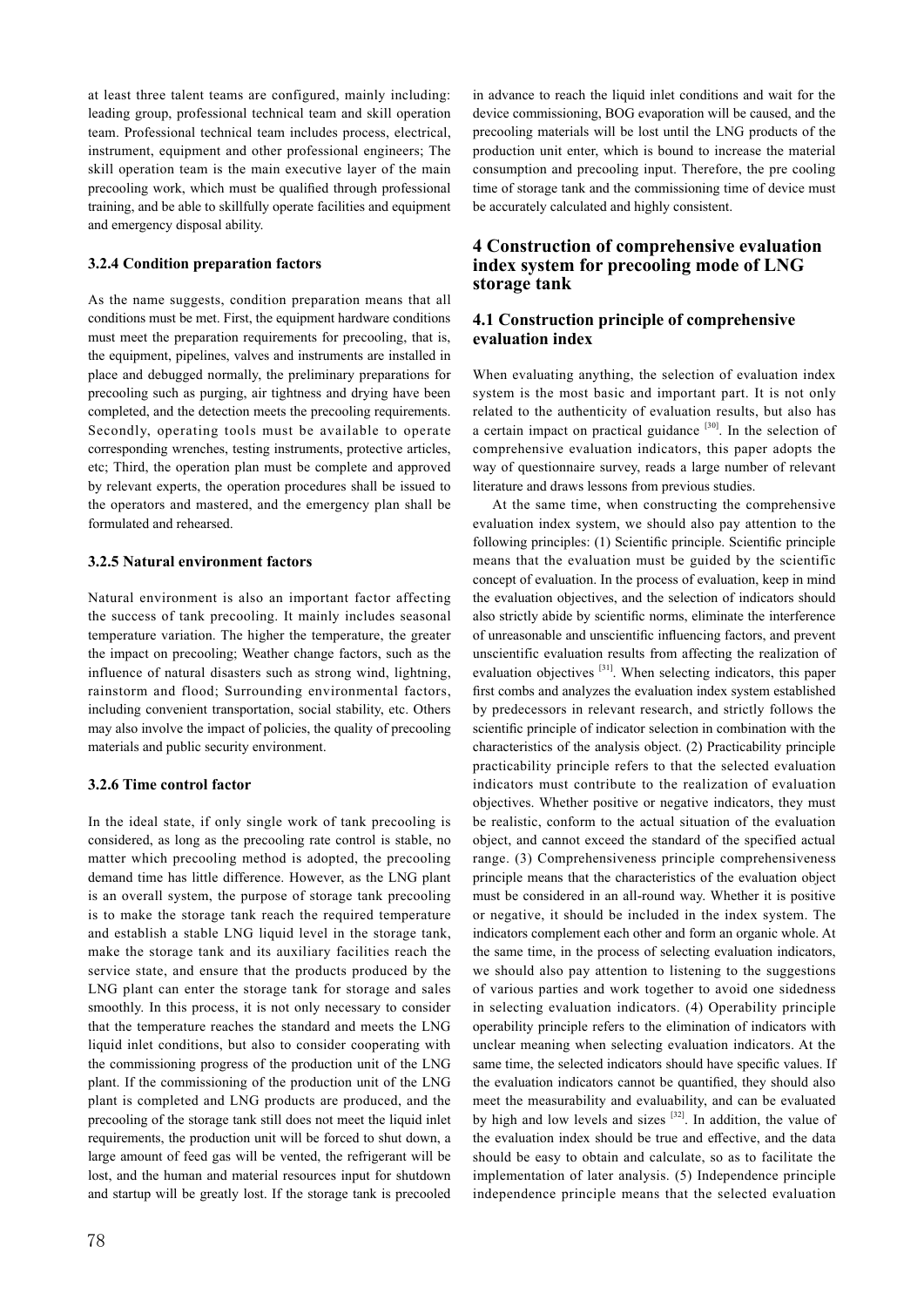indicators are independent of each other, and the indicators should avoid mutual inclusion or overlap. In other words, among the evaluation indexes at the same level of the evaluation index system, there can be no index that can be derived directly or indirectly from a certain item. (6) Representativeness principle representativeness principle means that the selected evaluation indicators must be able to reflect the characteristics or nature of the evaluation object. If there is no direct relationship between the evaluation indicators and the evaluation object, the evaluation process will be meaningless.

## **4.2 Selection of comprehensive evaluation indicators**

### **4.2.1 Questionnaire design, distribution and recovery**

In order to establish a scientific and reasonable comprehensive evaluation index system, this paper designs a questionnaire. For the main factors affecting the precooling of LNG storage tanks, the respondents listed 3-5 specific impact indicators of each factor. The survey objects mainly include: relevant design experts of LNG discipline of the Design Institute, engineers and professional technicians of LNG technical service team, relevant leaders of LNG plant, professional engineers and skilled operators, etc. As the survey is highly professional, it is mainly aimed at relevant experts, engineers and technicians in the field of design, production and technical services in the LNG industry. It mainly includes: relevant LNG design experts of the Design Institute, engineers and professional technicians of LNG technical service team, relevant leaders of LNG plant, professional engineers and skilled operators, etc.

#### **4.2.2 Selection of evaluation indicators**

Index is the unit and method to measure the goal. It embodies the characteristics of material stipulation and quantity stipulation. The selection of indicators will directly affect the effectiveness and scientificity of decision-making results. Based on the results of the questionnaire on the main factors affecting the precooling of liquefied natural gas (LNG) storage tanks, combined with previous research results and relevant successful cases, and comprehensively considering the different precooling process flow, materials and characteristics of LNG storage tanks, According to the factors affecting the precooling of LNG storage tank, the comprehensive evaluation indexes are summarized into the following six categories: (1) Safety risk index: it is the evaluation index that must be considered first in any work. Considering the whole process of storage tank precooling, different materials (usually liquid nitrogen or LNG) shall be selected to provide cooling energy for storage tank precooling, and corresponding safety measures shall be taken according to their physical characteristics, To ensure the safety and reliability of the precooling process. The safety risk factors selected in this paper are: flammable and explosive risk, leakage risk, frostbite risk, poisoning and suffocation risk. (2) Economic cost index: it is an evaluation index of great concern to the construction unit. If different precooling materials are selected, the corresponding economic cost shall be borne. The economic cost indicators selected in this paper are: purchase price, usage and transportation price. (3) Technical capability index: it is an important index for the smooth progress of precooling. The technical ability indexes selected in this paper are: core leadership ability, professional technical ability and skill operation ability. (4) Condition preparation index: whether the condition preparation is sufficient or not is also an important index for the smooth progress of precooling. The condition preparation indexes selected in this paper are: equipment hardware, operation tools and implementation scheme. (5) Natural environment index: the change of natural environment also has a great impact on the promotion of precooling. The natural environment indexes selected in this paper are: Quarterly temperature change, weather change and surrounding environment. (6) Time control index: due to different precooling materials, their precooling processes and operations meeting service conditions are different, and their demand time is also very different. The time control indicators selected in this paper are: whether to replace, precooling rate, rewarming or supercooling treatment.

## **5 Evaluation model of precooling mode of LNG storage tank**

The comprehensive evaluation method is also called multi index comprehensive evaluation method, which refers to the method of using more systematic and standardized methods to evaluate multiple indexes and units at the same time. Comprehensive evaluation is to establish an evaluation index system for the research object, analyze the collected data by using certain methods or models, and make a quantitative overall judgment on the evaluated things. The comprehensive evaluation method is generally a combination of subjective and objective. The selection of the method needs to be based on the actual index data. The most important thing is the selection of the index and the setting of the index weight. Its characteristics are: the evaluation process is not completed one index after another, but the evaluation of multiple indexes is completed at the same time through some special methods; In the process of comprehensive evaluation, weighting should be carried out according to the importance of indicators to make the evaluation results more scientific; The evaluation result is the unit ranking according to the comprehensive score, and the conclusion is obtained accordingly. The function of comprehensive evaluation in practical application is as follows: comprehensive evaluation can systematically describe the research object; Be able to comprehensively measure the overall state of the research object; Be able to carry out hierarchical analysis on the complex performance of the research object; Be able to cluster the research objects; It can effectively reflect the combination of quantitative analysis and qualitative analysis. There are many commonly used comprehensive evaluation methods.

 (1) grey correlation analysis (GRA) in the objective world, the relationship between factors is often grey, that is, it is difficult to distinguish which factors are close and which factors are not close. In this case, it is difficult to find the main characteristics and main contradictions of things. Correlation degree is an index used to characterize the correlation degree between two things, and grey correlation analysis (GRA) mainly measures the correlation degree between factors by comparing the degree of similarity or difference in development trend between factors. This method is one of the main methods to evaluate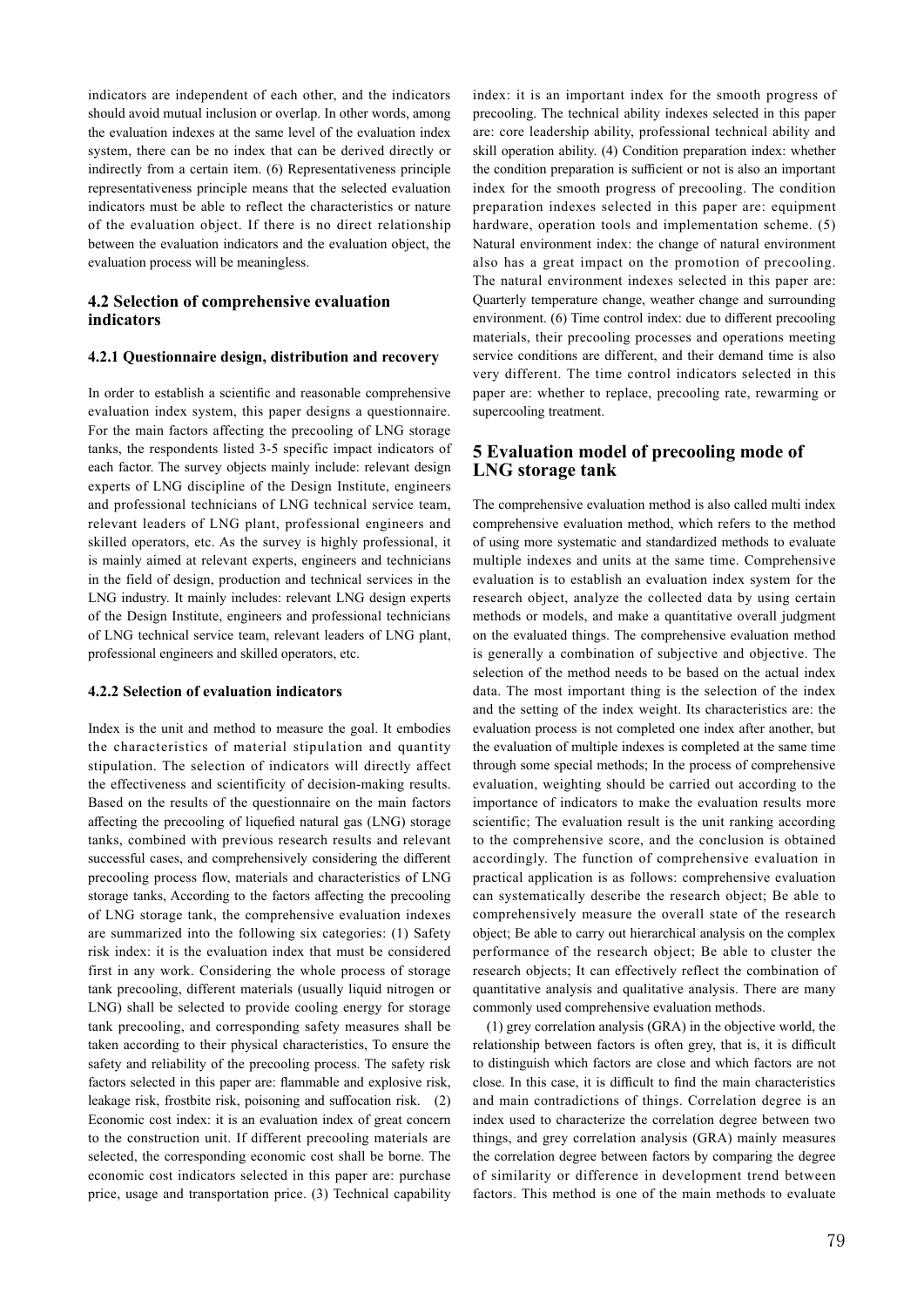the adaptability of things. It can analyze the changes of the development trend of the studied things in the case of incomplete information [33], which solves the problem of difficult statistical quantification of evaluation indicators to a certain extent. In addition, this method relies less on people's subjective judgment. However, this method can only be adopted on the basis of sample data, and the sample data must have the characteristics of time series. The evaluation results can only evaluate the advantages and disadvantages of the evaluation object, but can not fully reflect the absolute level of the evaluation object.

(2) Data envelopment analysis data envelopment analysis (DEA) is mainly used to study the multi input and multi output production function, and can conduct more effective comprehensive evaluation for the same type of departments with multi index input and multi index output <sup>[34]</sup>. In 1978, the DEA method was first proposed by the famous operational research experts a. Charnes and W. W. Cooper. They proposed the method based on the concept of "relative efficiency evaluation" and based on linear programming and convex analysis. They named the model C2R in their name. In 1985, the two doctors, together with B. Golany, L. Seiford, J. On the basis of evaluating and ranking the relative effectiveness of decision-making units of the same type, DEA model can also use "window" technology to find out the relatively weak aspects and causes of decision-making units, which can not only improve production efficiency, but also provide important information for decision-makers, Facilitate its management and decision-making. This method has simple structure and convenient application. In addition, it eliminates the influence of many subjective factors and can effectively deal with the evaluation of multi input and multi output indicators. It is widely used in the comprehensive evaluation of production function technology, industrial efficiency and scale effectiveness. However, DEA also has a fatal disadvantage. When calculating the weights, each decision-making unit chooses to start from the most selfish point of view, which makes these weights change with the change of DMU, resulting in the lack of comparability between the characteristics of different decision-making units, and then the evaluation results may be inconsistent with the objective reality.

(3) Principal component analysis principal component analysis, also known as principal component analysis, was first introduced by Karl parson and applied to non random vectors. The core of this method is to use the idea of dimension reduction to transform multiple indexes into a few comprehensive indexes that can reflect the original index information. This method can avoid the overlap of information between indicators, and can generate weights through mathematical operation based on the information provided by indicators. To a certain extent, it can effectively avoid the deviation caused by human factors. Generally speaking, it is more objective and reasonable, and is suitable for comprehensive evaluation with more samples. However, this method relies too much on objective data and has certain limitations.

(4) Analytic hierarchy process analytic hierarchy process (AHP) was first proposed by American operations research scientist sati in the early 1970s and introduced into China in 1982. This method can transform semi quantitative and semi qualitative problems into quantitative calculation problems. Its core principle is to decompose complex problems into various constituent factors, and then decompose these factors into target level, criterion level, scheme level, etc., and then compare the importance of relevant factors in the system through a series of comprehensive treatment, Finally, the system is reduced to the determination of the relative importance weight of the lowest level (decision-making objects, schemes and measures) relative to the highest level (overall goal). The advantage of this method is that it can simplify the complex evaluation factors into a clear hierarchical structure. At the same time, it can also quantify the evaluation factors that are difficult to quantify by other methods by pairwise comparison, and can effectively determine the relative importance of each factor in multi factor evaluation to a certain extent. However, analytic hierarchy process also has its own shortcomings, such as poor objectivity of weight; In addition, when the judgment matrix is inconsistent, the elements of the judgment matrix must be adjusted to make it consistent. This process often needs repeated adjustment and inspection.

According to the advantages and disadvantages of different comprehensive evaluation methods and the characteristics of comprehensive evaluation index data of LNG tank precooling, this paper uses fuzzy analytic hierarchy process to evaluate the precooling mode of LNG tank. Compared with the traditional method of determining weight, fuzzy analytic hierarchy process can improve the objectivity of weight. Fuzzy analytic hierarchy process (FAHP) is an improvement made by scholars on the basis of AHP, and how to determine the weight of the scheme is discussed. Literature<sup>[35]</sup> studied the method of determining the weight by using fuzzy analytic hierarchy process.

## **6 Evaluation of precooling mode of LNG storage tank in LNG plant**

In order to verify the feasibility and practicability of the above evaluation model, this paper evaluates and measures the actual case of precooling mode in Fuling liquefied natural gas (LNG) plant of Chongqing Sinopec Tonghui Energy Co., Ltd. The evaluation shows that the selection of precooling mode of Fuling liquefied natural gas (LNG) plant is consistent with the conclusion of this paper.

## **6.1 Plant background and project overview**

Fuling liquefied natural gas (LNG) plant project of Chongqing Sinopec Tonghui Energy Co., Ltd. is located in Baitao chemical industry park, Fuling District, Chongqing, covering an area of 263 mu. It is the first LNG plant project of Sinopec. LEP low energy consumption process technology with independent intellectual property rights of Sinopec is adopted. The project is designed to process 1 million  $m<sup>3</sup>$  of raw natural gas per day, The annual consumption of raw natural gas is 333 million  $m^3$ , the annual cost of LNG is  $221300$  tons, and a  $10000 \text{ m}^3$  LNG storage tank is equipped. In this project, the LNG produced by the liquefaction unit adopts the low-temperature and normal pressure storage process, and the LNG storage tank is a bimetallic wall single containment structure. It is mainly composed of inner tank, outer tank, cold insulation system between inner and outer tanks, process instruments and other accessories. The inner tank is composed of s30408 stainless steel inner tank bottom plate, s30408 stainless steel inner tank wall plate and aluminum alloy ceiling; The outer tank is composed of Q345R carbon steel plate and Q345R carbon steel tank top; The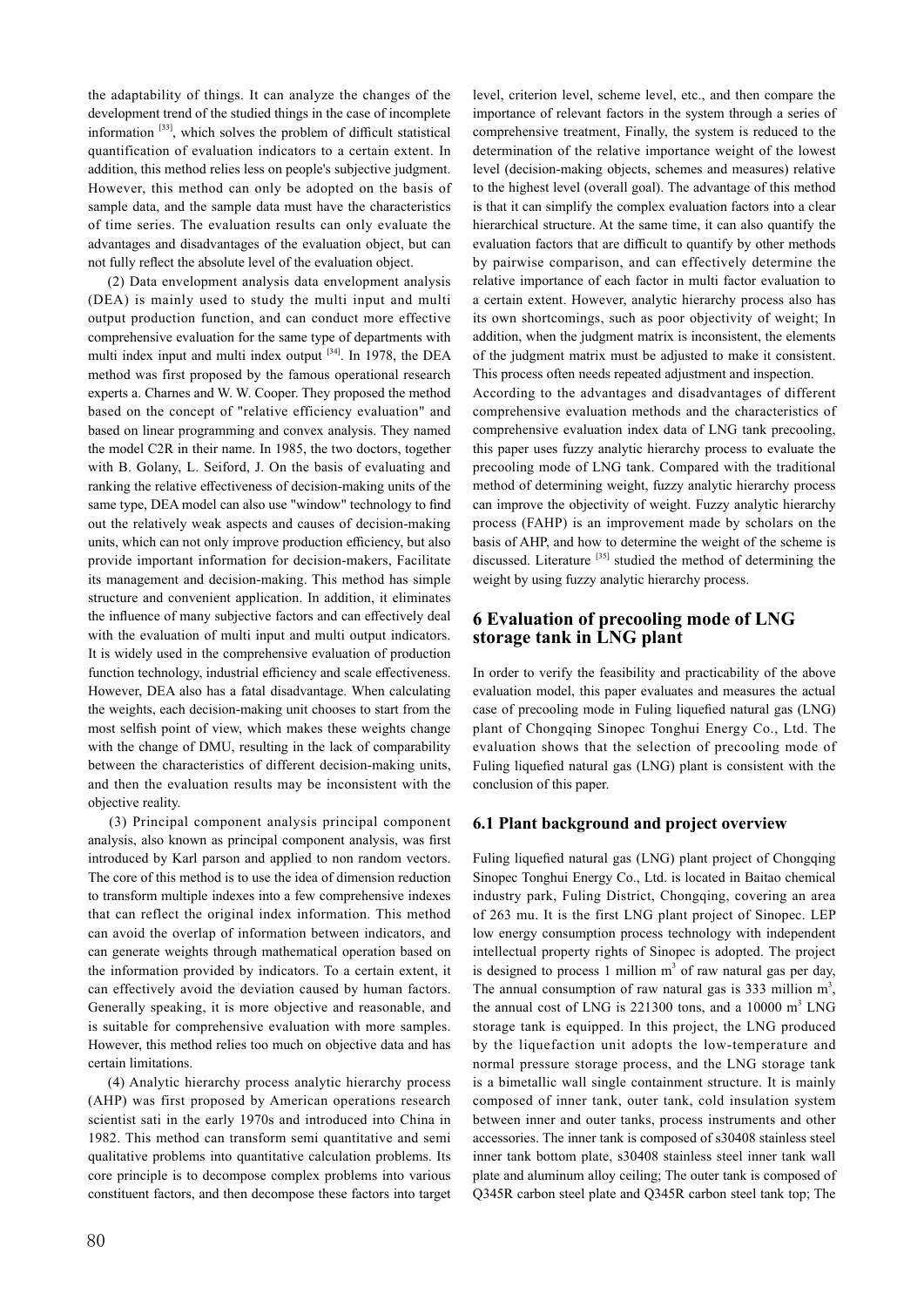cold insulation system is composed of ceiling cold insulation layer, tank wall cold insulation layer, tank bottom cold insulation layer, etc. The top cold insulation layer is made of glass wool felt, and the aluminum ceiling is suspended under the top of the outer tank to cover the inner tank and support the cold insulation materials of the ceiling; The cold insulation of tank wall is expanded perlite and elastic felt; The bottom cooling material is foam glass brick. A flexible sealing system is arranged between the top of the inner tank wall and the ceiling. In addition, in order to prevent accidental overflow of low-temperature LNG, inlet and outlet connections, instrument connections, process connections and safety relief systems shall be accessed from the top of the storage tank as far as possible.

## **6.2 The pre cooling mode of LNG storage tank**

The plant is Fuling LNG plant, which is located in Baitao chemical park, a municipal chemical park with relatively complete supporting facilities and convenient transportation, and does not involve demolition and other unstable social factors. The pre cooling time is set in February after the Spring Festival, with low temperature and avoiding extreme weather. The precooling materials liquid nitrogen and LNG are from Chongqing Changshou and Sichuan Deyang respectively. The project is independently designed and built by SINOPEC. Important equipment such as submersible pump and lowtemperature valve are imported equipment, which is at the domestic advanced level in design concept, equipment selection and manufacturing process. Sinopec Engineering Construction Co., Ltd. is responsible for the design, procurement and construction of the project, Sinopec No.5 construction company is responsible for the installation of LNG storage tanks, and Sinopec SVW Quality Inspection Branch is responsible for quality supervision. After the intermediate delivery of the project, the production preparation department of Sinopec engineering department took the lead in organizing the confirmation of conditions before trial production, agreed to the trial production, and handled the relevant procedures such as safety supervision, environmental protection, fire control and special inspection. The technical service for tank precooling is provided by Sinopec Zhongyuan Oilfield and the operation service is provided by Sinopec Jianghan oilfield production and service center. The whole leadership, technical ability and operation team configuration are strong. Finally, after repeated research and demonstration by experts, the mixed precooling mode of liquid nitrogen and LNG is determined.

## **6.3 Fuzzy comprehensive evaluation process of precooling mode of LNG storage tank**

The questionnaire on the evaluation of main factors affecting the precooling of liquefied natural gas (LNG) storage tanks was prepared through questionnaire survey. Aiming at the selection of precooling mode of LNG storage tanks in Fuling LNG plant, the influencing factors such as safety risk, economic cost, technical capacity, condition preparation and timely control of natural environment were investigated The scores of LNG and liquid nitrogen + LNG mixed precooling shall be evaluated and scored by experts. The survey objects mainly include: relevant design experts of LNG discipline of the Design Institute,

engineers and professional technicians of LNG technical service team, relevant leaders of LNG plant, professional engineers and skilled operators, etc.

### **6.4 Conclusion**

According to the evaluation criteria of fuzzy synthesis and the maximum membership principle, the best scheme is the one with the largest vector value in the comprehensive evaluation vector B. Compared with the precooling mode of the comment set, it can be concluded that under the condition of tank precooling of Fuling LNG plant at that time, the liquid nitrogen + LNG precooling mode is the best scheme, followed by the Liquid Nitrogen Precooling mode, and finally the LNG precooling mode. The evaluation result is consistent with the precooling method actually adopted by Fuling liquefied natural gas (LNG) plant of Chongqing Sinopec Tonghui Energy Co., Ltd.

## **7 Conclusion and prospect**

## **7.1 Conclusion**

LNG storage tank is an important facility of LNG plant. Pre cooling of LNG storage tank is a very important work link for the success of plant operation. This paper starts with the purpose of introducing the precooling of LNG storage tank, and analyzes the six main problems and factors affecting the precooling of LNG storage tank. Based on these six factors, the structure, characteristics and low-temperature thermal insulation technology of LNG storage tank are further introduced, and three common methods of precooling of LNG storage tank are analyzed in detail. For the three precooling methods, the evaluation indexes are extracted and the evaluation model is established around the six main factors affecting the precooling of storage tank. Combined with the three tank precooling processes of liquid nitrogen, LNG and liquid nitrogen + LNG mixed precooling commonly used in LNG plants, the evaluation model is used for analysis and evaluation, and it is proposed that the liquid nitrogen + LNG mixed precooling method is the best scheme for LNG tank precooling in LNG plants. This paper also combines Fuling LNG plant the precooling of  $1 \times 104$  m<sup>3</sup> LNG storage tank is evaluated and analyzed by using the evaluation model to further verify that the liquid nitrogen + LNG mixed precooling process is the preferred scheme with safety, economy and efficiency suitable for LNG plants at present. Among the tank precooling methods in LNG plant, liquid nitrogen + LNG precooling method is a better LNG tank precooling method, which can meet the requirements of enterprises for controlling the safety risk and economic benefit of tank precooling. Compared with the other two tank precooling methods, the liquid nitrogen + LNG precooling method in the tank precooling method of LNG plant can effectively avoid their shortcomings, reduce safety risks and improve economic benefits. It is the preferred scheme with safety, economy and efficiency suitable for LNG plant.

### **7.2 Deficiency of the paper**

The evaluation index system constructed in this paper collects the expert opinions of LNG industry, including design,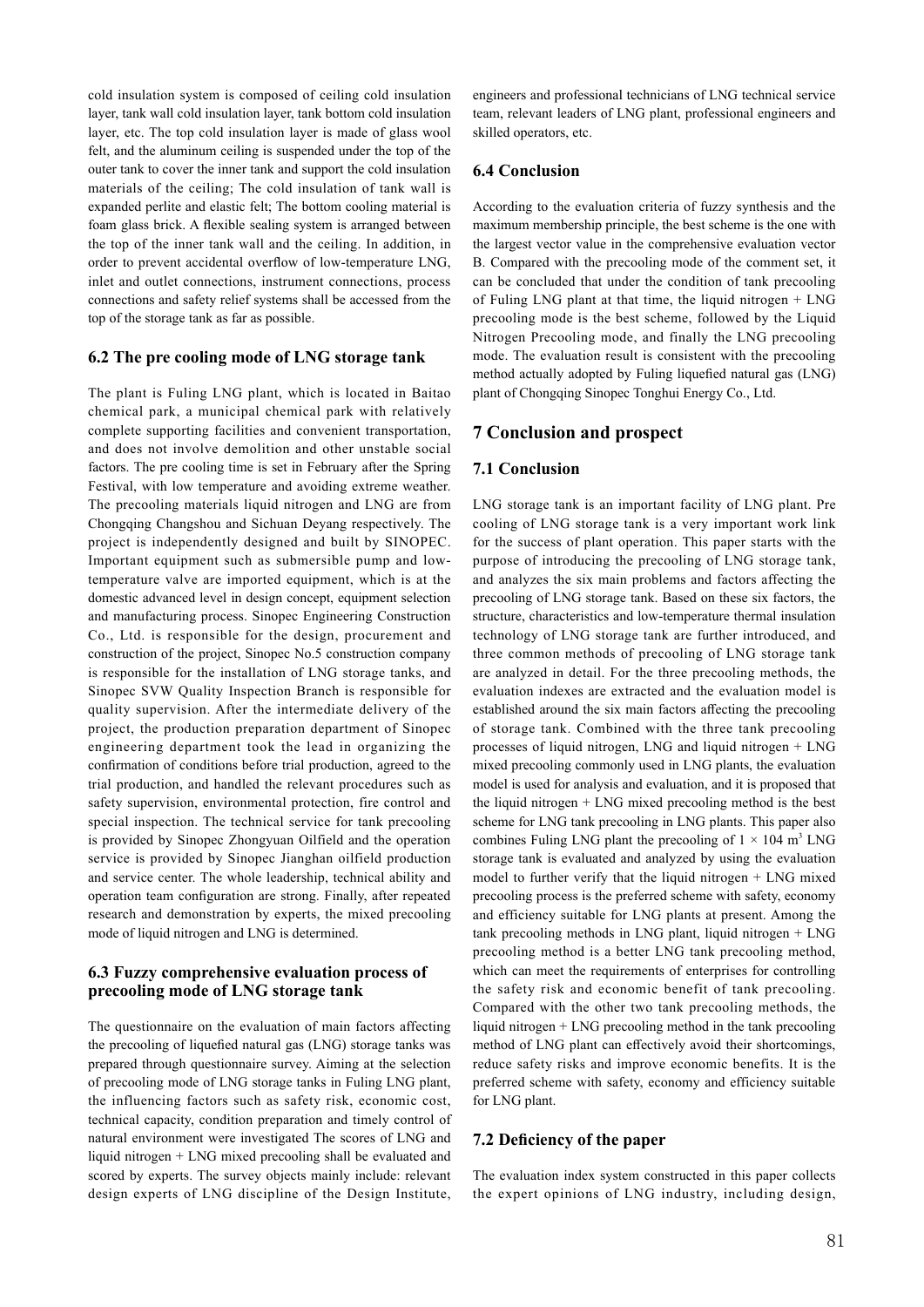construction, operation and other teams; The fuzzy analytic hierarchy process is used to establish the evaluation model to improve the objectivity of the weight; In the case study using the model, the expert opinions are collected again, and the reliability and validity are analyzed. The research results have certain reference and reference value in the application of related professional fields. However, due to the limitation of time and other factors, there is still a lot of work to be further supplemented and improved. There are mainly the following deficiencies:

 This paper puts forward the evaluation indexes and establishes the evaluation model from the six main factors affecting the precooling of storage tanks, but there may be other factors that have not been summarized and refined in practice, resulting in a certain one sidedness of the evaluation. In this paper, the fuzzy analytic hierarchy process is selected, and the scoring data of some experts are summarized for analysis and evaluation. The selection of methods and data collection still need to be further studied. This paper only analyzes the main factors of tank precooling, but in the whole process of the project, including the design, procurement and construction quality in the early stage, the standard of air tightness, drying and replacement in the medium term, as well as the precooling process control and human factors, will also affect the evaluation of tank precooling.

## **7.3 Application suggestions**

The research on the "aging" phenomenon of LNG is a new topic, and there are few references. This paper makes an exploratory study on the mechanism of LNG "aging" and the influence of LNG "aging" on engine performance. After efforts, the following aspects have been completed: 1 Familiar with the fuel system of LNG single fuel vehicle, read the discussion on LNG "aging", deeply understand the mechanism of NLG "aging" and the significance of studying NLG "aging"; 2. The causes of LNG "aging" and the factors affecting LNG "aging" are analyzed, and the following conclusions are drawn: 1) the reason of LNG "aging" is the difference of heat exchange between storage tank and environment and evaporation capacity of LNG components; 2) Heat exchange between LNG storage tank and environment is related to temperature difference and LNG volume; 3) Due to the existence of natural gasification bog phenomenon and different evaporation capacity of LNG components, the concentration of LNG components will change and the concentration of heavy fractions will increase; 4) The daily evaporation rate of LNG is related to the amount of LNG in the storage tank. 3. The mathematical model of "aging" process of LNG in storage and use is established. Through the simulation of "aging" process, the following conclusions are obtained: 1) when the storage is stopped, the same initial volume and different initial purity are naturally vaporized to the same volume. The lower the purity (methane content), the faster the increase rate of heavy fraction concentration; The same initial purity, different initial volume, natural vaporization to the same volume, the more the concentration of heavy fraction with large initial volume increases. At the same storage time, the increase rate of heavy fraction concentration in low purity LNG is greater than that in high purity LNG. 2) When used continuously, the initial volume and residual volume are the same, the use speed is slow, and the concentration of heavy fraction increases greatly; The residual volume and service speed are the same, the initial volume is small, the increase of heavy fraction concentration is large, the initial volume and service speed are the same, the residual volume is large, and the increase of heavy fraction concentration is large. With the same storage time and different use methods, the increase rate of heavy fraction concentration is different. If it is stored without immediate filling after use, the increase rate of heavy fraction concentration is large.

 The research results of this paper have reference significance in the selection of storage tank precooling mode in the same type of LNG plant. Through comprehensive analysis of various conditions of the plant, reasonable selection of precooling mode can effectively improve safety, economy and timeliness, and bring better economic benefits. The precooling of other lowtemperature storage tanks of the same type also has specific reference value, but the evaluation parameters and weights will change accordingly. For other smaller LNG skid mounted stations and LNG tank cars, due to their small scale, they can be selectively used for reference.

## **7.4 Outlook**

Due to the limited test conditions, the "aging" process of LNG is only simulated, while the actual test is carried out on a dual fuel engine. The fuel is CNG plus high-purity ethane to simulate the "aging" result of LNG, but LNG also contains a small amount of propane. After the "aging" of LNG, the existence of propane will further affect the performance of the engine. In addition, the influence of "aging" process on dual fuel engine and single fuel engine will be different. Therefore, in the next step, the LNG storage tank used in the real vehicle shall be used to test the "aging" process of the stored LNG, so as to verify the simulation results of the "aging" process; The "aged" LNG fuel is tested on the LNG single fuel engine, and the fuel sampling is analyzed to evaluate the impact of LNG "aging" on the performance of LNG single fuel engine, so as to more accurately determine various parameters of LNG single fuel engine and specific requirements for LNG purity, so as to ensure the safe operation of the engine. Due to the "aging" problem of LNG, it can not be ignored in the design of LNG single fuel engine. Compression ratio, ignition timing and other key parameters can ensure the safe operation of the engine within a certain fluctuation range of LNG components. In order to better promote LNGV, LNG production should also have a unified national standard to ensure that the purity of LNG as engine fuel is suitable for the safe operation of LNG single fuel engine.

 With the acceleration of global green and low-carbon development, natural gas, as one of the important energy sources to replace gasoline and diesel, LNG industry will achieve greater development in the process of energy replacement. LNG plant will become the main fulcrum of LNG popularization and application in China, especially in Southwest China. Through the analysis of precooling process before putting into use of large LNG storage tanks in LNG plant, this paper constructs a comprehensive evaluation index system. This research result has good reference significance in the construction of similar LNG plants and the selection of precooling methods of storage tanks. However, the research of this paper is still one-sided, especially based on the selection of evaluation methods and evaluation factors, which need more professional and in-depth research in